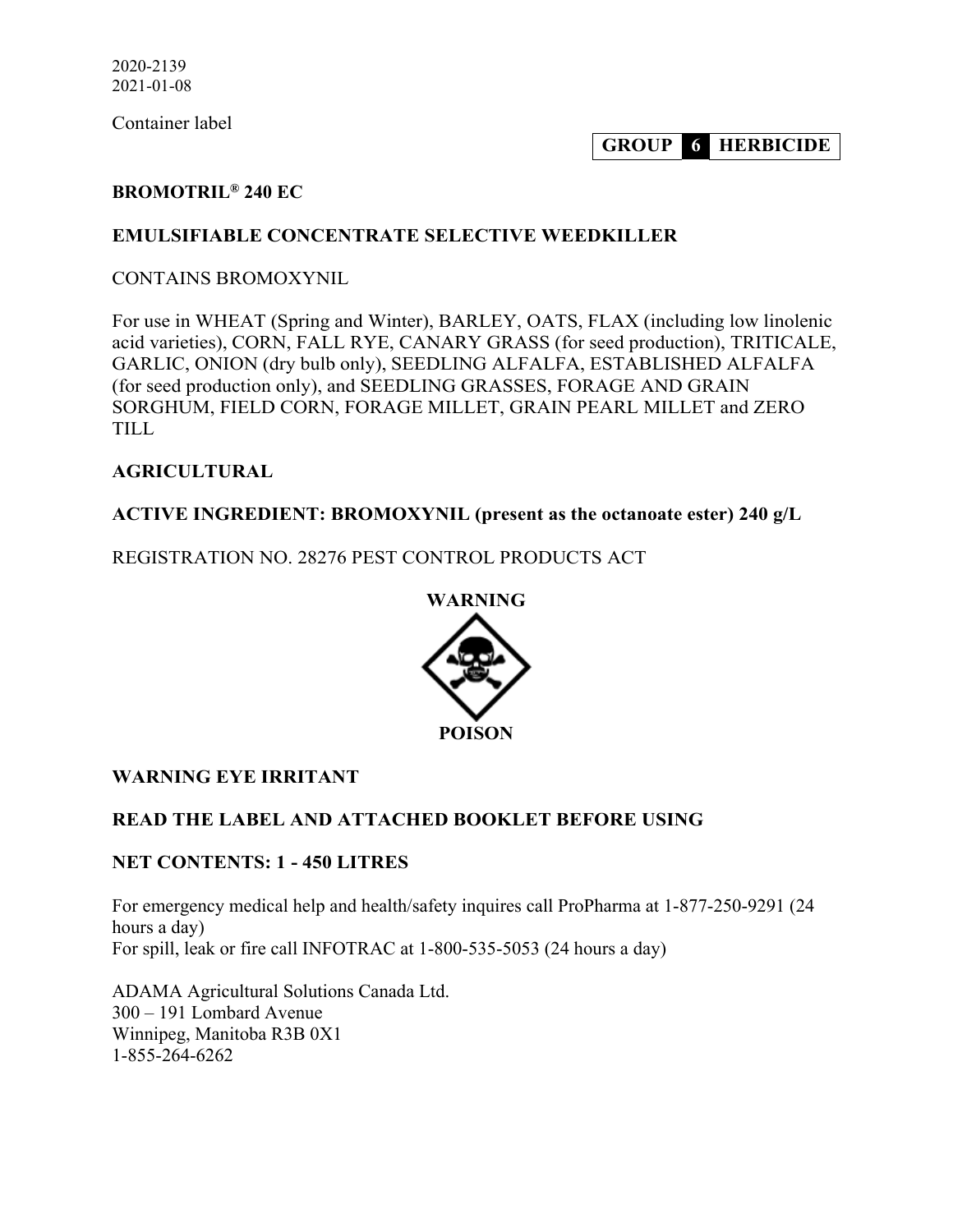#### **PRECAUTIONS:**

**KEEP OUT OF REACH OF CHILDREN.** Causes eye irritation, **DO NOT** get in eyes. Avoid contact with skin and clothing. Harmful or fatal if swallowed. Store the container tightly closed away from seeds, fertilizer, plants and foodstuffs. Wash concentrate from skin or eyes immediately.

Avoid breathing spray mist. After use wash hands and other exposed skin. Avoid spray drift onto crops other than those recommended.

Wear goggles or face shield and a chemical resistant apron during mixing/loading. DO NOT enter or allow worker entry into treated areas during the restricted-entry interval (REI) of 24 hours or more.

Only handlers wearing personal protective equipment may be in the area being treated during application.

Discard clothing or other absorbent materials that have been drenched or heavily contaminated with this product's concentrate. DO NOT reuse them. Users should remove clothing immediately if pesticide gets inside. Then wash thoroughly and put on clean clothing.

Do not use in residential areas, which are defined as sites where bystanders may be present during or after spraying, including homes, schools, parks, playgrounds, playing fields, and public buildings."

Apply only when the potential for drift to areas of human habitation or areas of human activity such as houses, cottages, schools, and recreational areas is minimal. Take into consideration wind speed, wind direction, temperature inversions, application equipment, and sprayer settings.

This product contains a petroleum distillate which is moderately to highly toxic to aquatic organisms. Avoid contamination of aquatic systems during application. DO NOT contaminate these systems through direct application, disposal of waste or cleaning equipment.

**Ground applications:** Wear coveralls over a long-sleeved shirt, long pants, chemical-resistant gloves, socks and shoes during mixing, loading, clean-up and repair. Wear a long-sleeved shirt and long pants, chemical resistant gloves, and socks plus shoes during applications. Gloves are not required during application within a closed cab.

**Aerial applications: the field crew and the mixer/loaders:** Wear coveralls over a long-sleeved shirt, long pants, chemical-resistant gloves, socks and shoes during mixing, loading, clean-up and repair.

**Aerial applicators**: Wear a long-sleeved shirt, long pants, socks and shoes during application. Gloves are not required during application within a closed cockpit. Do not allow the pilot to mix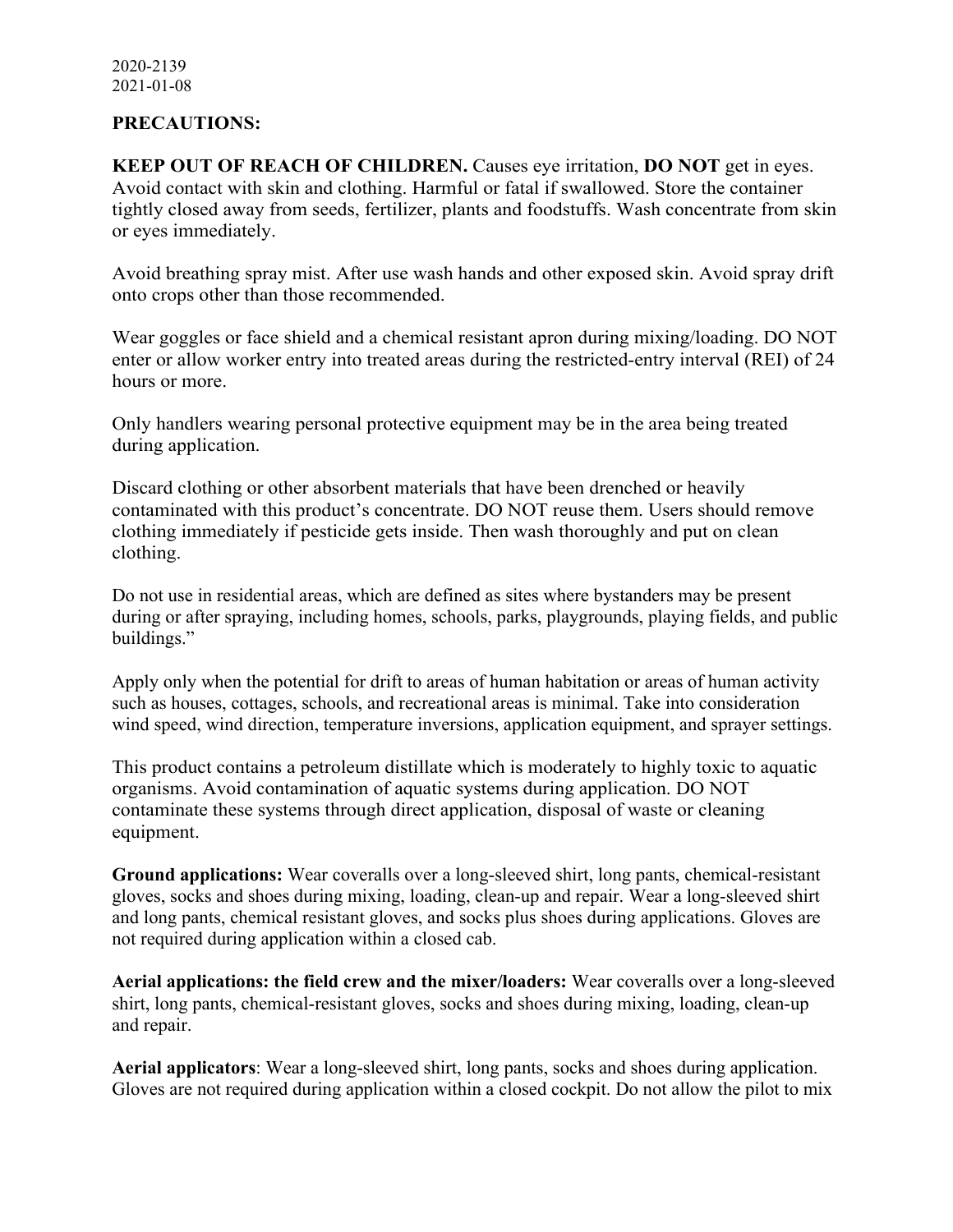chemicals to be loaded onto the aircraft.

Avoid contamination of ponds, streams, rivers and other water sources.

**Pre-harvest grazing intervals** (wheat, barley, oats, forage sorghum, forage millet and seedling alfalfa)**:** Do not use treated crops for grazing of livestock or green feed until 30 days after application of BROMOTRIL® 240 EC unless otherwise stated on the label. Do not cut treated crops for forage until 30 days after application of BROMOTRIL® 240 EC.

**CAUTION:** Do not graze other treated crops or cut for feed unless specified above; sufficient data are not available to support such use.

# **ENVIRONMENTAL PRECAUTIONS:**

Do not apply to any body of water. Avoid drifting of spray onto any body of water or other non- target areas. Specified buffer zones should be observed.

Coarse sprays are less likely to drift, therefore, avoid combinations of pressure and nozzle type that will result in fine particles (mist). Do not apply during periods of dead calm or when wind velocity and direction pose a risk of spray drift. Do not spray when the wind is blowing towards a nearby sensitive crop, garden, terrestrial habitat (such as shelterbelt) or aquatic habitat.

This product contains a petroleum distillate which is moderately to highly toxic to aquatic organisms. Avoid contamination of aquatic systems during application. DO NOT contaminate these systems through direct application, disposal of waste or cleaning equipment.

Avoid contamination of ponds, streams, rivers and other water sources.

TOXIC to aquatic organisms and non-target terrestrial plants. Observe buffer zones specified under DIRECTIONS FOR USE.

To reduce runoff from treated areas into aquatic habitats avoid application to areas with a moderate to steep slope, compacted soil, or clay.

Avoid application when heavy rain is forecast.

Contamination of aquatic areas as a result of runoff may be reduced by including a vegetative strip between the treated area and the edge of the water body.

#### **FIRST AID:**

**IF SWALLOWED:** Call a poison control centre or doctor immediately for treatment advice. Do not induce vomiting unless told to do so by a poison control centre or doctor. Do not give any liquid to the person. Do not give anything by mouth to an unconscious person.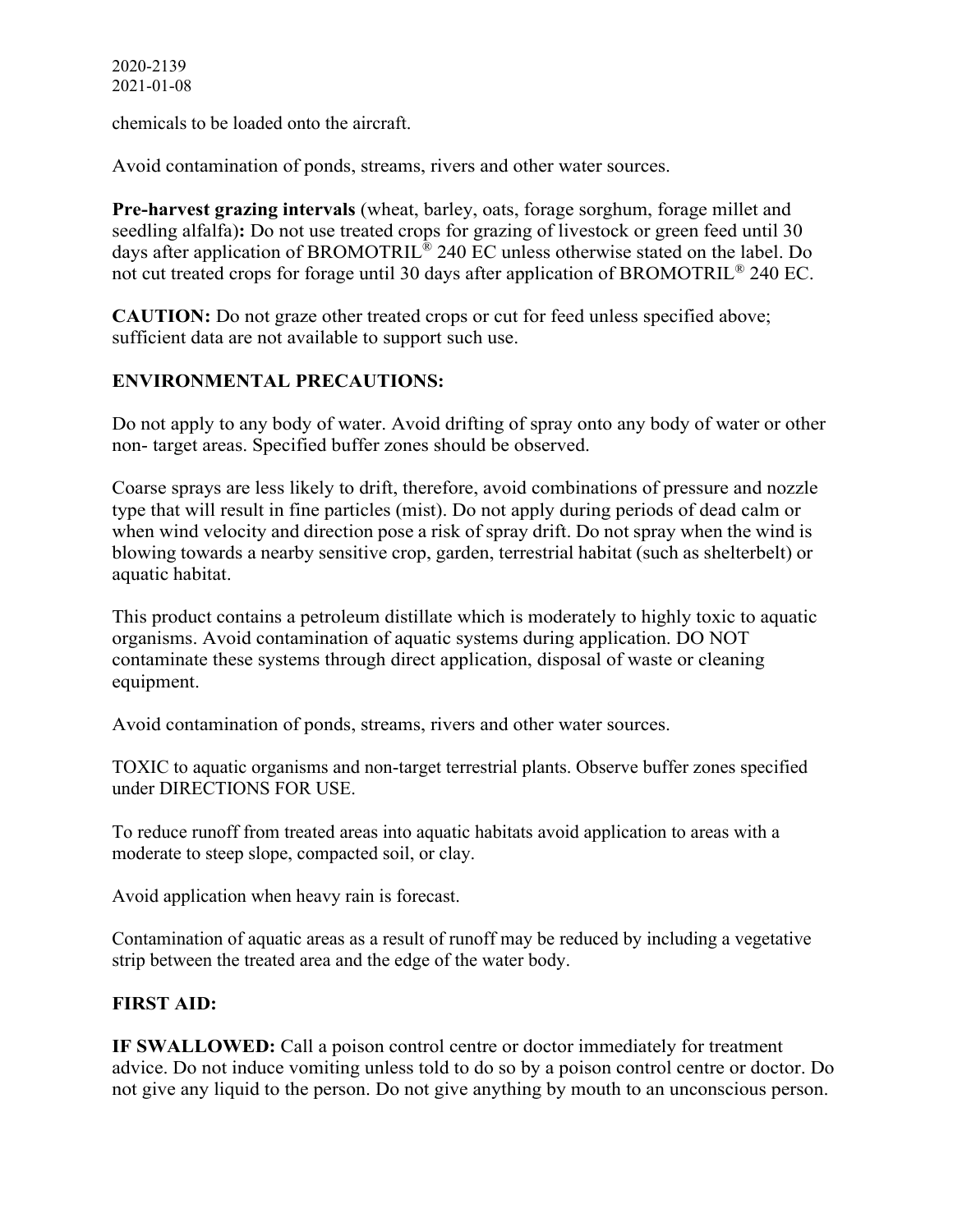2020-2139 2021-01-08

**IF IN EYES:** Hold eye open and rinse slowly and gently with water for 15–20 minutes. Remove contact lenses, if present, after the first 5 minutes, then continue rinsing eye. Call a poison control centre or doctor for treatment advice.

**IF ON SKIN OR CLOTHING:** Take off contaminated clothing. Rinse skin immediately with plenty of water for 15–20 minutes. Call a poison control centre or doctor for treatment advice.

**IF INHALED:** Move person to fresh air. If person is not breathing, call 911 or an ambulance, then give artificial respiration, preferably by mouth-to-mouth, if possible. Call a poison control centre or doctor for further treatment advice.

Take the container label or product name and Pest Control Product Registration Number with you when seeking medical attention.

# **TOXICOLOGICAL INFORMATION:**

This product contains petroleum distillates. Vomiting may cause aspiration pneumonia.

# **STORAGE CONDITIONS:**

**Store the container tightly closed away from seeds, fertilizer, plants and foodstuffs.** This BROMOTRIL® 240 EC formulation will solidify at temperatures below -20°C but will become useable again at temperatures above 0°C. Insecticides and fungicides should be segregated from herbicides so as to prevent the possibility of cross-contamination.

# **SHAKE WELL BEFORE USING.**

# **RECYCLABLE CONTAINER DISPOSAL:**

Do not reuse this container for any purpose. This is a recyclable container, and is to be disposed of at a container collection site. Contact your local distributor/dealer or municipality for the location of the nearest collection site. Before taking the container to the collection site:

- 1. Triple- or pressure-rinse the empty container. Add the rinsings to the spray mixture in the tank.
- 2. Make the empty, rinsed container unsuitable for further use.

If there is no container collection site in your area, dispose of the container in accordance with provincial requirements.

#### **DISPOSAL (FOR RETURNABLE-REFILLABLE CONTAINERS):**

For disposal, this container may be returned to the point of purchase (distributor/dealer). It must be refilled by the distributor/dealer with the same product. Do not reuse this container for any other purpose.

# **DISPOSAL OF UNUSED, UNWANTED PRODUCT:**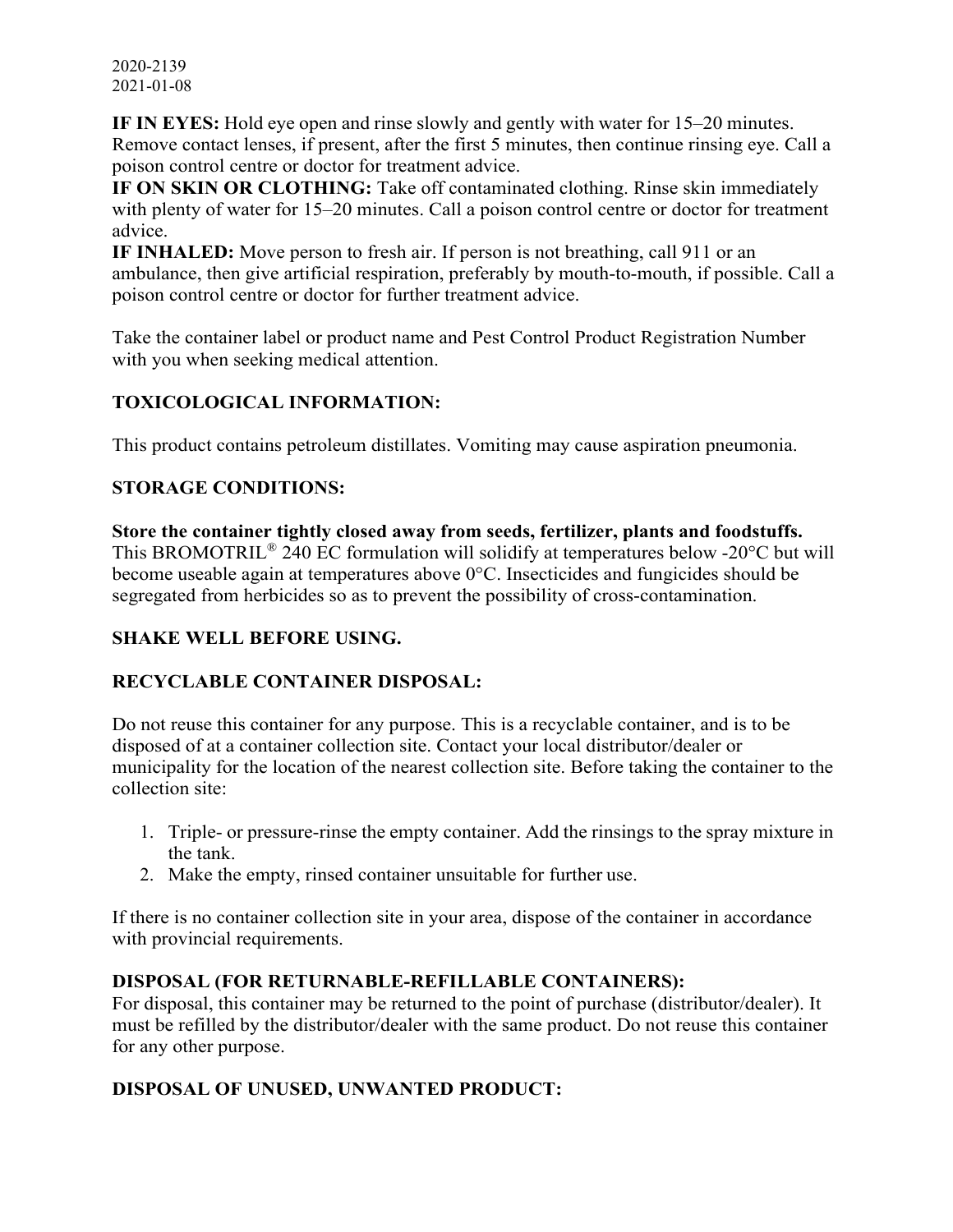2020-2139 2021-01-08

For information on disposal of unused, unwanted product, contact the manufacturer or the provincial regulatory agency. Contact the manufacturer and the provincial regulatory agency in case of a spill, and for cleanup of spills.

**NOTICE TO USER:** This pest control product is to be used only in accordance with the directions on the label. It is an offence under the *Pest Control Products Act* to use this product in a way that is inconsistent with the directions on the label.

®

Bromotril is a registered trademark of ADAMA Agan Ltd. All other trademarks and registered trademarks are the property of their respective owners.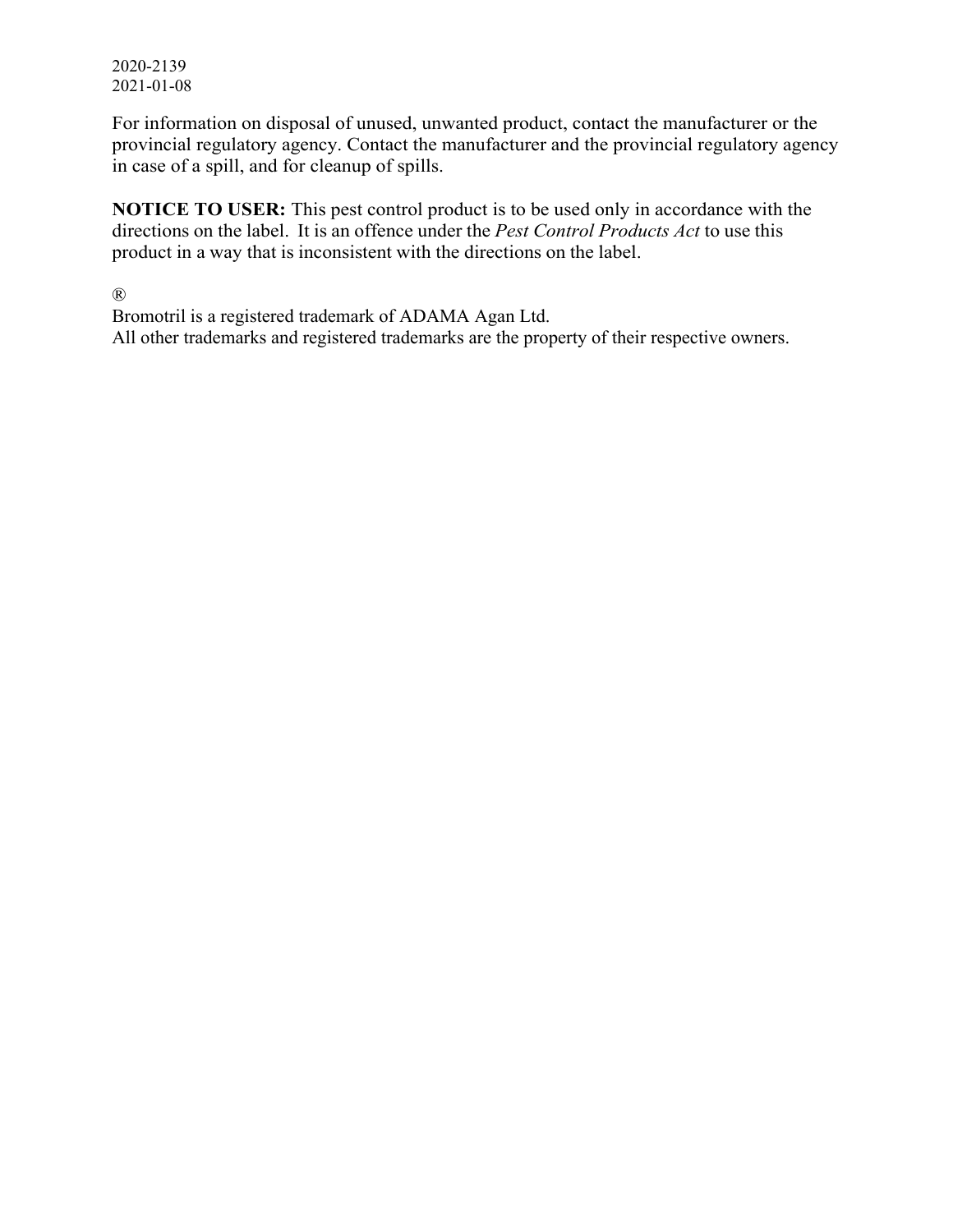Booklet

**GROUP 6 HERBICIDE**

#### **BROMOTRIL® 240 EC**

#### **EMULSIFIABLE CONCENTRATE SELECTIVE WEEDKILLER**

#### CONTAINS BROMOXYNIL

For use in WHEAT (Spring and Winter), BARLEY, OATS, FLAX (including low linolenic acid varieties), CORN, FALL RYE, CANARY GRASS (for seed production), TRITICALE, GARLIC, ONION (dry bulb only), SEEDLING ALFALFA, ESTABLISHED ALFALFA (for seed production only), and SEEDLING GRASSES, FORAGE AND GRAIN SORGHUM, FIELD CORN, FORAGE MILLET, GRAIN PEARL MILLET and ZERO TILL

#### **AGRICULTURAL**

#### **ACTIVE INGREDIENT: BROMOXYNIL (present as the octanoate ester) 240 g/L**

REGISTRATION NO. 28276 PEST CONTROL PRODUCTS ACT



#### **WARNING EYE IRRITANT**

#### **READ THE LABEL AND ATTACHED BOOKLET BEFORE USING**

#### **NET CONTENTS: 1 - 450 LITRES**

For emergency medical help and health/safety inquires call ProPharma at 1-877-250-9291 (24 hours a day) For spill, leak or fire call INFOTRAC at 1-800-535-5053 (24 hours a day)

ADAMA Agricultural Solutions Canada Ltd. 300 – 191 Lombard Avenue Winnipeg, Manitoba R3B 0X1 1-855-264-6262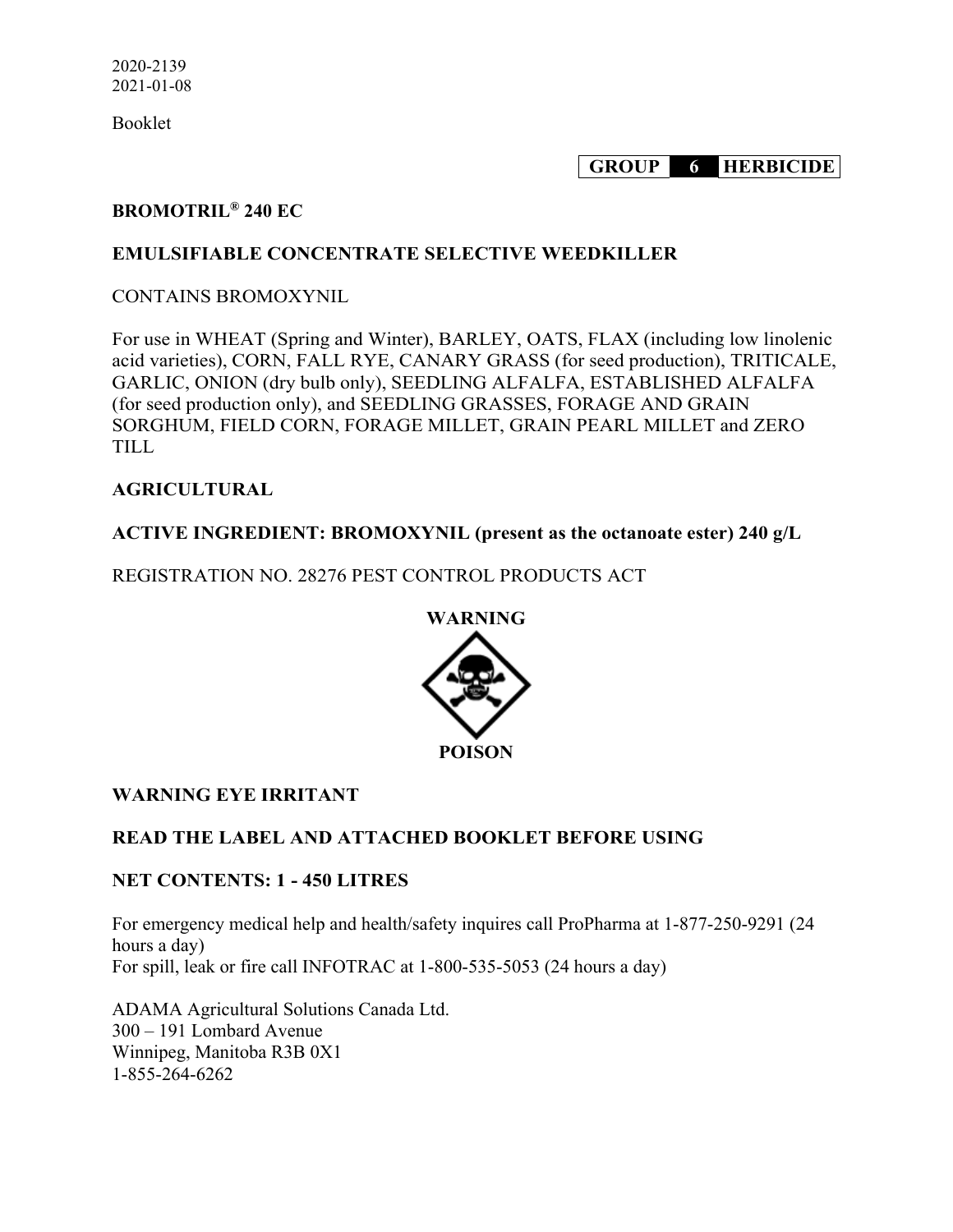#### **DIRECTIONS FOR USE:**

As this product is not registered for the control of pests in aquatic systems, DO NOT use to control aquatic pests.

DO NOT contaminate irrigation or drinking water supplies or aquatic habitats by cleaning of equipment or disposal of wastes

**Timing:** For best results spray when weeds are in the seedling stage. Apply in good growing conditions. Application **must** be made before the crop shields the weeds.

**Sprayer:** Wash the tank and clean all filters, screens and tips. Select nozzle tips to apply the recommended volume of water per hectare. Flood jet type tips are not recommended. Adjust boom height to ensure uniform coverage of weeds. For ground application, spray at 5–10 km/h. Ensure that all tips are in good condition and spraying the same volume.

**Mixing:** Half fill the tank with clean water. Add the required amount of BROMOTRIL<sup>®</sup> 240 EC and agitate thoroughly. Fill the tank and agitate again before use.

Field sprayer application: DO NOT apply during periods of dead calm. Avoid application of this product when winds are gusty. DO NOT apply with spray droplets smaller than the American Society of Agricultural Engineers (ASAE) medium classification. Boom height must be 60 cm or less above the crop or ground.

Aerial application: DO NOT apply during periods of dead calm. Avoid application of this product when winds are gusty. DO NOT apply when wind speed is greater than 16 km/h at flying height at the site of application. DO NOT apply with spray droplets smaller than the American Society of Agricultural Engineers (ASAE) medium classification. To reduce drift caused by turbulent wingtip vortices, the nozzle distribution along the spray boom length MUST NOT exceed 65% of the wingspan or rotorspan.

#### **AERIAL APPLICATION (wheat and barley only):**

Apply only by fixed-wing or rotary aircraft equipment which has been functionally and operationally calibrated for the atmospheric conditions of the area and the application rate and conditions of this label.

Label rates, conditions and precautions are product specific. Read and understand the entire label before opening this product. Apply only at the rate recommended for aerial application on this label. Where no rate for aerial application appears for the specific use, this product cannot be applied by any type of aerial equipment.

Ensure uniform application. To avoid streaked, uneven or overlapped application, use appropriate marking devices.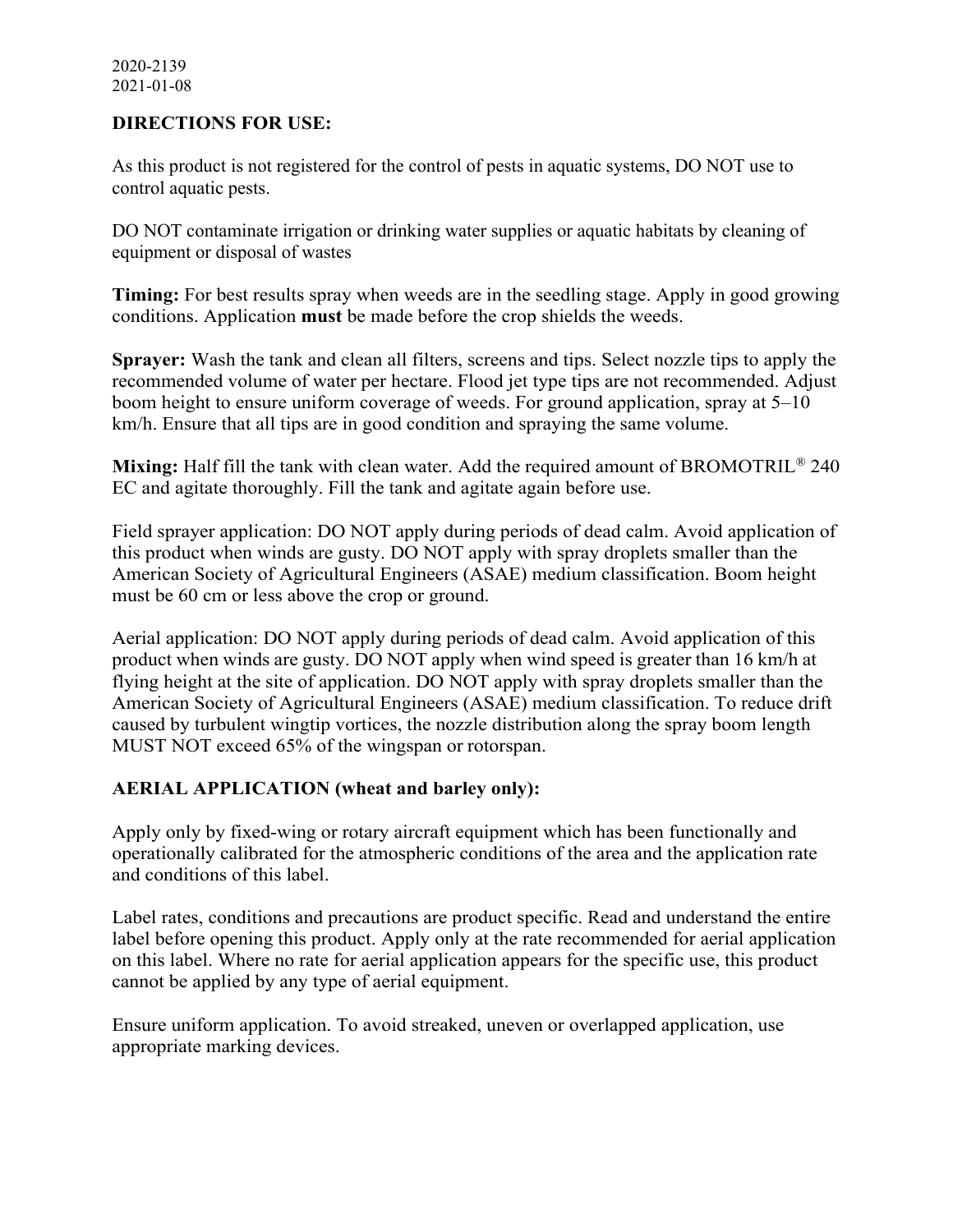2020-2139 2021-01-08

**Use Precautions:** Apply only when meteorological conditions at the treatment site allow for complete and even crop coverage. Apply only under conditions of good practice specific to aerial application as outlined in the National Aerial Pesticide Application Manual, developed by the Federal/Provincial/Territorial Committee on Pest Management and Pesticides. Do not apply to any body of water. Avoid drifting of spray onto any body of water or non-target areas. Specified buffer zones should be observed.

Coarse sprays are less likely to drift, therefore, avoid combinations of pressure and nozzle type that will result in fine particles (mist). Do not apply during periods of dead calm or when wind velocity and direction pose a risk of spray drift. Do not spray when the wind is blowing towards a nearby sensitive crop, garden, terrestrial habitat (such as shelter-belt) or aquatic habitat.

**Operator Precautions:** Wear a long-sleeved shirt, long pants, socks and shoes during application. Gloves are not required during application within a closed cockpit. Do not allow the pilot to mix chemicals to be loaded onto the aircraft. Loading of premixed chemicals with a closed system is permitted.

The field crew and the mixer/loaders: Wear coveralls over a long-sleeved shirt, long pants, chemical-resistant gloves, goggles or face shield, socks and shoes during mixing, loading, cleanup and repair.

It is desirable that the pilot have communication capabilities at each treatment site at the time of application.

Follow the more stringent label precautions in cases where the operator precautions exceed the generic label recommendations on the existing ground boom label.

All personnel on the job site must wash hands and face thoroughly before eating and drinking. Protective clothing, aircraft cockpit and vehicle cabs must be decontaminated regularly.

**Product Specific Precautions:** Read and understand the entire label before opening this product. If you have questions, call ADAMA Agricultural Solutions Canada Ltd. at 1-855-264- 6262 or obtain technical advice from the distributor or your provincial agricultural representative.

Application of this specific product must meet and/or conform to the following:

**Volume:** BROMOTRIL® 240 EC plus either MCPA or 2,4-D must be applied in volume rates of not *less than* 20 L/ha. For best results when there is a heavy crop canopy, or when the majority of the weeds are cow cockle, green or pale smartweed, hemp-nettle, redroot pigweed or Canada thistle, a volume rate of 40 L/ha is recommended.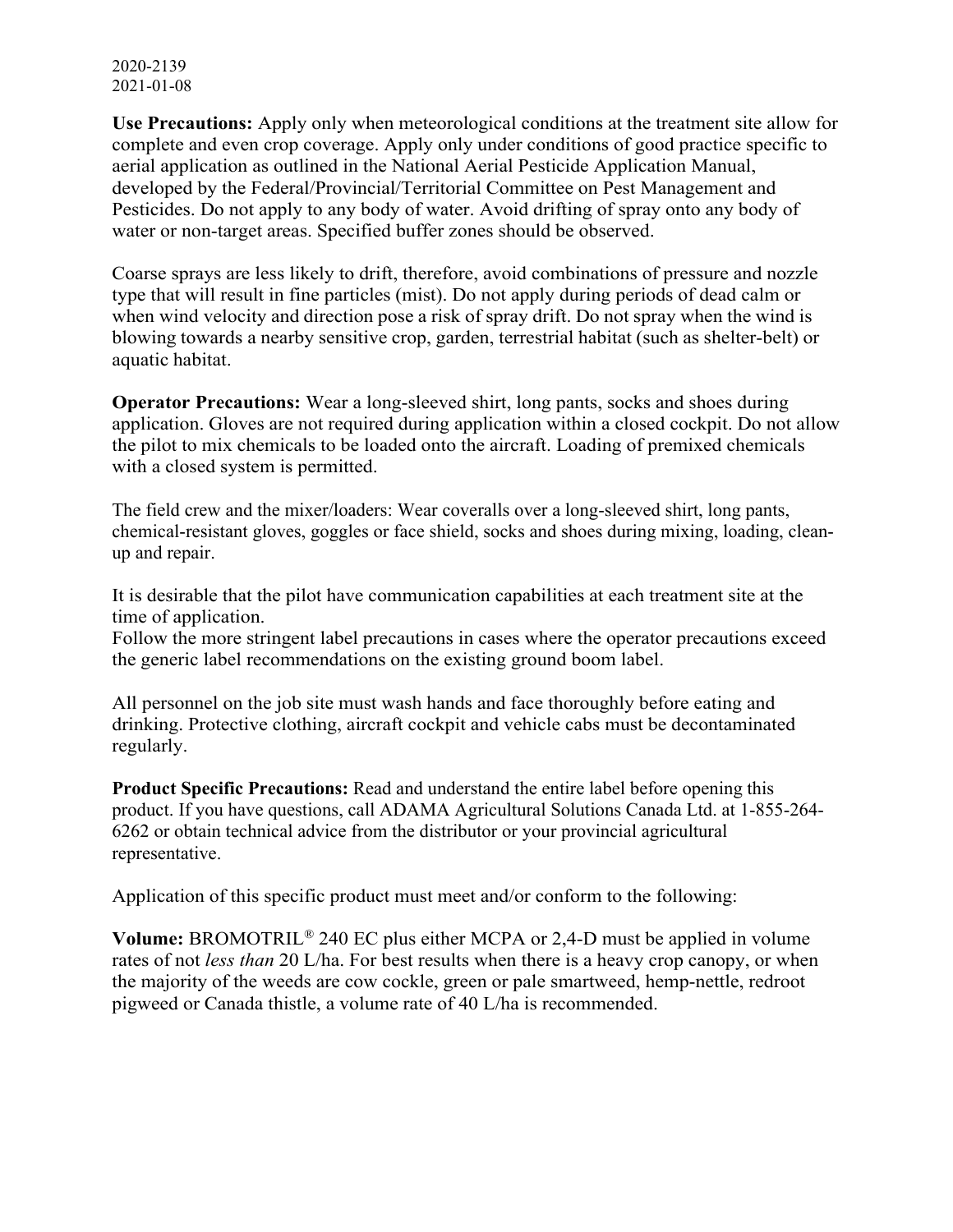# **HERBICIDE RESISTANCE MANAGEMENT:**

For resistance management, BROMOTRIL® 240 EC is a Group 6 herbicide. Any weed population may contain or develop plants naturally resistant to BROMOTRIL® 240 EC and other Group 6 herbicides. The resistant biotypes may dominate the weed population if these herbicides are used repeatedly in the same field. Other resistance mechanisms that are not linked to site of action, but specific for individual chemicals, such as enhanced metabolism, may also exist. Appropriate resistance-management strategies should be followed.

To delay herbicide resistance:

- Where possible, rotate the use of BROMOTRIL<sup>®</sup> 240 EC or other Group 6 herbicides with different herbicide groups that control the same weeds in a field.
- Use tank mixtures with herbicides from a different group when such use is permitted. To delay resistance, the less resistance-prone partner should control the target weed(s) as effectively as the more resistance-prone partner.
- Herbicide use should be based on an integrated weed management program that includes scouting, historical information related to herbicide use and crop rotation, and considers tillage (or other mechanical control methods), cultural (for example, higher crop seeding rates; precision fertilizer application method and timing to favour the crop and not the weeds), biological (weed-competitive crops or varieties) and other management practices.
- Monitor weed populations after herbicide application for signs of resistance development (for example, only one weed species on the herbicide label not controlled). If resistance is suspected, prevent weed seed production in the affected area if possible by an alternative herbicide from a different group. Prevent movement of resistant weed seeds to other fields by cleaning harvesting and tillage equipment when moving between fields, and planting clean seed.
- Have suspected resistant weed seeds tested by a qualified laboratory to confirm resistance and identify alternative herbicide options.
- Contact your local extension specialist or certified crop advisors for any additional pesticide resistance-management and/or integrated weed-management recommendations for specific crops and weed biotypes.

For further information or to report suspected resistance, contact ADAMA at 1-855-264-6262.

#### **Buffer zones:**

Use of the following spray methods or equipment DO NOT require a buffer zone: hand-held or backpack sprayer, inter-row hooded sprayer, spot treatment, soil drench and soil incorporation. The buffer zones specified in the table below are required between the point of direct application and the closest downwind edge of sensitive terrestrial habitats (such as grasslands, forested areas, shelter belts, woodlots, hedgerows, riparian areas and shrublands), sensitive freshwater habitats (such as lakes, rivers, sloughs, ponds, prairie potholes, creeks, marshes, streams, reservoirs and wetlands) and estuarine/marine habitats.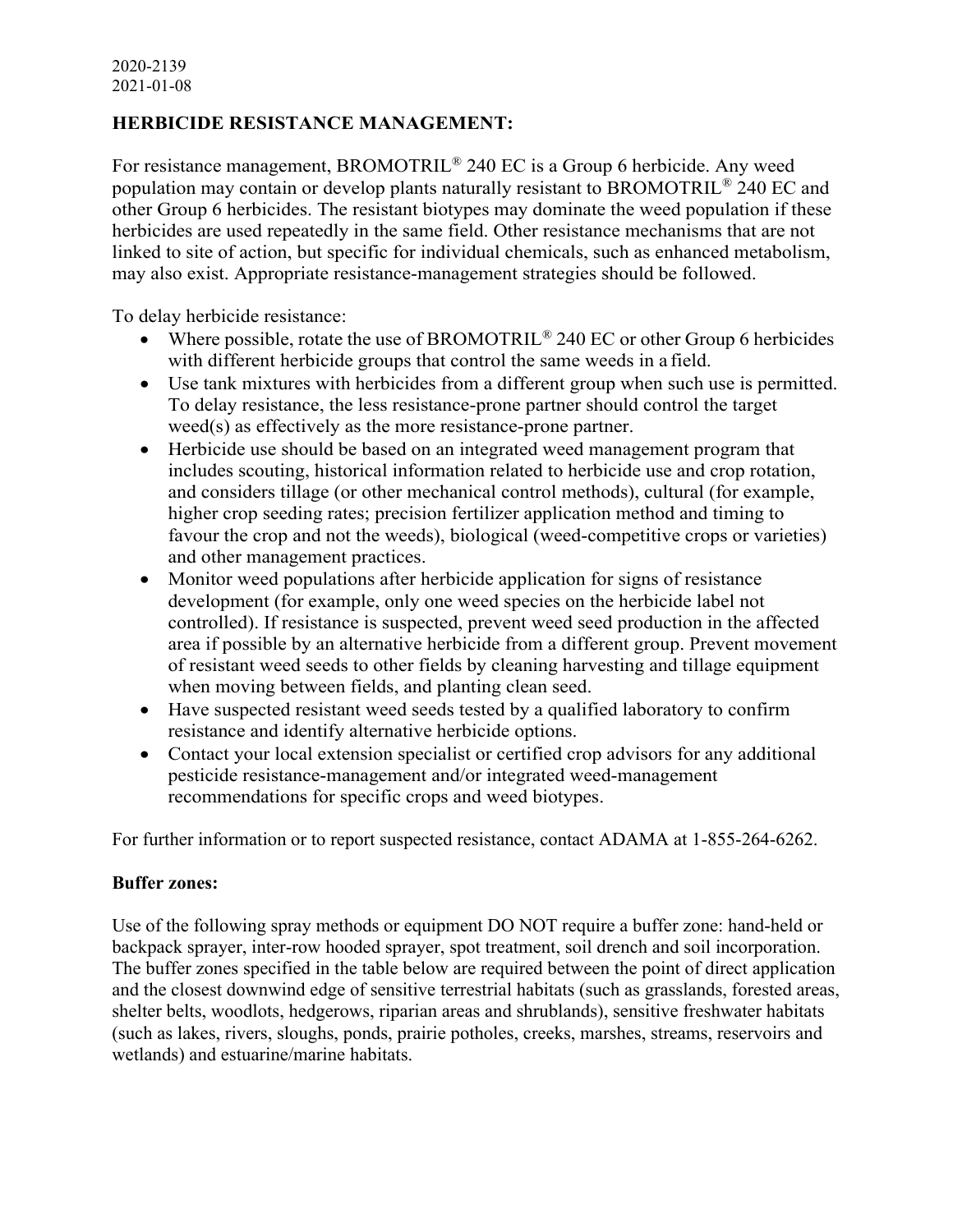|                    | Method of Crop<br><b>Buffer Zones (metres) Required for the Protection of:</b> |                       |                                               |                   |                            |              |                |
|--------------------|--------------------------------------------------------------------------------|-----------------------|-----------------------------------------------|-------------------|----------------------------|--------------|----------------|
| <b>Application</b> |                                                                                |                       | <b>Freshwater Habitat of Estuarine/Marine</b> |                   |                            |              | Terrestrial    |
|                    |                                                                                |                       | <b>Depths:</b>                                |                   | <b>Habitats of Depths:</b> |              | <b>Habitat</b> |
|                    |                                                                                |                       | Less                                          | Greater than Less |                            | Greater than |                |
|                    |                                                                                |                       | than 1 m                                      | ll m              | than 1 m                   | 1 m          |                |
| Field              | All crops                                                                      |                       |                                               |                   |                            |              |                |
| sprayer*           |                                                                                |                       |                                               |                   |                            |              |                |
| Aerial             | Oats                                                                           | Fixed wing            | 15                                            | 2                 |                            |              | 50             |
|                    |                                                                                | Rotary wing           | 15                                            |                   |                            |              | 45             |
|                    | Barley                                                                         | Fixed wing            | 20                                            |                   |                            |              | 55             |
|                    |                                                                                | and wheat Rotary wing | 20                                            |                   |                            |              | 45             |

\*For field sprayer application, buffer zones can be reduced with the use of drift-reducing spray shields. When using a spray boom fitted with a full shield (shroud, curtain) that extends to the crop canopy, the labelled buffer zone can be reduced by 70%.When using a spray boom where individual nozzles are fitted with cone-shaped shields that are no more than 30 cm above the crop canopy, the labelled buffer zone can be reduced by 30%.

When a tank mixture is used, consult the labels of the other tank-mix ingredients and observe the largest (most restrictive) buffer zone of the products included in the tank mixture.

#### **PRECAUTIONS:**

**KEEP OUT OF REACH OF CHILDREN.** Causes eye irritation, **DO NOT** get in eyes. Avoid contact with skin and clothing. Harmful or fatal if swallowed. Store the container tightly closed away from seeds, fertilizer, plants and foodstuffs. Wash concentrate from skin or eyes immediately. Wear goggles or face shield and a chemical resistant apron during mixing/loading.

Avoid breathing spray mist. After use wash hands and other exposed skin. Avoid spray drift onto crops other than those recommended.

DO NOT enter or allow worker entry into treated areas during the restricted-entry interval (REI) of 24 hours or more.

Only handlers wearing personal protective equipment may be in the area being treated during application.

Discard clothing or other absorbent materials that have been drenched or heavily contaminated with this product's concentrate. DO NOT reuse them. Users should remove clothing immediately if pesticide gets inside. Then wash thoroughly and put on clean clothing.

Do not use in residential areas, which are defined as sites where bystanders may be present during or after spraying, including homes, schools, parks, playgrounds, playing fields, and public buildings.

Apply only when the potential for drift to areas of human habitation or areas of human activity such as houses, cottages, schools, and recreational areas is minimal. Take into consideration wind speed, wind direction, temperature inversions, application equipment, and sprayer settings.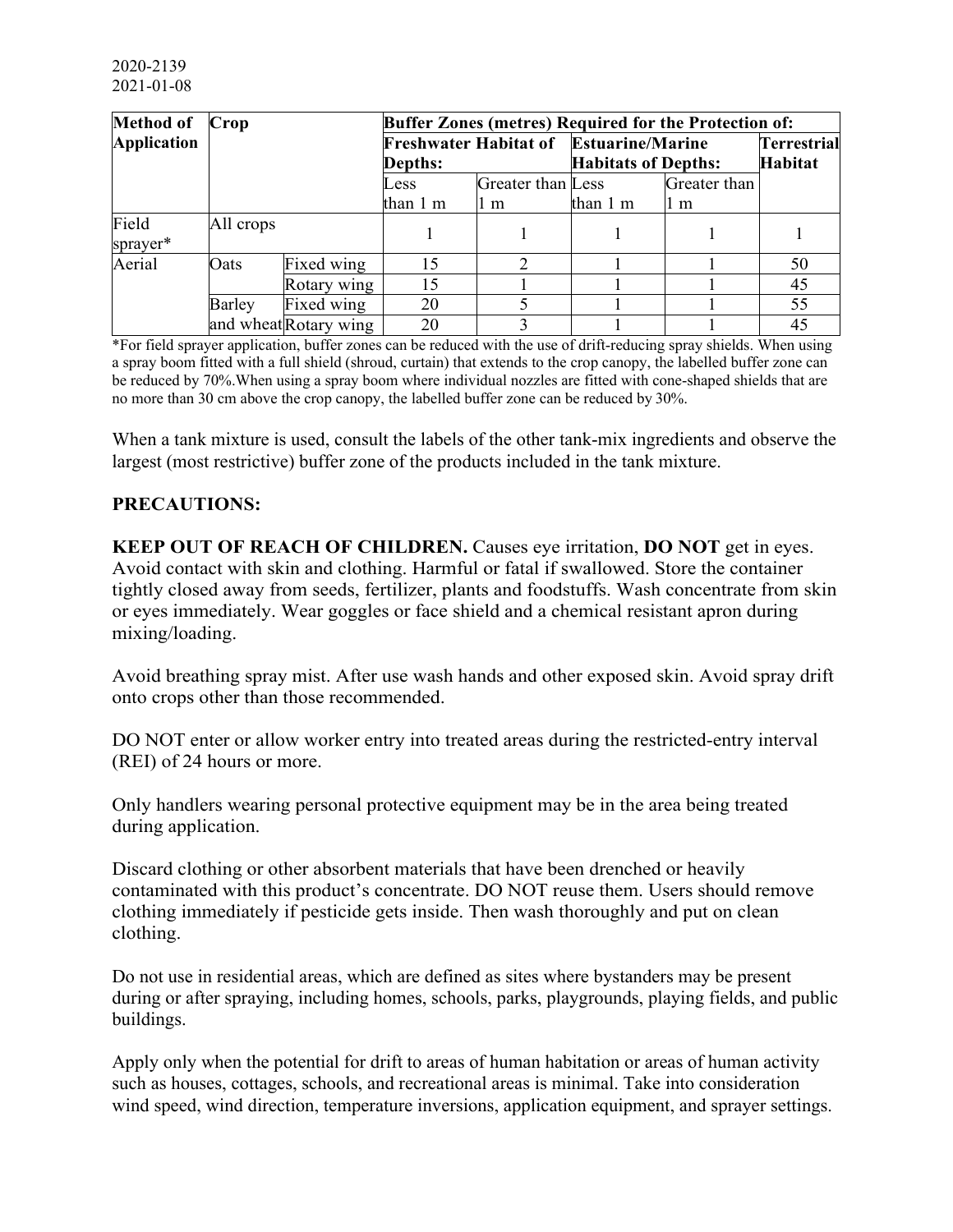**Ground applications:** Wear coveralls over a long-sleeved shirt, long pants, chemical-resistant gloves, socks and shoes during mixing, loading, clean-up and repair. Wear a long-sleeved shirt and long pants, chemical resistant gloves, and socks plus shoes during applications. Gloves are not required during application within a closed cab.

**Aerial applications: the field crew and the mixer/loaders:** Wear coveralls over a long-sleeved shirt, long pants, chemical-resistant gloves, socks and shoes during mixing, loading, clean-up and repair.

**Aerial applicators**: Wear a long-sleeved shirt, long pants, socks and shoes during application. Gloves are not required during application within a closed cockpit. Do not allow the pilot to mix chemicals to be loaded onto the aircraft.

This product contains a petroleum distillate which is moderately to highly toxic to aquatic organisms. Avoid contamination of aquatic systems during application. DO NOT contaminate these systems through direct application, disposal of waste or cleaning equipment.

Avoid contamination of ponds, streams, rivers and other water sources.

**Pre-harvest grazing intervals** (wheat, barley, oats, forage sorghum, forage millet and seedling alfalfa)**:** Do not use treated crops for grazing of livestock or green feed until 30 days after application of BROMOTRIL® 240 EC unless otherwise stated on the label. Do not cut treated crops for forage until 30 days after application of BROMOTRIL® 240 EC.

**CAUTION:** Do not graze other treated crops or cut for feed unless specified above; sufficient data are not available to support such use.

#### **ENVIRONMENTAL PRECAUTIONS:**

Do not apply to any body of water. Avoid drifting of spray onto any body of water or other non- target areas. Specified buffer zones should be observed.

Coarse sprays are less likely to drift, therefore, avoid combinations of pressure and nozzle type that will result in fine particles (mist). Do not apply during periods of dead calm or when wind velocity and direction pose a risk of spray drift. Do not spray when the wind is blowing towards a nearby sensitive crop, garden, terrestrial habitat (such as shelterbelt) or aquatic habitat.

This product contains a petroleum distillate which is moderately to highly toxic to aquatic organisms. Avoid contamination of aquatic systems during application. DO NOT contaminate these systems through direct application, disposal of waste or cleaning equipment.

Avoid contamination of ponds, streams, rivers and other water sources.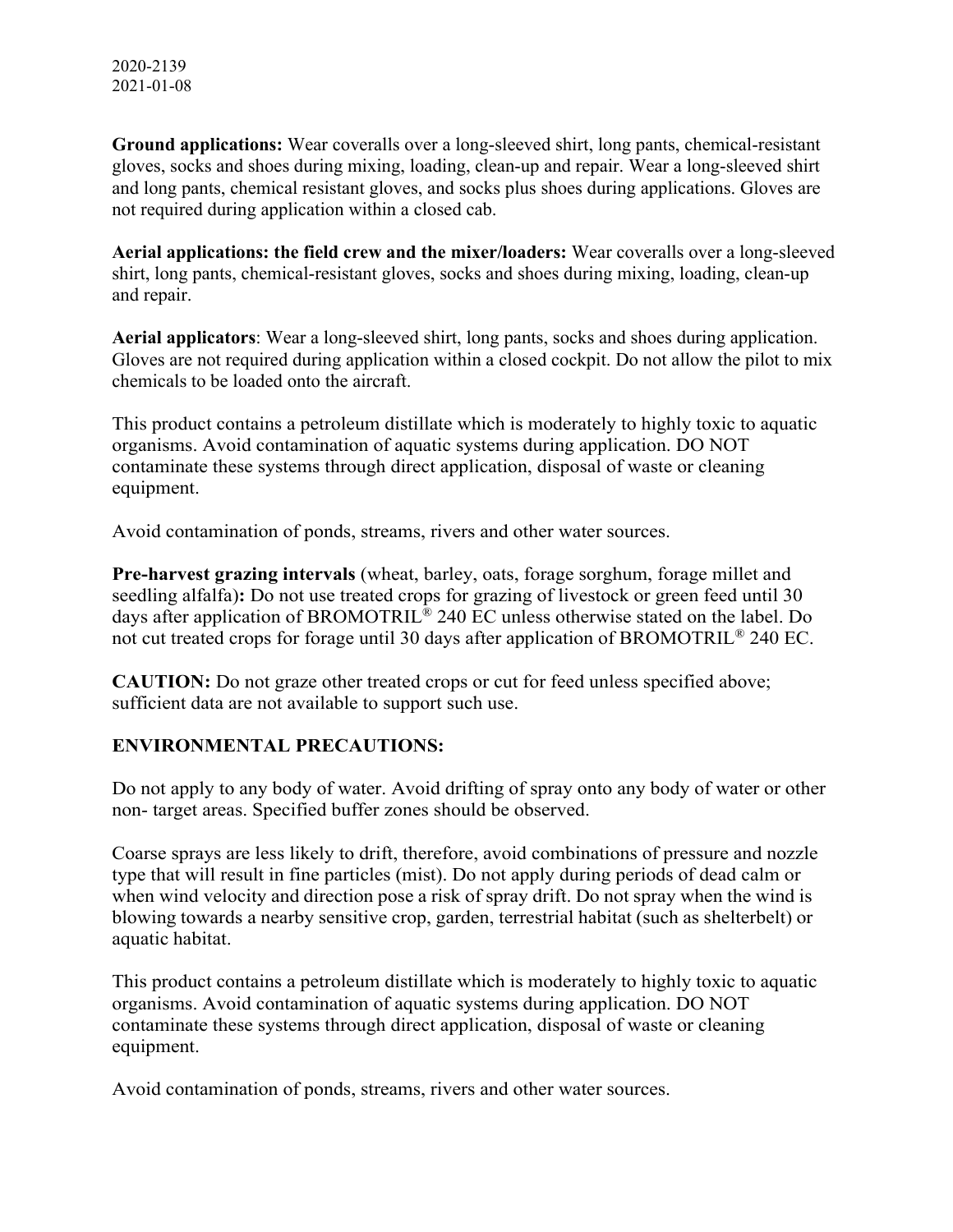TOXIC to aquatic organisms and non-target terrestrial plants. Observe buffer zones specified under DIRECTIONS FOR USE.

To reduce runoff from treated areas into aquatic habitats avoid application to areas with a moderate to steep slope, compacted soil, or clay. Avoid application when heavy rain is forecast.

Contamination of aquatic areas as a result of runoff may be reduced by including a vegetative strip between the treated area and the edge of the water body. **FIRST AID:**

**IF SWALLOWED:** Call a poison control centre or doctor immediately for treatment advice. Do not induce vomiting unless told to do so by a poison control centre or doctor. Do not give any liquid to the person. Do not give anything by mouth to an unconscious person.

**IF IN EYES:** Hold eye open and rinse slowly and gently with water for 15–20 minutes. Remove contact lenses, if present, after the first 5 minutes, then continue rinsing eye. Call a poison control centre or doctor for treatment advice.

**IF ON SKIN OR CLOTHING:** Take off contaminated clothing. Rinse skin immediately with plenty of water for 15–20 minutes. Call a poison control centre or doctor for treatment advice.

**IF INHALED:** Move person to fresh air. If person is not breathing, call 911 or an ambulance, then give artificial respiration, preferably by mouth-to-mouth, if possible. Call a poison control centre or doctor for further treatment advice.

Take the container label or product name and Pest Control Product Registration Number with you when seeking medical attention.

# **TOXICOLOGICAL INFORMATION:**

This product contains petroleum distillates. Vomiting may cause aspiration pneumonia.

# **STORAGE CONDITIONS:**

Store the container tightly closed away from seeds, fertilizer, plants and foodstuffs. This BROMOTRIL® 240 EC formulation will solidify at temperatures below -20°C but will become useable again at temperatures above 0°C. Insecticides and fungicides should be segregated from herbicides so as to prevent the possibility of cross-contamination.

# **SHAKE WELL BEFORE USING. RECYCLABLE CONTAINER DISPOSAL:**

Do not reuse this container for any purpose. This is a recyclable container, and is to be disposed of at a container collection site. Contact your local distributor/dealer or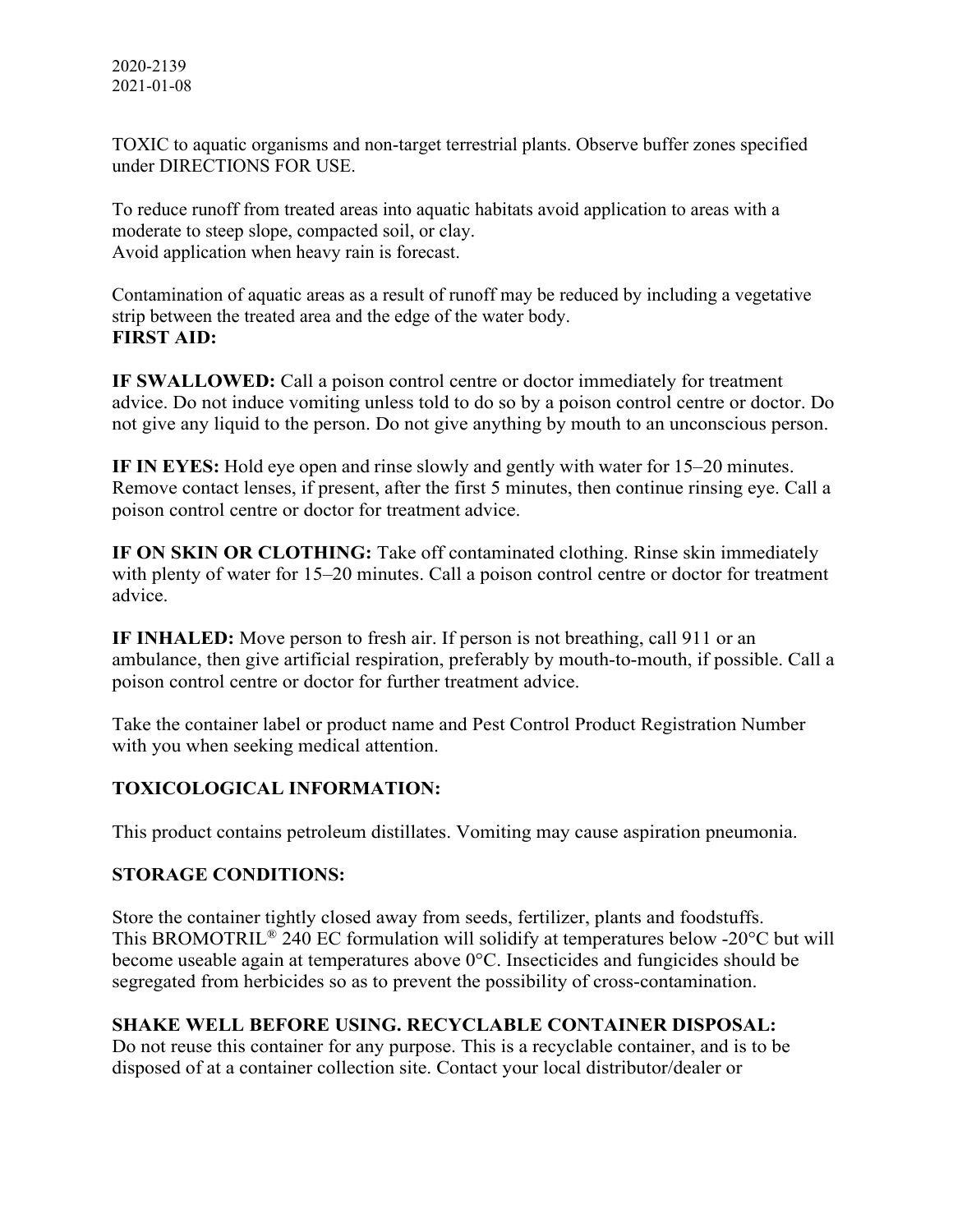#### 2020-2139 2021-01-08

municipality for the location of the nearest collection site. Before taking the container to the collection site:

- 1. Triple- or pressure-rinse the empty container. Add the rinsings to the spray mixture in the tank.
- 2. Make the empty, rinsed container unsuitable for further use.

If there is no container collection site in your area, dispose of the container in accordance with provincial requirements.

# **DISPOSAL (FOR RETURNABLE-REFILLABLE CONTAINERS):**

For disposal, this container may be returned to the point of purchase (distributor/dealer). It must be refilled by the distributor/dealer with the same product. Do not reuse this container for any other purpose.

# **DISPOSAL OF UNUSED, UNWANTED PRODUCT:**

For information on disposal of unused, unwanted product, contact the manufacturer or the provincial regulatory agency. Contact the manufacturer and the provincial regulatory agency in case of a spill, and for cleanup of spills.

**NOTICE TO USER:** This pest control product is to be used only in accordance with the directions on the label. It is an offence under the *Pest Control Products Act* to use this product in a way that is inconsistent with the directions on the label.

#### **DIRECTIONS FOR USE:**

As this product is not registered for the control of pests in aquatic systems, DO NOT use to control aquatic pests.

DO NOT contaminate irrigation or drinking water supplies or aquatic habitats by cleaning of equipment or disposal of wastes

Field sprayer application: DO NOT apply during periods of dead calm. Avoid application of this product when winds are gusty. DO NOT apply with spray droplets smaller than the American Society of Agricultural Engineers (ASAE) medium classification. Boom height must be 60 cm or less above the crop or ground.

Aerial application: DO NOT apply during periods of dead calm. Avoid application of this product when winds are gusty. DO NOT apply when wind speed is greater than 16 km/h at flying height at the site of application. DO NOT apply with spray droplets smaller than the American Society of Agricultural Engineers (ASAE) medium classification. To reduce drift caused by turbulent wingtip vortices, the nozzle distribution along the spray boom length MUST NOT exceed 65% of the wingspan orrotorspan.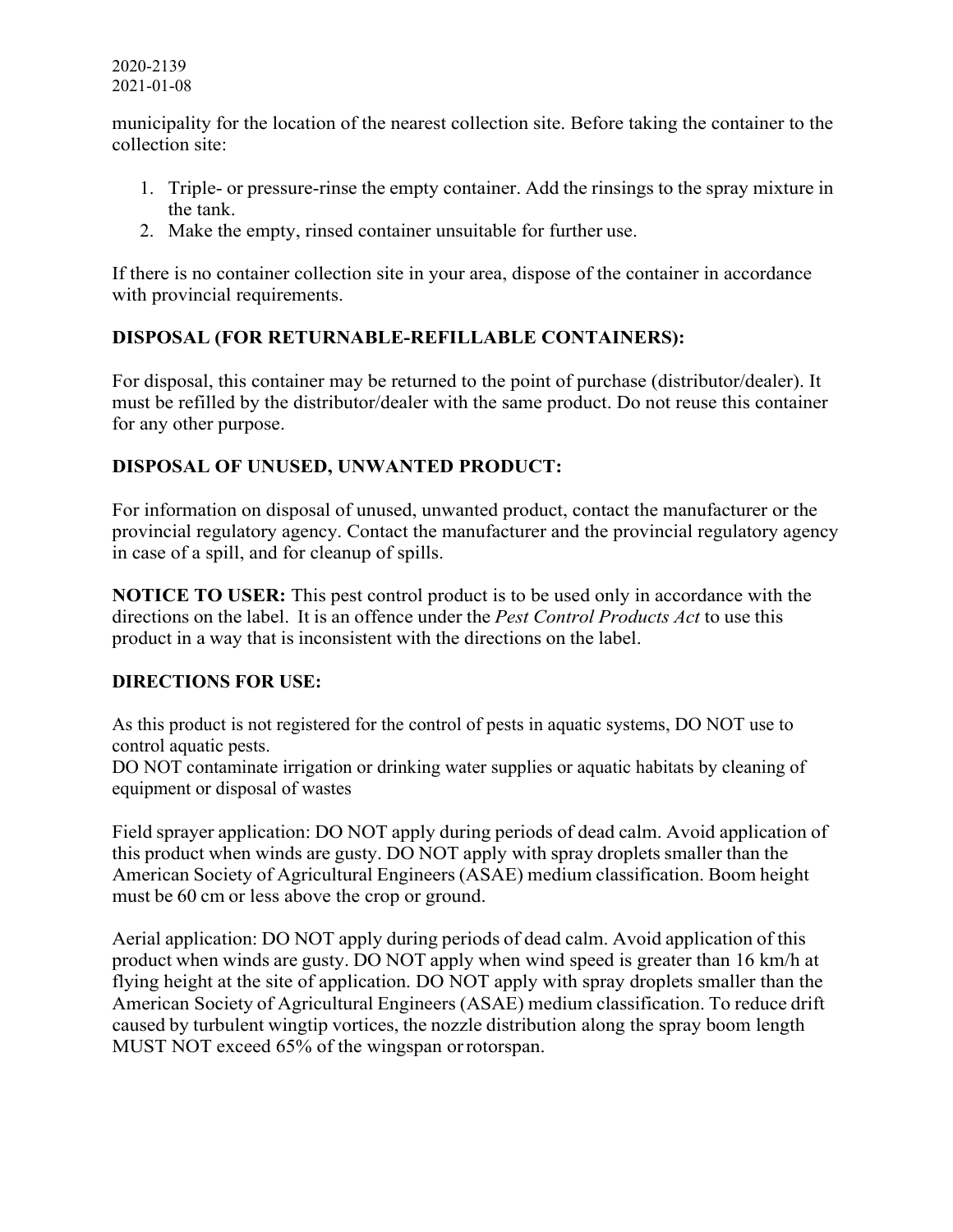|                                           | <b>Spray volume</b>    | <b>Timing</b>                               | <b>Application rate</b>                                         |
|-------------------------------------------|------------------------|---------------------------------------------|-----------------------------------------------------------------|
|                                           | and pressure           |                                             |                                                                 |
| <b>BROMOTRIL®</b>                         |                        | Apply in $100$ L <b>Spring wheat</b> may be | $1.2-1.4$ L/ha. (The 9.7 L container                            |
| 240 EC used                               | water per              | treated from the 2-leaf                     | treats $7.1 - 8.3$ ha.) If weeds are                            |
| alone                                     | hectare at a           | until the early flag leaf                   | beyond the leaf stages indicated on                             |
|                                           | pressure of 275 stage. |                                             | under adverse growing conditions,                               |
|                                           | kPa.                   | Winter wheat may be                         | use of the higher recommended rate                              |
|                                           |                        | treated from the 2- to 4-                   | will improve control.                                           |
|                                           |                        | leaf stage in the fall or                   |                                                                 |
|                                           |                        | from the time growth                        |                                                                 |
|                                           |                        | begins to the early flag                    |                                                                 |
|                                           |                        | leaf stage in the spring.                   |                                                                 |
| <b>BROMOTRIL<sup>®</sup></b> Apply in 50- |                        | <b>Spring wheat may be</b>                  | Spring wheat: BROMOTRIL <sup>®</sup> 240                        |
| 240 EC + MCPA $ 100 \text{ L water} $     |                        | treated from the 2-leaf                     | EC at 1.2 L/ha tank-mixed with                                  |
|                                           |                        | per hectare at a until the early flag leaf  | 275–550 g active ingredient MCPA                                |
|                                           | pressure of            | stage.                                      | per hectare where indicated.                                    |
|                                           | 275 kPa.               | Winter wheat may be                         | Winter wheat: BROMOTRIL <sup>®</sup> 240                        |
|                                           |                        | treated from the 2- to 4-                   | EC at 1.2 L/ha can be tank-mixed                                |
|                                           |                        | leaf stage in the fall or                   | with 275 g active ingredient MCPA                               |
|                                           |                        | from the time growth                        | per hectare. Refer to table at end of                           |
|                                           |                        | begins to the early flag                    | booklet for correct volume of                                   |
|                                           |                        | leaf stage in the spring.                   | MCPA. (The 9.7 L container of                                   |
|                                           |                        |                                             | <b>BROMOTRIL® 240 EC</b>                                        |
|                                           |                        |                                             | treats 8.3 ha.)                                                 |
|                                           |                        |                                             | Note: MCPA-K is preferred for                                   |
|                                           |                        |                                             | hemp-nettle although other                                      |
|                                           |                        |                                             | formulations may be used.                                       |
|                                           |                        |                                             | Refer to the MCPA label for                                     |
|                                           |                        |                                             | precautions and limitations. Add                                |
|                                           |                        |                                             | MCPA to the spray tank first,                                   |
|                                           |                        |                                             | agitate, then add BROMOTRIL <sup>®</sup>                        |
|                                           |                        |                                             | 240 EC.                                                         |
| <b>BROMOTRIL®</b>                         |                        | Apply in 100 L Spring and winter            | BROMOTRIL <sup>®</sup> 240 EC at 1.2 L/ha                       |
| $240$ EC + 2,4-D                          | water per              | wheat may be treated                        | tank-mixed with $275 - 420$ g active                            |
|                                           | hectare at a           | from the 4-leaf until the                   | ingredient 2,4-D per hectare. Refer                             |
|                                           |                        | pressure of 275 early flag leaf stage.      | to the table at end of booklet for                              |
|                                           | kPa.                   |                                             | Application before the 4- correct volume of 2,4-D. (The $9.7 L$ |
|                                           |                        | leaf stage may injure the                   | container of BROMOTRIL <sup>®</sup> 240                         |
|                                           |                        | crop.                                       | EC treats 8.3 ha.)                                              |
|                                           |                        |                                             | Note: 2,4-D ester is preferred                                  |
|                                           |                        |                                             | although other formulations may be                              |
|                                           |                        |                                             | used. Add 2,4-D to the spray tank                               |
|                                           |                        |                                             | first, agitate and then add                                     |
|                                           |                        |                                             | BROMOTRIL <sup>®</sup> 240 EC. Refer to                         |

# **WHEAT (spring, durum and winter - not underseeded to legumes)**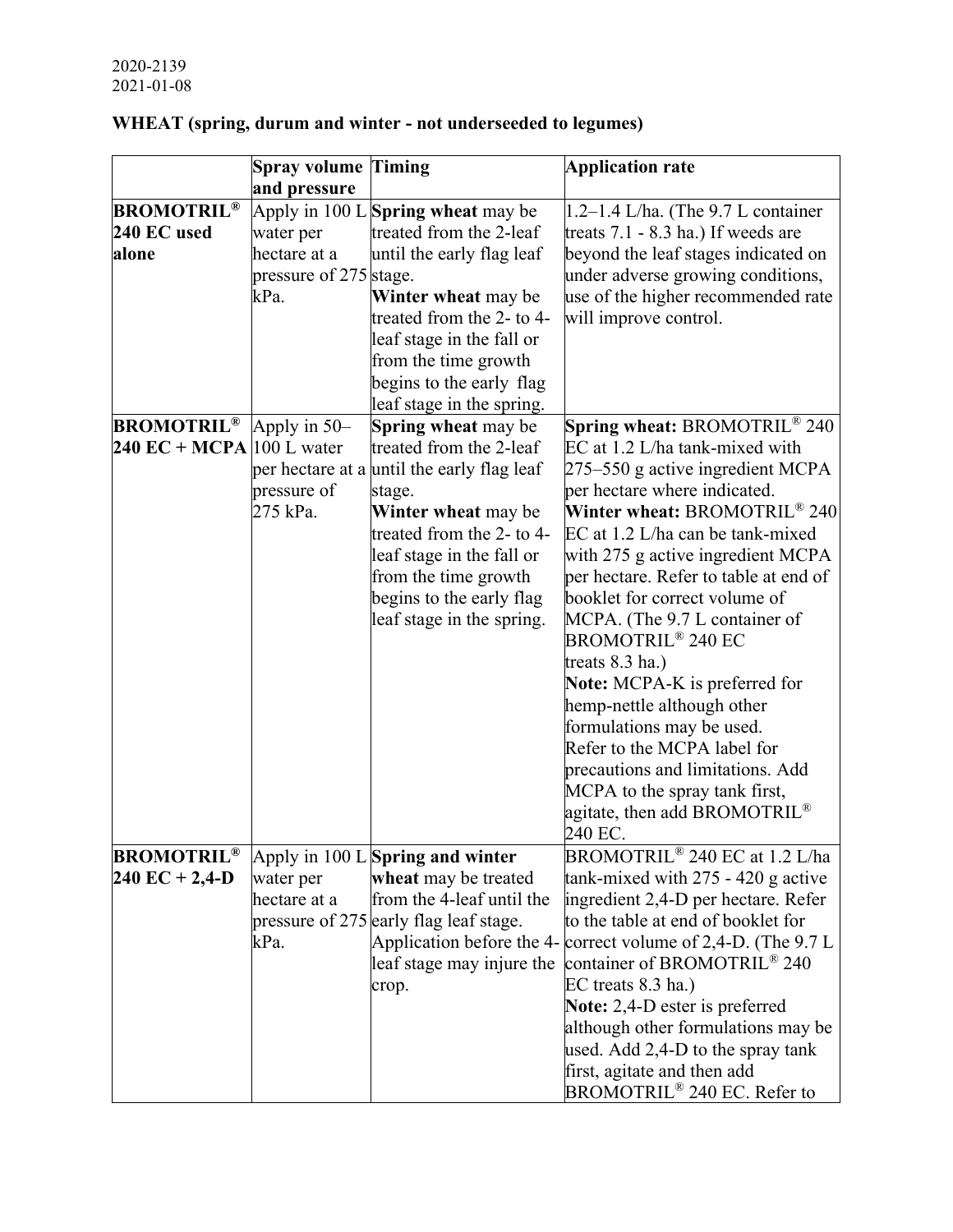|                    |                               |                                                            | the 2,4-D label for precautions and                                                 |
|--------------------|-------------------------------|------------------------------------------------------------|-------------------------------------------------------------------------------------|
|                    |                               |                                                            | limitations.                                                                        |
| <b>BROMOTRIL®</b>  |                               | Apply in 100 L <b>Durum wheat, spring</b>                  | BROMOTRIL <sup>®</sup> 240 EC at 1.2 L/ha                                           |
| $240 \text{ EC} +$ | water per                     |                                                            | wheat and winter wheat tank mixed with Achieve <sup>®</sup> Liquid                  |
| Achieve®           | hectare at a                  | may be treated from the                                    | Herbicide at 0.5 L/ha.                                                              |
| Liquid             |                               | pressure of $275$ 2-leaf until the early flag              | When using this tank-mixture, add                                                   |
| <b>Herbicide</b>   | kPa.                          | leaf stage of growth.                                      | Turbocharge <sup>®</sup> to the spray tank at a                                     |
|                    |                               |                                                            | concentration of $0.5\%$ v/v (i. e. 0.5                                             |
|                    |                               |                                                            | L of Turbocharge <sup>®</sup> per $100$ L of                                        |
|                    |                               |                                                            | spray solution). Note: Follow all                                                   |
|                    |                               |                                                            | mixing and spraying precautions,                                                    |
|                    |                               |                                                            | limitations and timing                                                              |
|                    |                               |                                                            | recommendations on the Achieve®                                                     |
|                    |                               |                                                            | Liquid Herbicide label.                                                             |
|                    |                               |                                                            | Note: BROMOTRIL <sup>®</sup> 240 EC and                                             |
|                    |                               |                                                            | Achieve® Liquid Herbicide tank-                                                     |
|                    |                               |                                                            | mixtures can be used in all varieties                                               |
|                    |                               |                                                            | of spring wheat (including Canada                                                   |
|                    |                               |                                                            | Western red spring, amber durum,                                                    |
|                    |                               |                                                            | soft white spring, extra strong and                                                 |
|                    |                               |                                                            | Canada prairie spring) and red                                                      |
|                    |                               |                                                            | winter wheat.                                                                       |
|                    |                               | <b>WEEDS CONTROLLED</b>                                    |                                                                                     |
| <b>BROMOTRIL®</b>  | Seedlings up to 4-leaf stage: |                                                            |                                                                                     |
| 240 EC used        |                               |                                                            | Green smartweed, pale smartweed, lady's-thumb, wild mustard*, kochia**,             |
| alone              |                               |                                                            | cow cockle*, Russian thistle**, stinkweed*, cocklebur, common ragweed,              |
|                    |                               | pigweed*, velvetleaf***, bluebur, American nightshade.     |                                                                                     |
|                    | Seedlings up to 8-leaf stage: |                                                            |                                                                                     |
|                    |                               |                                                            | Wild buckwheat, Tartary buckwheat, common buckwheat, common groundsel,              |
|                    | lamb's-quarters.              |                                                            |                                                                                     |
|                    |                               |                                                            |                                                                                     |
|                    |                               |                                                            | * In normal conditions will be controlled up to the 4-leaf stage. Plants beyond     |
|                    |                               |                                                            | this stage are unlikely to be controlled. The higher rate generally gives better    |
|                    | results.                      |                                                            |                                                                                     |
|                    |                               | ** Spray before plants are 5 cm high.                      |                                                                                     |
|                    |                               | *** Spray before plants are 8 cm high.                     |                                                                                     |
| <b>BROMOTRIL®</b>  |                               |                                                            | As listed for BROMOTRIL <sup>®</sup> 240 EC used alone plus these additional weeds: |
| $240 \text{ EC} +$ |                               |                                                            |                                                                                     |
| <b>MCPA</b>        | Seedlings up to 4-leaf stage: |                                                            |                                                                                     |
|                    |                               |                                                            | Redroot pigweed, flixweed, shepherd's purse, scentless chamomile*, volunteer        |
|                    |                               |                                                            | sunflower, volunteer rapeseed/canola**, hemp-nettle***, night flowering             |
|                    |                               |                                                            | catchfly, Canada thistle****, perennial sow-thistle****, ball mustard.              |
|                    |                               |                                                            |                                                                                     |
|                    | Seedlings up to 8-leaf stage: |                                                            |                                                                                     |
|                    |                               | Stinkweed, common ragweed, wild mustard, wormseed mustard. |                                                                                     |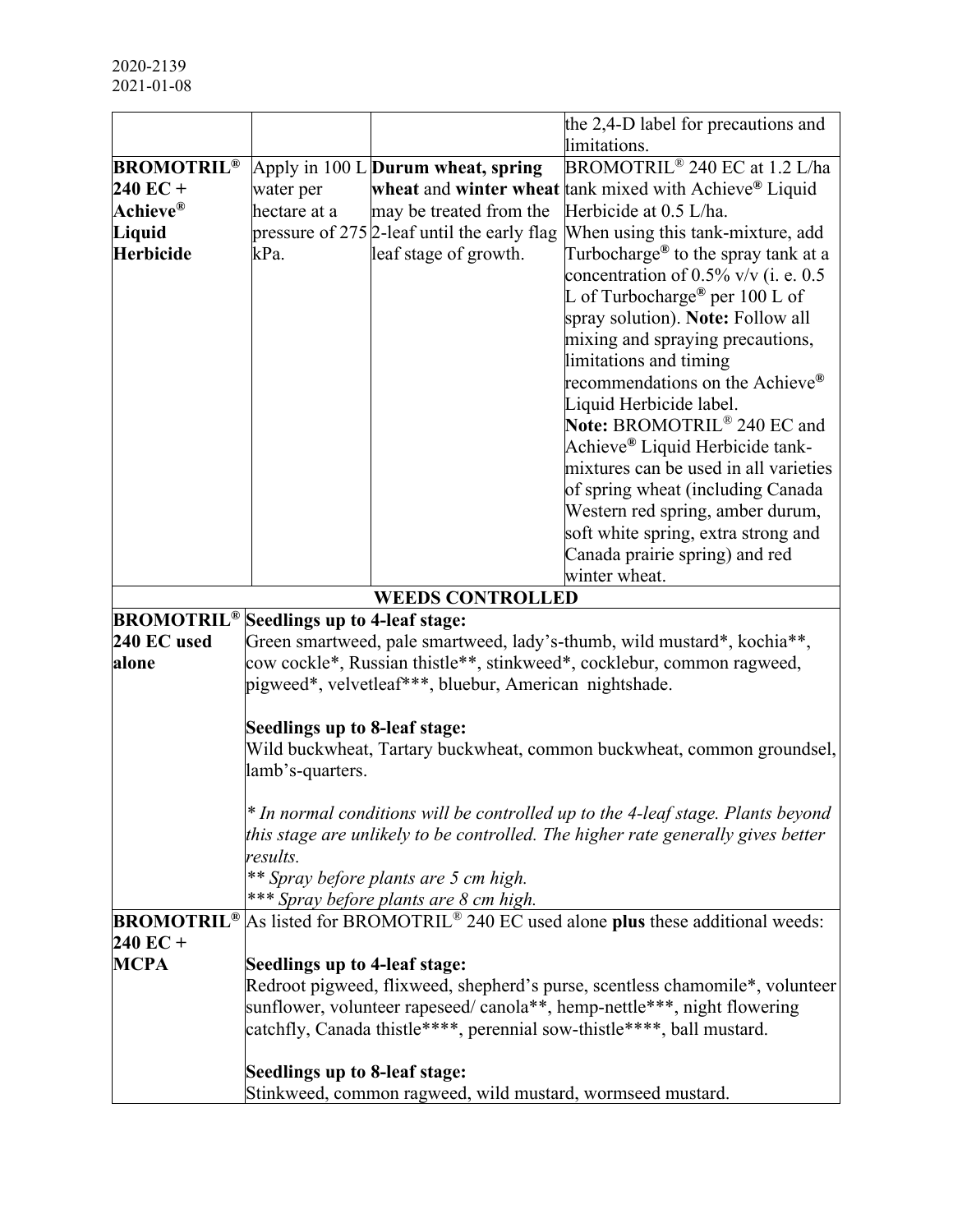|                   | * Spring annuals only. Will not control overwintered weeds.<br>** For high infestations tank-mix 550 g active ingredient MCPA per ha.<br>*** Tank-mix 550 g active ingredient MCPA per ha. Plants beyond the 4-leaf<br>stage are not likely to be controlled. Plants emerging after application, which<br>is often the case on peat-type soils, will not be controlled.<br>**** Top growth control. |
|-------------------|-----------------------------------------------------------------------------------------------------------------------------------------------------------------------------------------------------------------------------------------------------------------------------------------------------------------------------------------------------------------------------------------------------|
| <b>BROMOTRIL®</b> | As listed for BROMOTRIL <sup>®</sup> 240 EC used alone plus these additional weeds:                                                                                                                                                                                                                                                                                                                 |
| $240$ EC + 2,4-D  |                                                                                                                                                                                                                                                                                                                                                                                                     |
|                   | Seedlings up to 4-leaf stage:                                                                                                                                                                                                                                                                                                                                                                       |
|                   | Redroot pigweed, night flowering catchfly, flixweed*, shepherd's purse,                                                                                                                                                                                                                                                                                                                             |
|                   | volunteer sunflower, ball mustard.                                                                                                                                                                                                                                                                                                                                                                  |
|                   | Seedlings up to 8-leaf stage:<br>Stinkweed*, wild mustard.                                                                                                                                                                                                                                                                                                                                          |
|                   |                                                                                                                                                                                                                                                                                                                                                                                                     |
|                   | * The higher rate of 2,4-D is recommended for larger overwintered weeds (fall)<br>rosettes).                                                                                                                                                                                                                                                                                                        |
| <b>BROMOTRIL®</b> | As listed for BROMOTRIL <sup>®</sup> 240 EC used alone plus wild oats and green                                                                                                                                                                                                                                                                                                                     |
| $240$ EC +        | foxtail (wild millet).                                                                                                                                                                                                                                                                                                                                                                              |
| Achieve® Liquid   |                                                                                                                                                                                                                                                                                                                                                                                                     |
| <b>Herbicide</b>  |                                                                                                                                                                                                                                                                                                                                                                                                     |
|                   |                                                                                                                                                                                                                                                                                                                                                                                                     |

# **BARLEY (not underseeded to legumes)**

|                                | Spray          | Timing           | <b>Application rate</b>                                                               |
|--------------------------------|----------------|------------------|---------------------------------------------------------------------------------------|
|                                | volume and     |                  |                                                                                       |
|                                | pressure       |                  |                                                                                       |
| <b>BROMOTRIL®</b> Apply in 100 |                | The crop may be  | $1.2-1.4$ L/ha. (The 9.7 L container of                                               |
| 240 EC used                    | L water per    |                  | treated from the 2- $\overline{BROMOTRIL}$ <sup>®</sup> 240 EC treats 7.1–8.3 ha.) If |
| alone                          | hectare at a   |                  | leaf until the early weeds are beyond the leaf stages indicated or                    |
|                                | pressure of    | flag leaf stage. | under adverse growing conditions, use of the                                          |
|                                | 275 kPa.       |                  | higher recommended rate will improve                                                  |
|                                |                |                  | control.                                                                              |
| <b>BROMOTRIL®</b> Apply in 50- |                | The crop may be  | BROMOTRIL <sup>®</sup> 240 EC at 1.2 L/ha tank-                                       |
| $240$ EC +                     | 100 L water    |                  | treated from the 2- mixed with $275-550$ g active ingredient                          |
| <b>MCPA</b>                    | per hectare at |                  | leaf until the early MCPA per hectare where indicated. Refer to                       |
|                                | a pressure of  | flag leaf stage. | the table at end of booklet for correct volume                                        |
|                                | 275 kPa.       |                  | of MCPA. (The 9.7 L container of                                                      |
|                                |                |                  | BROMOTRIL <sup>®</sup> 240 EC treats 8.3 ha.)                                         |
|                                |                |                  | <b>Note:</b> MCPA-K is preferred for hemp-nettle                                      |
|                                |                |                  | although other formulations may be used.                                              |
|                                |                |                  | Refer to the MCPA label for precautions and                                           |
|                                |                |                  | limitations. Add MCPA to the spray tank                                               |
|                                |                |                  | first, agitate, then add BROMOTRIL® 240                                               |
|                                |                |                  | EC.                                                                                   |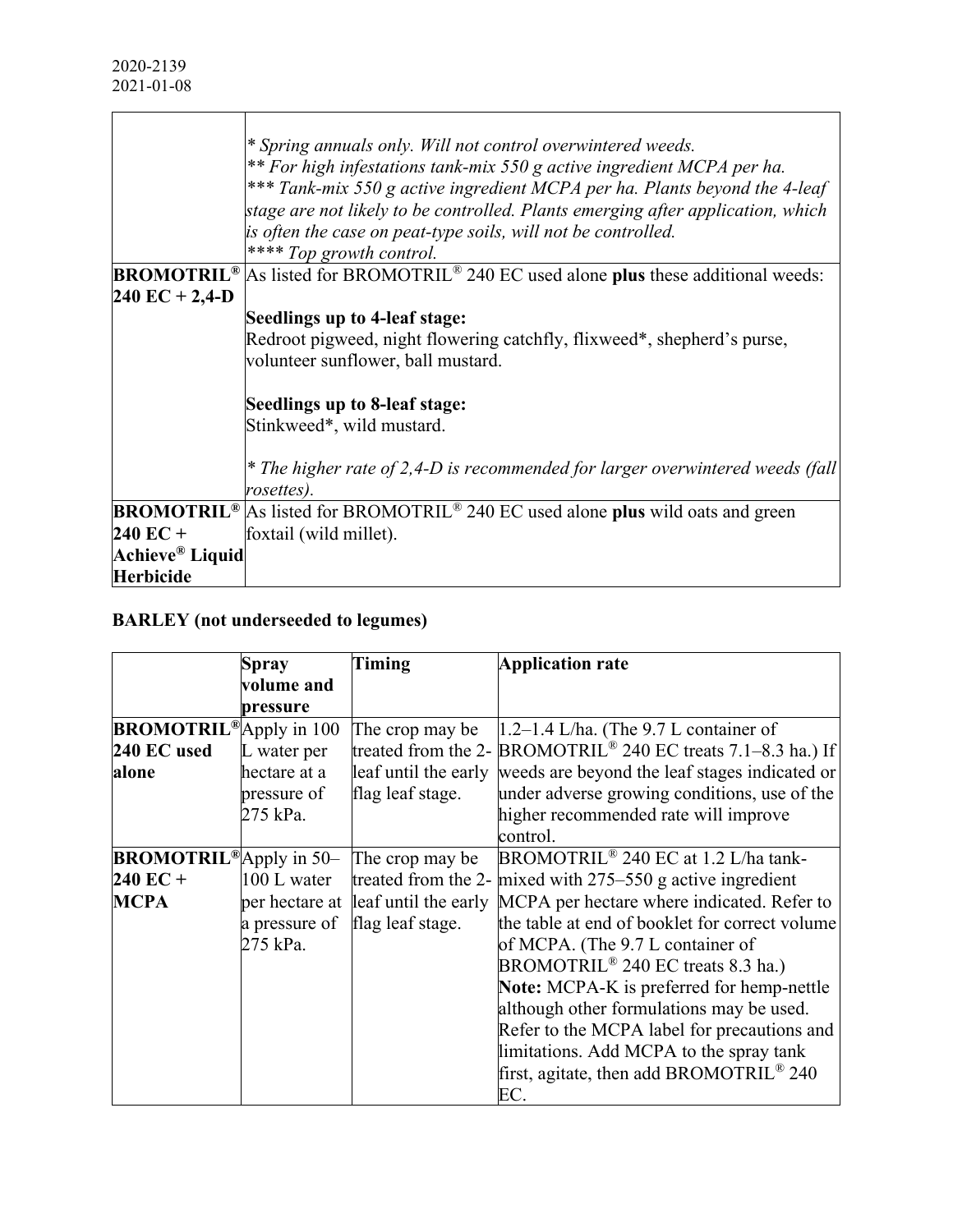| <b>BROMOTRIL®</b> Apply in 100                       |                         | The crop may be                        | BROMOTRIL <sup>®</sup> 240 EC at 1.2 L/ha tank-                                                                   |
|------------------------------------------------------|-------------------------|----------------------------------------|-------------------------------------------------------------------------------------------------------------------|
| 240 EC + 2,4-D L water per                           |                         |                                        | treated from the 4- $mixed$ with 275–420 g active ingredient 2,4-                                                 |
|                                                      | hectare at a            | leaf until the early                   | D per hectare. Refer to table at end of                                                                           |
|                                                      | pressure of             | flag leaf stage.                       | booklet for correct volume of 2,4-D. (The 9.7                                                                     |
|                                                      | 275 kPa.                |                                        | Application before L container of BROMOTRIL® 240 EC treats                                                        |
|                                                      |                         | the 4-leaf stage                       | 8.3 ha.)                                                                                                          |
|                                                      |                         | may result in                          | Note: 2,4-D ester is preferred although other                                                                     |
|                                                      |                         | injury to the crop.                    | formulations may be used. Add 2,4-D to the                                                                        |
|                                                      |                         |                                        | spray tank first, agitate and then add                                                                            |
|                                                      |                         |                                        | BROMOTRIL <sup>®</sup> 240 EC. Refer to the 2,4-D                                                                 |
|                                                      |                         |                                        | label for precautions and limitations.                                                                            |
| <b>BROMOTRIL®</b> Apply in 100                       |                         | Barley may be                          | BROMOTRIL <sup>®</sup> 240 EC at 1.2 L/ha tank-                                                                   |
| 240 EC +                                             | L water per             | treated from the 2-                    | mixed with Achieve® Liquid Herbicide at 0.5                                                                       |
| Achieve $^\circledR$                                 | hectare at a            | leaf until the early                   | L/ha. When using this tank-mixture, add                                                                           |
| Liquid<br>Herbicide                                  | pressure of<br>275 kPa. | flag leaf stage of<br>growth.          | Turbocharge <sup>®</sup> to the spray tank at a<br>concentration of $0.5\%$ v/v (i. e. $0.5$ L of                 |
|                                                      |                         | Note:                                  | Turbocharge per 100 L of spray solution).                                                                         |
|                                                      |                         | <b>BROMOTRIL®</b>                      | Note: Follow all mixing and spraying                                                                              |
|                                                      |                         | 240 EC and                             | precautions, environmental precautions,                                                                           |
|                                                      |                         | Achieve Liquid                         | limitations and timing recommendations on                                                                         |
|                                                      |                         | Herbicide tank-                        | the Achieve® Liquid Herbicide label.                                                                              |
|                                                      |                         | mixtures can be                        |                                                                                                                   |
|                                                      |                         | used in all 2 or 6                     |                                                                                                                   |
|                                                      |                         | row varieties of                       |                                                                                                                   |
|                                                      |                         | barley (malting                        |                                                                                                                   |
|                                                      |                         | and feed varieties).                   |                                                                                                                   |
|                                                      |                         | <b>WEEDS CONTROLLED</b>                |                                                                                                                   |
| BROMOTRIL <sup>®</sup> Seedlings up to 4-leaf stage: |                         |                                        |                                                                                                                   |
| 240 EC used                                          |                         |                                        | Green smartweed, pale smartweed, lady's-thumb, wild mustard*, kochia**,                                           |
| alone                                                |                         |                                        | cow cockle*, Russian thistle**, stinkweed*, cocklebur, common ragweed,                                            |
|                                                      |                         |                                        | pigweed*, velvetleaf***, bluebur, American nightshade.                                                            |
|                                                      |                         |                                        |                                                                                                                   |
|                                                      |                         | Seedlings up to 8-leaf stage:          |                                                                                                                   |
|                                                      |                         |                                        | Wild buckwheat, Tartary buckwheat, common buckwheat, common groundsel,                                            |
|                                                      | lamb's-quarters.        |                                        |                                                                                                                   |
|                                                      |                         |                                        | * In normal conditions, will be controlled up to the 4-leaf stage. Plants beyond                                  |
|                                                      |                         |                                        | this stage are unlikely to be controlled. The higher rate generally gives better                                  |
|                                                      | results.                |                                        |                                                                                                                   |
|                                                      |                         | ** Spray before plants are 5 cm high.  |                                                                                                                   |
|                                                      |                         | *** Spray before plants are 8 cm high. |                                                                                                                   |
|                                                      |                         |                                        | <b>BROMOTRIL</b> <sup>®</sup> As listed for BROMOTRIL <sup>®</sup> 240 EC used alone plus these additional weeds: |
| 240 EC +                                             |                         |                                        |                                                                                                                   |
| <b>MCPA</b>                                          |                         | Seedlings up to 4-leaf stage:          |                                                                                                                   |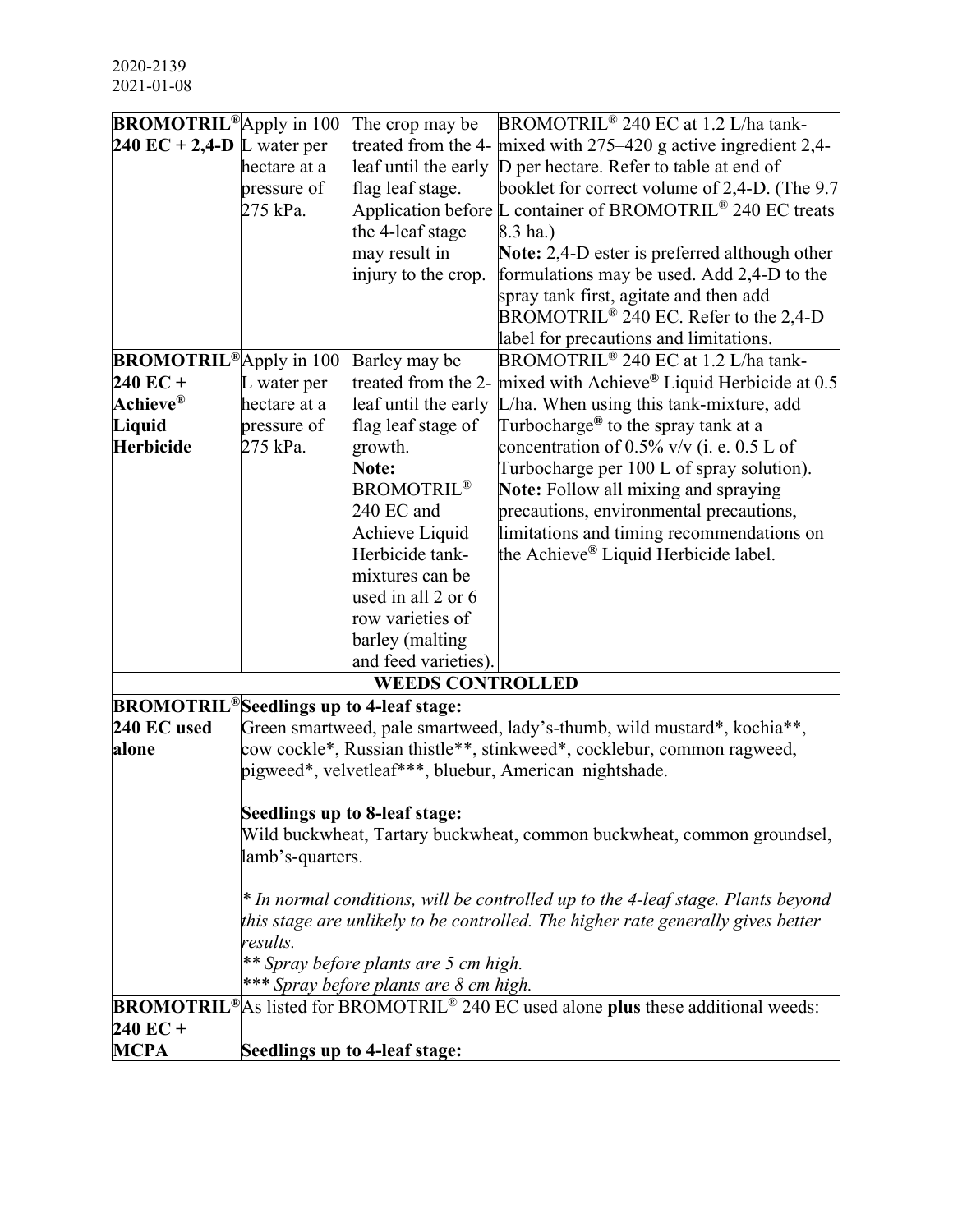|                      | Redroot pigweed, flixweed, shepherd's purse, scentless chamomile*, volunteer                                      |
|----------------------|-------------------------------------------------------------------------------------------------------------------|
|                      | sunflower, volunteer rapeseed/canola**, hemp-nettle***, night flowering                                           |
|                      | catchfly, Canada thistle****, perennial sow-thistle****, ball mustard.                                            |
|                      | Seedlings up to 8-leaf stage:                                                                                     |
|                      |                                                                                                                   |
|                      | Stinkweed, common ragweed, wild mustard, wormseed mustard.                                                        |
|                      | * Spring annuals only. Will not control overwintered weeds.                                                       |
|                      | ** For high infestations tank-mix 550 g active ingredient MCPA per ha.                                            |
|                      | *** Tank-mix 550 g active ingredient MCPA per ha. Plants beyond the 4-leaf                                        |
|                      | stage are not likely to be controlled. Plants emerging after application, which                                   |
|                      | is often the case on peat-type soils, will not be controlled.                                                     |
|                      | **** Top growth control.                                                                                          |
|                      | <b>BROMOTRIL</b> <sup>®</sup> As listed for BROMOTRIL <sup>®</sup> 240 EC used alone plus these additional weeds: |
| $240$ EC + 2,4-D     |                                                                                                                   |
|                      | Seedlings up to 4-leaf stage:                                                                                     |
|                      | Redroot pigweed, night flowering catchfly, flixweed*, shepherd's purse,                                           |
|                      | volunteer sunflower, ball mustard.                                                                                |
|                      |                                                                                                                   |
|                      | Seedlings up to 8-leaf stage:                                                                                     |
|                      | Stinkweed*, wild mustard.                                                                                         |
|                      | * The higher rate of 2,4-D is recommended for larger over wintered weeds (fall                                    |
|                      | rosettes).                                                                                                        |
| <b>BROMOTRIL®</b>    | As listed for BROMOTRIL <sup>®</sup> 240 EC used alone plus wild oats and green                                   |
| $240$ EC +           | foxtail (wild millet).                                                                                            |
| Achieve $^\circledR$ |                                                                                                                   |
| Liquid               |                                                                                                                   |
| <b>Herbicide</b>     |                                                                                                                   |
|                      |                                                                                                                   |

# **OATS (not underseeded to legumes)**

|                    | <b>Spray volume</b>                                        | <b>Timing</b> | <b>Application rate</b>                                                                                               |
|--------------------|------------------------------------------------------------|---------------|-----------------------------------------------------------------------------------------------------------------------|
|                    | and pressure                                               |               |                                                                                                                       |
|                    |                                                            |               | <b>BROMOTRIL</b> <sup>®</sup> Apply in 100 L The crop may $ 1.2-1.4 \text{ L/ha}$ . (This 9.7 L container treats 7.1– |
| 240 EC used        | water per hectare be treated                               |               | 8.3 ha.) If weeds are beyond the leaf stages                                                                          |
| alone              |                                                            |               | at a pressure of from the 2-leaf indicated or under adverse growing conditions,                                       |
|                    | 275 kPa.                                                   |               | until the early use of the higher recommended rate will                                                               |
|                    | <b>DO NOT</b>                                              |               | flag leaf stage. improve control.                                                                                     |
|                    | <b>APPLY USING</b>                                         |               |                                                                                                                       |
|                    | <b>AERIAL</b>                                              |               |                                                                                                                       |
|                    | <b>APPLICATION</b>                                         |               |                                                                                                                       |
|                    | <b>EQUIPMENT.</b>                                          |               |                                                                                                                       |
|                    | <b>BROMOTRIL</b> <sup>®</sup> Apply in 50–100 The crop may |               | BROMOTRIL <sup>®</sup> 240 EC at 1.2 L/ha tank-                                                                       |
| $240 \text{ EC} +$ | L water per                                                | be treated    | mixed with $275-550$ g active ingredient                                                                              |
| <b>MCPA</b>        |                                                            |               | from the 2-leaf MCPA per hectare where indicated. Refer to                                                            |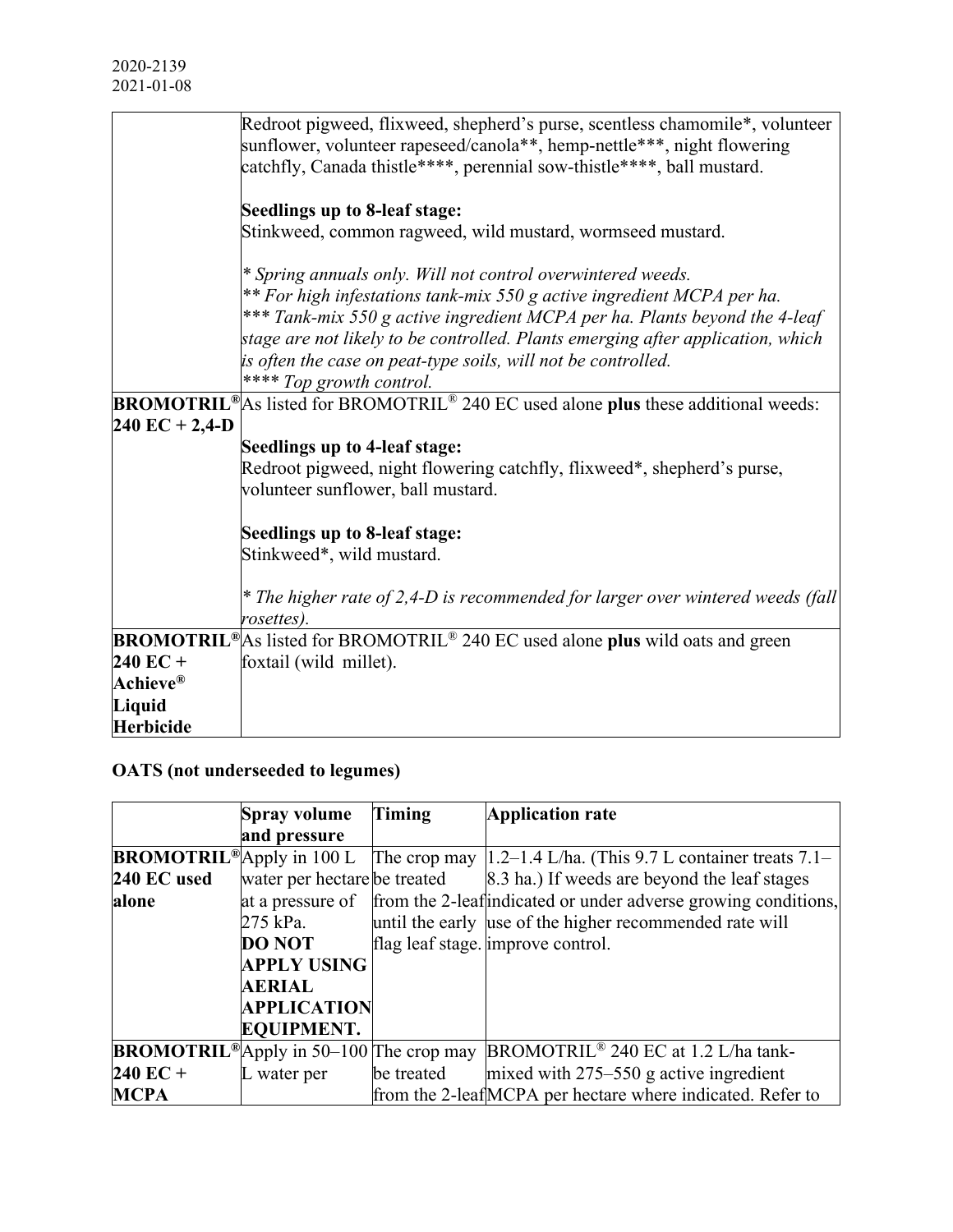|                    | hectare at a                                         |                         | until the early the table at end of booklet for correct volume                                                    |
|--------------------|------------------------------------------------------|-------------------------|-------------------------------------------------------------------------------------------------------------------|
|                    | pressure of                                          |                         | flag leaf stage. of MCPA. (The 9.7 L container of                                                                 |
|                    | 275 kPa.                                             |                         | BROMOTRIL <sup>®</sup> 240 EC treats 8.3 ha).                                                                     |
|                    | <b>DO NOT</b>                                        |                         | Note: MCPA-K is preferred for hemp-nettle                                                                         |
|                    | <b>APPLY USING</b>                                   |                         | although other formulations may be used.                                                                          |
|                    | <b>AERIAL</b>                                        |                         | Refer to the MCPA label for precautions and                                                                       |
|                    | <b>APPLICATION</b>                                   |                         | limitations. Add MCPA to the spray tank first,                                                                    |
|                    | <b>EQUIPMENT.</b>                                    |                         | agitate, then add BROMOTRIL® 240 EC.                                                                              |
|                    |                                                      | <b>WEEDS CONTROLLED</b> |                                                                                                                   |
|                    | BROMOTRIL <sup>®</sup> Seedlings up to 4-leaf stage: |                         |                                                                                                                   |
| 240 EC used        |                                                      |                         | Green smartweed, pale smartweed, lady's-thumb, wild mustard*, kochia**,                                           |
| alone              |                                                      |                         | cow cockle*, Russian thistle**, stinkweed*, cocklebur, common ragweed,                                            |
|                    |                                                      |                         | pigweed*, velvetleaf***, bluebur, American nightshade.                                                            |
|                    |                                                      |                         |                                                                                                                   |
|                    | Seedlings up to 8-leaf stage:                        |                         |                                                                                                                   |
|                    |                                                      |                         | Wild buckwheat, Tartary buckwheat, common buckwheat, common groundsel,                                            |
|                    | lamb's-quarters.                                     |                         |                                                                                                                   |
|                    |                                                      |                         | * In normal conditions, will be controlled up to the 4-leaf stage. Plants beyond                                  |
|                    |                                                      |                         | this stage are unlikely to be controlled. The higher rate generally gives better                                  |
|                    | results.                                             |                         |                                                                                                                   |
|                    | ** Spray before plants are 5 cm high.                |                         |                                                                                                                   |
|                    | *** Spray before plants are 8 cm high.               |                         |                                                                                                                   |
|                    |                                                      |                         | <b>BROMOTRIL</b> <sup>®</sup> As listed for BROMOTRIL <sup>®</sup> 240 EC used alone plus these additional weeds: |
| $240 \text{ EC} +$ |                                                      |                         |                                                                                                                   |
| <b>MCPA</b>        | Seedlings up to 4-leaf stage:                        |                         |                                                                                                                   |
|                    |                                                      |                         | Redroot pigweed, flixweed, shepherd's purse, scentless chamomile*, volunteer                                      |
|                    |                                                      |                         | sunflower, volunteer rapeseed/canola**, hemp-nettle***, night flowering                                           |
|                    |                                                      |                         | catchfly, Canada thistle****, perennial sow-thistle****, ball mustard.                                            |
|                    |                                                      |                         |                                                                                                                   |
|                    | Seedlings up to 8-leaf stage:                        |                         |                                                                                                                   |
|                    |                                                      |                         | Stinkweed, common ragweed, wild mustard, wormseed mustard.                                                        |
|                    |                                                      |                         | * Spring annuals only. Will not control overwintered weeds.                                                       |
|                    |                                                      |                         | ** For high infestations tank-mix 550 g active ingredient MCPA per ha.                                            |
|                    |                                                      |                         | *** Tank-mix 550 g active ingredient MCPA per ha. Plants beyond the 4-leaf                                        |
|                    |                                                      |                         | stage are not likely to be controlled. Plants emerging after application, which                                   |
|                    |                                                      |                         | is often the case on peat-type soils, will not be controlled.                                                     |
|                    | **** Top growth control.                             |                         |                                                                                                                   |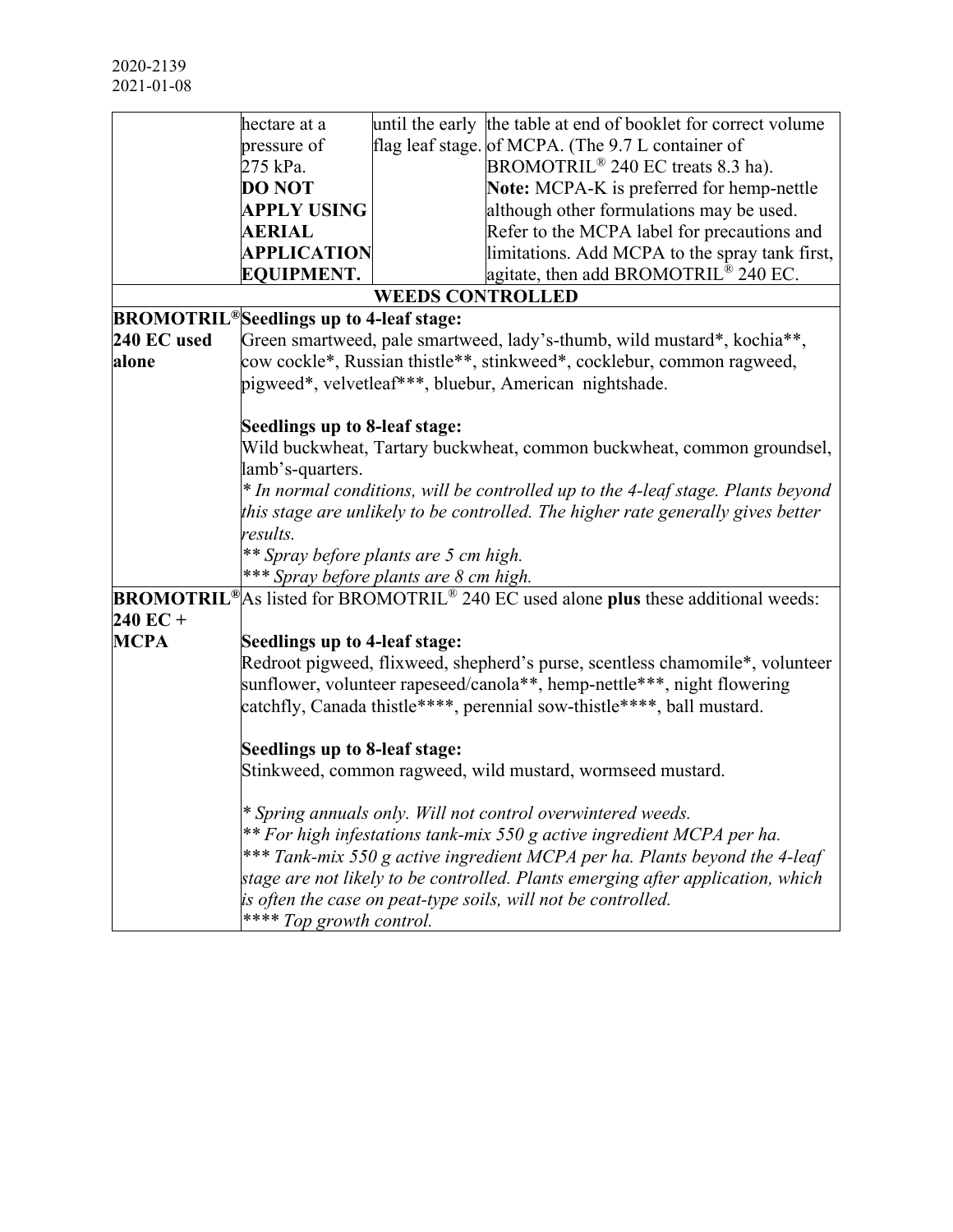# **CORN (FIELD AND SWEET)**

**DO NOT** enter or allow worker entry into treated areas during the restricted-entry intervals (REIs) specified in the following table:

| <b>CROP</b> | POST-APPLICATION<br><b>ACTIVITY</b> | REI      |
|-------------|-------------------------------------|----------|
|             | Irrigation, handset                 | 5 days   |
| Sweet Corn  | Harvest, hand                       | 20 days  |
|             | All other activities                | 24 hours |

|                                  | <b>Spray volume</b> | <b>Timing</b>                                                         | <b>Application rate</b>                                          |
|----------------------------------|---------------------|-----------------------------------------------------------------------|------------------------------------------------------------------|
|                                  | and pressure        |                                                                       |                                                                  |
| <b>BROMOTRIL®</b> Apply in 200 - |                     | Corn may be treated with a                                            | $1.2 - 1.4$ L/ha. (The 9.7 L                                     |
| 240 EC used                      | 300 L water per     | broadcast post-emergence                                              | container treats $7.1 - 8.3$ ha.) Use                            |
| alone                            | hectare at a        | application at the                                                    | of the higher recommended rate                                   |
|                                  | pressure of         |                                                                       | recommended rate from the will improve control when heavy        |
|                                  | 275 kPa.            | 4-leaf stage onward. To                                               | infestations of weeds are present.                               |
|                                  | <b>DO NOT</b>       | ensure adequate coverage                                              | BROMOTRIL <sup>®</sup> 240 EC is a                               |
|                                  |                     | $APPLY$ USING of weeds, drop pipes should contact herbicide thus good |                                                                  |
|                                  | <b>AERIAL</b>       | be used when corn is                                                  | coverage of the weeds is                                         |
|                                  |                     | <b>APPLICATION</b> beyond the 8-leaf stage or                         | essential. Note: Temporary crop                                  |
|                                  | <b>EQUIPMENT.</b>   | for a second application for                                          | injury in the form of leaf                                       |
|                                  |                     | later germinating weeds                                               | scorching may occur in adverse                                   |
|                                  |                     | such as cocklebur and                                                 | growing conditions (especially if                                |
|                                  |                     | velvetleaf. Minimum re-                                               | applied during or after periods of                               |
|                                  |                     | treatment interval for the                                            | cool and wet, or hot and humid                                   |
|                                  |                     | second application is 21                                              | weather conditions). DO NOT                                      |
|                                  |                     | days. The pre-harvest                                                 | ADD OIL OR SURFACTANT.                                           |
|                                  |                     | interval (PHI) is 20 days.                                            |                                                                  |
| <b>BROMOTRIL®</b> Apply in 200 - |                     |                                                                       | Corn should be treated from BROMOTRIL <sup>®</sup> 240 EC at 1.2 |
| $240$ EC +                       | 300 L water per     | the 4- to 8-leaf stage. Refer L/ha tank-mixed with                    |                                                                  |
| <b>ATRAZINE</b>                  | hectare at a        |                                                                       | to the ATRAZINE label for $ATRAZINE$ at 1.1–1.5 kg active        |
|                                  | pressure of         | limitations on grassy                                                 | ingredient per hectare. Add                                      |
|                                  | 275 kPa.            | weeds.                                                                | ATRAZINE to the spray tank                                       |
|                                  | <b>DO NOT</b>       |                                                                       | first, agitate well, and then add                                |
|                                  | <b>APPLY USING</b>  |                                                                       | BROMOTRIL <sup>®</sup> 240 EC. (The 9.7                          |
|                                  | <b>AERIAL</b>       |                                                                       | L container of BROMOTRIL <sup>®</sup>                            |
|                                  | <b>APPLICATION</b>  |                                                                       | 240 EC treats 8.3 ha.)                                           |
|                                  | <b>EQUIPMENT.</b>   |                                                                       | Note: Temporary crop injury in                                   |
|                                  |                     |                                                                       | the form of leaf scorching may                                   |
|                                  |                     |                                                                       | occur in adverse growing                                         |
|                                  |                     |                                                                       | conditions (especially if applied                                |
|                                  |                     |                                                                       | during or after periods of cool                                  |
|                                  |                     |                                                                       | and wet, or hot and humid                                        |
|                                  |                     |                                                                       | weather conditions). DO NOT                                      |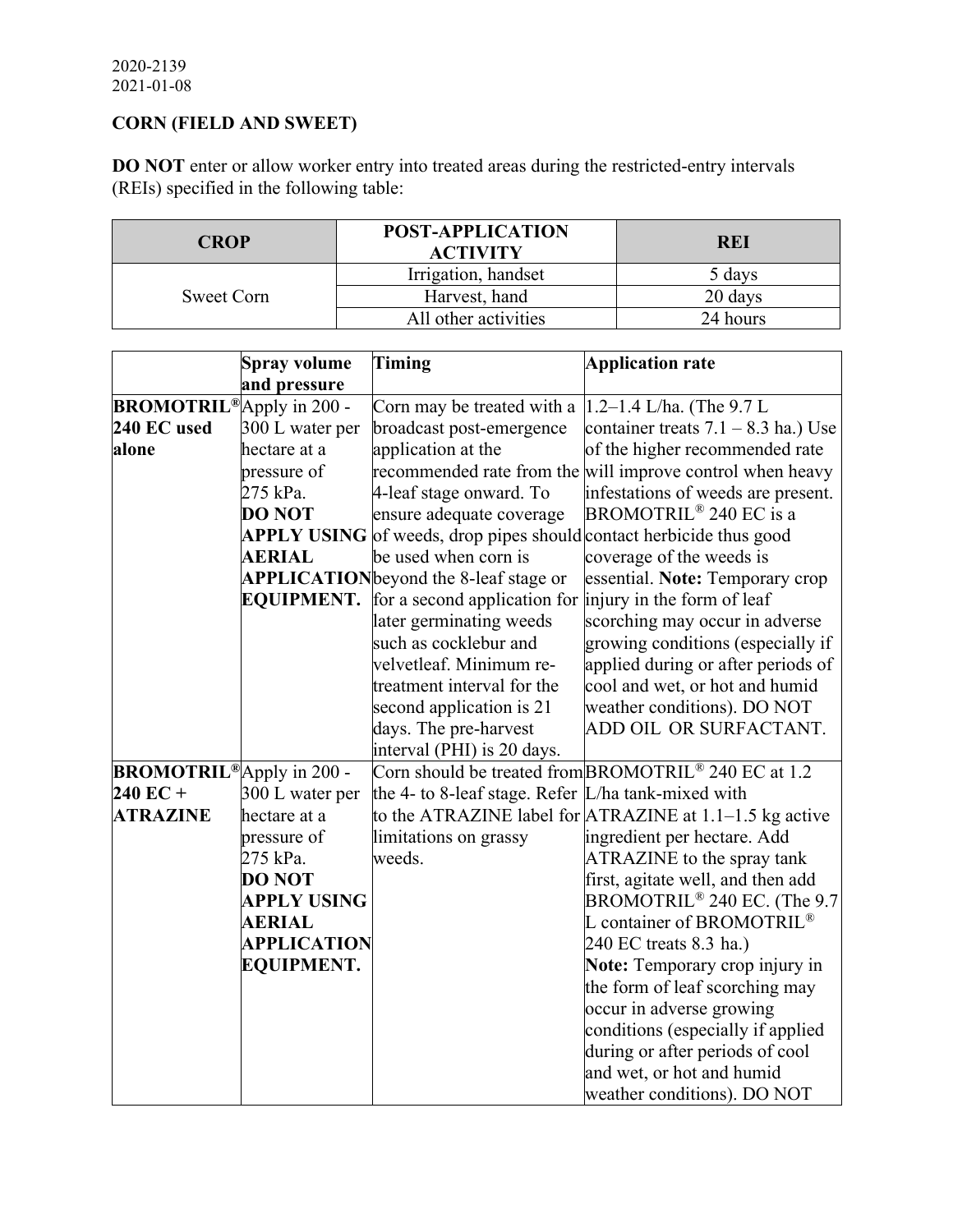|                                 |                                         |                                                        | ADD OIL OR SURFACTANT,                                                                                              |
|---------------------------------|-----------------------------------------|--------------------------------------------------------|---------------------------------------------------------------------------------------------------------------------|
|                                 |                                         |                                                        | OR USE ATRAZINE                                                                                                     |
|                                 |                                         |                                                        | <b>FORMULATIONS</b>                                                                                                 |
|                                 |                                         |                                                        | CONTAINING OIL.                                                                                                     |
|                                 |                                         |                                                        | Refer to the ATRAZINE label for                                                                                     |
|                                 |                                         |                                                        | instructions, precautions and                                                                                       |
|                                 |                                         |                                                        | limitations (especially on crop                                                                                     |
|                                 |                                         |                                                        | restrictions the following year).                                                                                   |
| <b>BROMOTRIL®</b> Apply in 200- |                                         | Corn may be treated with a                             | BROMOTRIL <sup>®</sup> 240 EC at 1.2-                                                                               |
| 240 EC + LOW 300 L water per    |                                         | broadcast post-emergence                               | 1.4 L/ha tank- mixed with                                                                                           |
| <b>RATE</b>                     | hectare at a                            | application at the                                     | ATRAZINE at 0.5 kg active                                                                                           |
| <b>ATRAZINE</b>                 | pressure of                             | recommended rate from the ingredient per hectare. Add  |                                                                                                                     |
|                                 | 275 kPa.                                | 4-leaf stage onward. To                                | ATRAZINE to the spray tank                                                                                          |
|                                 | <b>DO NOT</b>                           | ensure adequate coverage                               | first, agitate well and then add                                                                                    |
|                                 |                                         |                                                        | <b>APPLY USING</b> of weeds, drop pipes should BROMOTRIL <sup>®</sup> 240 EC. (The 9.7                              |
|                                 | <b>AERIAL</b>                           | be used when corn is                                   | L container of BROMOTRIL <sup>®</sup>                                                                               |
|                                 |                                         | APPLICATION beyond the 8-leaf stage or                 | 240 EC treats 7.1–8.3 ha.)                                                                                          |
|                                 | <b>EQUIPMENT.</b>                       |                                                        | for a second application for <b>Note:</b> Temporary crop injury in                                                  |
|                                 |                                         | later germinating weeds                                | the form of leaf scorching may                                                                                      |
|                                 |                                         | such as cocklebur and                                  | occur in adverse growing                                                                                            |
|                                 |                                         | velvetleaf. Minimum re-                                | conditions (especially if applied                                                                                   |
|                                 |                                         | treatment interval for the                             | during or after periods of cool                                                                                     |
|                                 |                                         | second application is 21                               | and wet, or hot and humid                                                                                           |
|                                 |                                         |                                                        |                                                                                                                     |
|                                 |                                         | days. The pre-harvest                                  | weather conditions). DO NOT                                                                                         |
|                                 |                                         | interval (PHI) is 20 days                              | ADD OIL OR SURFACTANT,                                                                                              |
|                                 |                                         |                                                        | OR USE ATRAZINE                                                                                                     |
|                                 |                                         |                                                        | <b>FORMULATIONS</b>                                                                                                 |
|                                 |                                         |                                                        | CONTAINING OIL.                                                                                                     |
|                                 |                                         | <b>WEEDS CONTROLLED</b>                                |                                                                                                                     |
|                                 | BROMOTRIL®Seedlings up to 4-leaf stage: |                                                        |                                                                                                                     |
| 240 EC used                     |                                         |                                                        | Green smartweed, pale smartweed, lady's-thumb, wild mustard*, kochia**,                                             |
| alone                           |                                         |                                                        | cow cockle*, Russian thistle**, stinkweed*, cocklebur, common ragweed,                                              |
|                                 |                                         | pigweed*, velvetleaf***, bluebur, American nightshade. |                                                                                                                     |
|                                 |                                         |                                                        |                                                                                                                     |
|                                 | Seedlings up to 8-leaf stage:           |                                                        |                                                                                                                     |
|                                 |                                         |                                                        | Wild buckwheat, Tartary buckwheat, common buckwheat, common groundsel,                                              |
|                                 | lamb's-quarters.                        |                                                        |                                                                                                                     |
|                                 |                                         |                                                        | * In normal conditions, will be controlled up to the 4-leaf stage. Plants beyond                                    |
|                                 |                                         |                                                        | this stage are unlikely to be controlled. The higher rate generally gives better                                    |
|                                 | results.                                |                                                        |                                                                                                                     |
|                                 |                                         | ** Spray before plants are 5 cm high.                  |                                                                                                                     |
|                                 |                                         | *** Spray before plants are 8 cm high.                 |                                                                                                                     |
|                                 |                                         |                                                        | <b>BROMOTRIL</b> <sup>®</sup> As listed for BROMOTRIL <sup>®</sup> 240 EC used alone plus weeds as indicated on the |
| 240 EC +                        | <b>ATRAZINE</b> label.                  |                                                        |                                                                                                                     |
| <b>ATRAZINE</b>                 |                                         |                                                        |                                                                                                                     |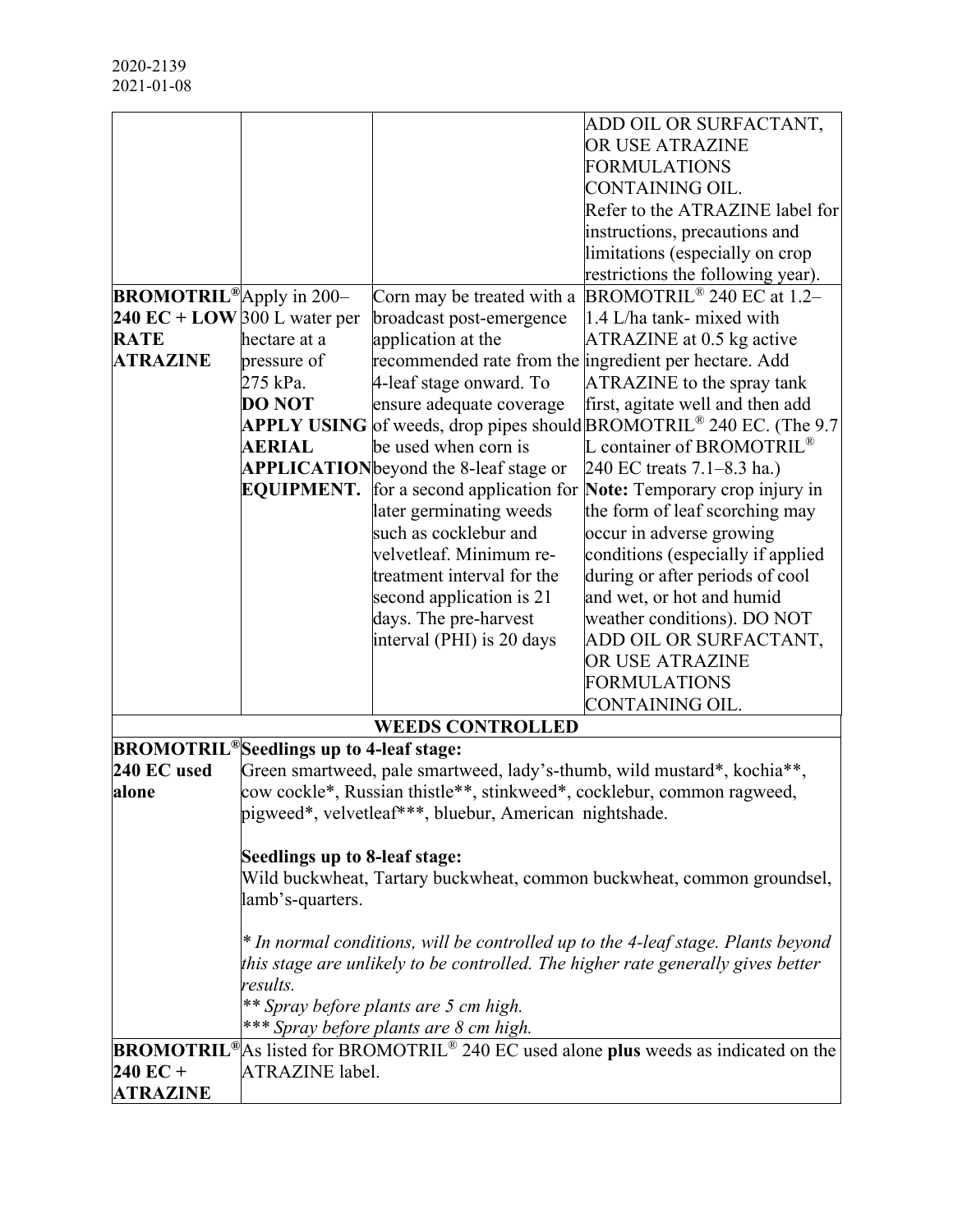|                 | <b>BROMOTRIL</b> <sup>®</sup> As listed for BROMOTRIL <sup>®</sup> 240 EC used alone plus:                 |
|-----------------|------------------------------------------------------------------------------------------------------------|
| 240 EC + LOW    |                                                                                                            |
| <b>RATE</b>     | Seedlings up to the 6-leaf stage:                                                                          |
| <b>ATRAZINE</b> | Redroot pigweed (triazine susceptible), velvetleaf*.                                                       |
|                 | Seedlings up to the 8-leaf stage:<br>Common ragweed.<br><i>* Spray before weeds reach 10 cm in height.</i> |

## **FIELD CORN (do not use on sweet corn)**

| <b>BROMOTRIL<sup>®</sup> 240 EC + BANVEL<sup>®</sup>, BANVEL<sup>®</sup> II OR ORACLE<sup>®</sup> DICAMBA</b> |                                                       |                                                                                                            |  |
|---------------------------------------------------------------------------------------------------------------|-------------------------------------------------------|------------------------------------------------------------------------------------------------------------|--|
| <b>AGRICULTURAL HERBICIDE</b>                                                                                 |                                                       |                                                                                                            |  |
| <b>Spray volume and Timing</b>                                                                                |                                                       | <b>Application rate</b>                                                                                    |  |
| pressure                                                                                                      |                                                       |                                                                                                            |  |
|                                                                                                               | Apply in 200–300 LField corn should be treated        | BROMOTRIL <sup>®</sup> 240 EC at 1.2 L/ha tank-                                                            |  |
|                                                                                                               | water per hectare at from the 4- to 6-leaf stage as   | mixed with Banvel®, Banvel® II or Oracle®                                                                  |  |
| a pressure of 275                                                                                             | an overall broadcast                                  | Dicamba Agricultural Herbicide at 290                                                                      |  |
| kPa.                                                                                                          |                                                       | treatment. Drop pipes should mL/ha. Add BROMOTRIL® 240 EC to the                                           |  |
| <b>DO NOT APPLY</b>                                                                                           | be used when applying to                              | spray tank first, agitate well and then add                                                                |  |
| <b>USING AERIAL</b>                                                                                           |                                                       | corn over the 6-leaf stage and Banvel <sup>®</sup> , Banvel <sup>®</sup> II or Oracle <sup>®</sup> Dicamba |  |
| <b>APPLICATION</b>                                                                                            | up to 50 cm; direct drop pipe Agricultural Herbicide. |                                                                                                            |  |
| <b>EQUIPMENT</b>                                                                                              |                                                       | nozzles on the weeds beneath <b>Note:</b> Temporary crop injury in the form of                             |  |
|                                                                                                               | the corn leaves. Apply no                             | leaf scorching may occur in adverse growing                                                                |  |
|                                                                                                               | later than 2 weeks prior to                           | conditions (especially if applied during or                                                                |  |
|                                                                                                               | tassel emergence and do not                           | after periods of cool and wet, or hot and                                                                  |  |
|                                                                                                               | apply to corn over 50 cm in                           | humid weather conditions). Refer to the                                                                    |  |
|                                                                                                               | height.                                               | Banvel <sup>®</sup> , Banvel <sup>®</sup> II or Oracle <sup>®</sup> Dicamba                                |  |
|                                                                                                               |                                                       | Agricultural Herbicide labels for instructions,                                                            |  |
|                                                                                                               |                                                       | precautions and limitations. DO NOT ADD                                                                    |  |
|                                                                                                               |                                                       | OIL OR SURFACTANT.                                                                                         |  |
| <b>WEEDS CONTROLLED</b>                                                                                       |                                                       |                                                                                                            |  |

As listed for BROMOTRIL® 240 EC used alone **plus**:

#### **Seedlings up to the 6-leaf stage:**

Redroot pigweed and common ragweed including triazine resistant strains.

# **BROMOTRIL® 240 EC + ULTIM**® **75 DF + NON-IONIC SURFACTANT:**

# **EASTERN CANADA AND MANITOBA**

#### **DIRECTIONS FOR USE: FIELD CORN ONLY**

BROMOTRIL® 240 EC may be tank mixed with Ultim® 75 DF Herbicide to control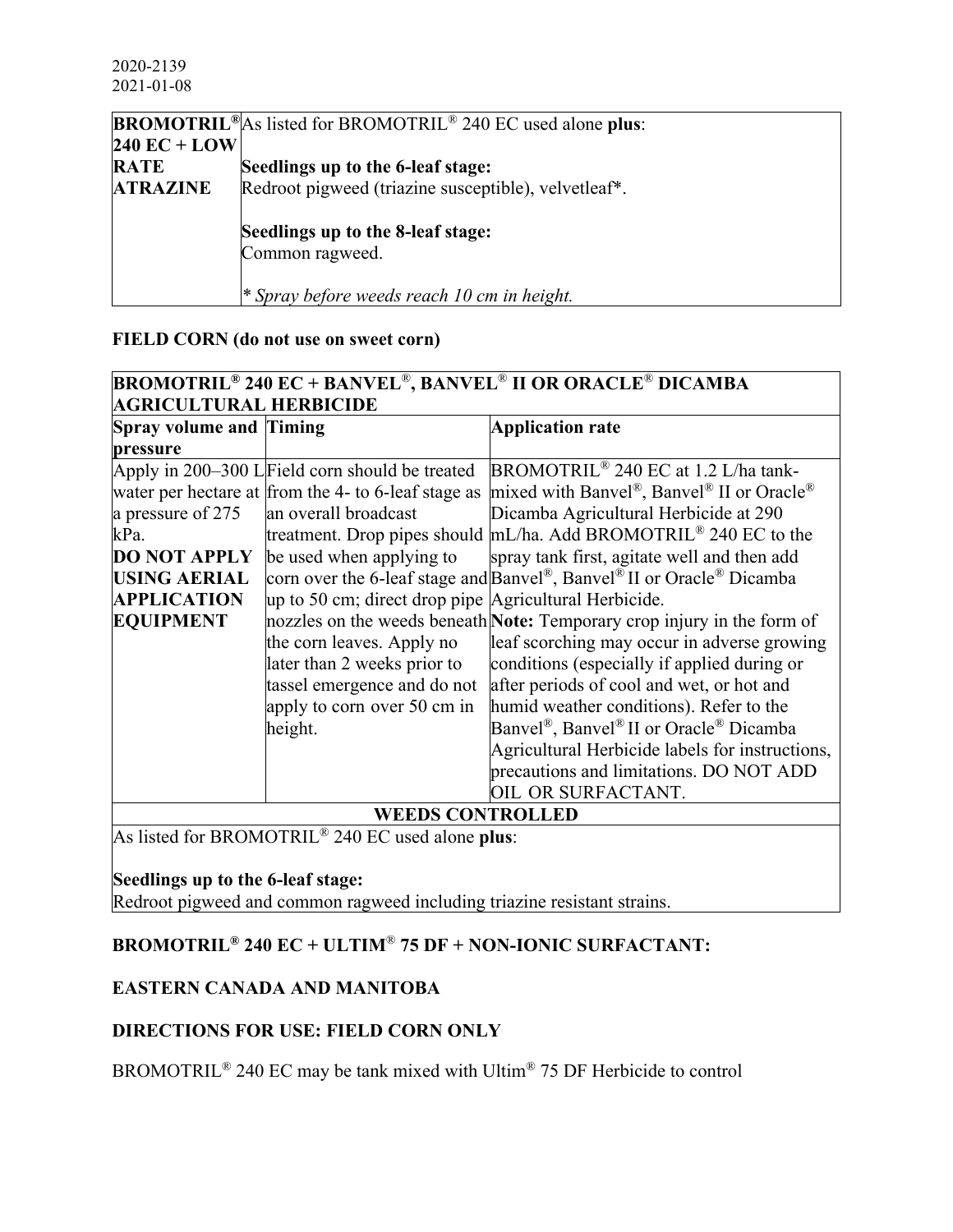2020-2139 2021-01-08

annual grasses, quackgrass and many broadleaf weeds. Tank mix one water soluble bag/ha of Ultim<sup>®</sup> 75 DF Herbicide and 1.2 L/ha of BROMOTRIL<sup>®</sup> 240 EC with a non- ionic surfactant at  $0.2\%$  v/v (2 L/1000 L).

Refer to the Ultim® 75 DF Herbicide label for additional information on Environmental Conditions and Biological Activity.

**MIXING:** Fill the tank about 1/4 full with clean water. Turn on full agitation. Add the required amount of Ultim® 75 DF Herbicide and agitate thoroughly until water soluble bags are completely dissolved and product is fully dispersed. Add the required amount of BROMOTRIL® 240 EC, followed by a recommended non-ionic surfactant while agitating. Fill the remainder of the spray tank. Refer to the Ultim® 75 DF Herbicide label for further limitations and precautions on mixing instructions and sprayer cleanup.

#### **FIELD CORN ONLY — EASTERN CANADA + MANITOBA**

| <b>BROMOTRIL<sup>®</sup> 240 EC + ULTIM<sup>®</sup> 75 DF + NON-IONIC SURFACTANT</b> |                                                                       |                                                                     |  |
|--------------------------------------------------------------------------------------|-----------------------------------------------------------------------|---------------------------------------------------------------------|--|
| <b>Spray volume and pressure Timing</b>                                              |                                                                       | <b>Application rate</b>                                             |  |
| Apply in $200 - 300L$ water                                                          | Corn should be treated up to the BROMOTRIL <sup>®</sup> 240 EC at 1.2 |                                                                     |  |
| per hectare at a pressure of                                                         | 6-leaf stage (up to 4 visible)                                        | L/ha tank-mixed with Ultim <sup>®</sup> 75                          |  |
| 275 kPa by ground only.                                                              |                                                                       | collars or 30 cm in height - leaf DF Herbicide (see Ultim label for |  |
| <b>DO NOT APPLY USING</b>                                                            | extended). Refer to the Ultim <sup>®</sup>                            | rate) and a recommended non-                                        |  |
| <b>AERIAL APPLICATION</b>                                                            | 75 DF label for further                                               | ionic surfactant, either Citowett®                                  |  |
| <b>EQUIPMENT.</b>                                                                    | limitations and                                                       | Plus, Agral <sup>®</sup> 90 or Ag-Surf <sup>®</sup> at 2            |  |
|                                                                                      | precautions.                                                          | L per 1000 L spray solution $(0.2\%$                                |  |
|                                                                                      |                                                                       | $V/V$ ).                                                            |  |

#### **WEEDS CONTROLLED**

As listed for BROMOTRIL® 240 EC used alone **plus** these additional weeds:

#### **Seedlings up to the 6-leaf stage:**

Barnyard grass, proso millet\*\*, yellow foxtail (suppression only), green foxtail, fall panicum, old witchgrass and redroot pigweed\* (2- to 6-leaf stage).

**3- to 6-leaf stage:**

Quackgrass\*\*

*\* Including triazine resistant species. \*\* Refer to the Ultim*® *75 DF Herbicide label for specific weed control recommendations.*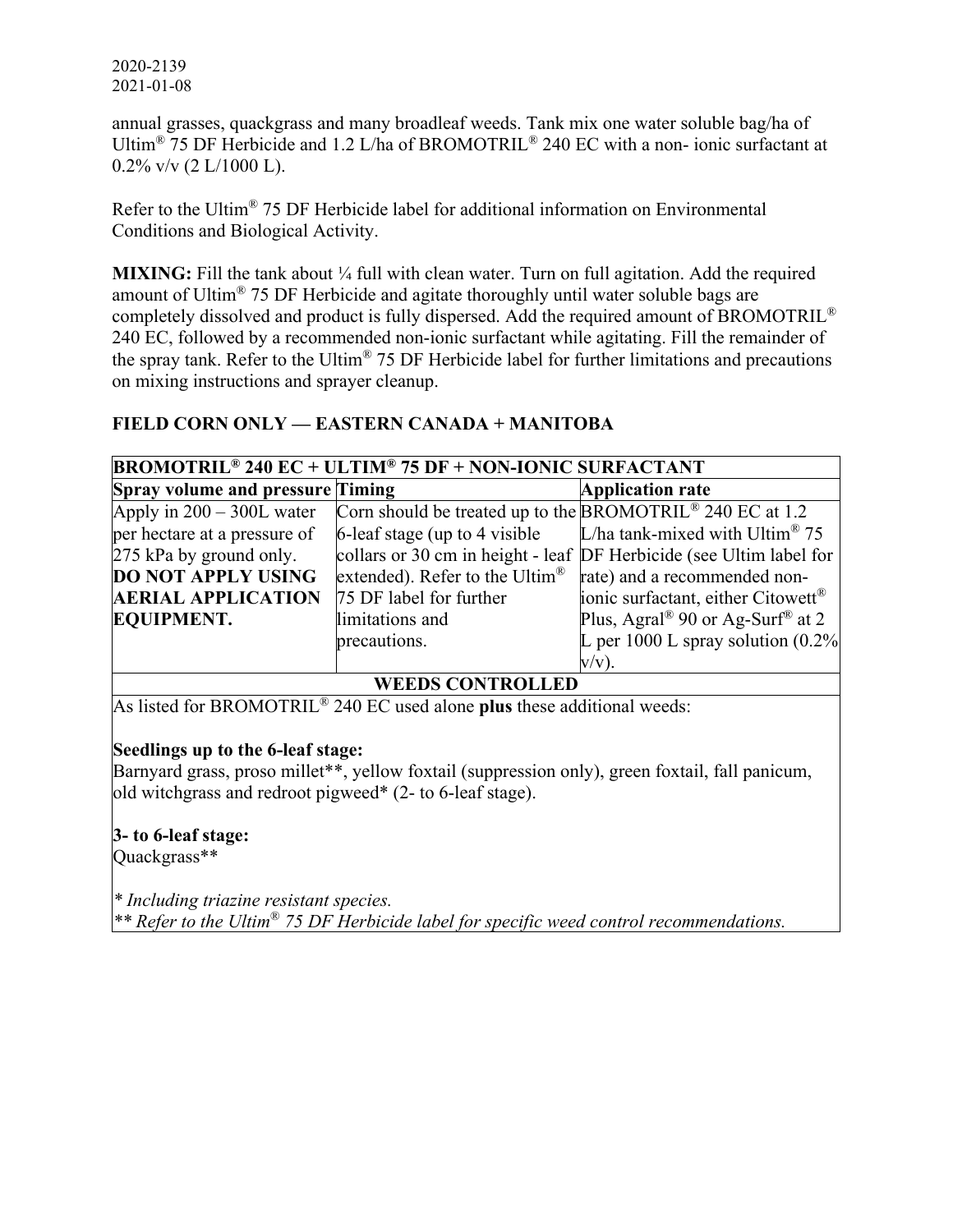# **BROMOTRIL® 240 EC + ACCENT**® **75 DF + NON-IONIC SURFACTANT:**

# **FIELD CORN ONLY — PRAIRIE PROVINCES**

# **NOTICE TO USER: READ THE FOLLOWING BEFORE USING THIS PRODUCT FOR THE INDICATED SPECIAL USE APPLICATIONS:**

The DIRECTIONS FOR USE for the uses described in this section of the label were developed by persons other than ADAMA Agricultural Solutions Canada Ltd. (ADAMA) under the User Requested Minor Use Label Expansion program. For these uses, ADAMA has not fully assessed performance (efficacy) and/or crop tolerance (phytotoxicity) under all environmental conditions or for all crop varieties when used in accordance with the label. The user should test the product on a small area first, under local conditions and using standard practices, to confirm the product is suitable for widespread application.

| <b>BROMOTRIL<sup>®</sup> 240 EC + ACCENT<sup>®</sup> 75 DF + NON-IONIC SURFACTANT</b> |                                                                                   |                                                                                               |  |
|---------------------------------------------------------------------------------------|-----------------------------------------------------------------------------------|-----------------------------------------------------------------------------------------------|--|
| <b>Spray volume and pressure Timing</b>                                               |                                                                                   | <b>Application rate</b>                                                                       |  |
| Apply in a minimum of 100                                                             | Apply as a single post-emergent BROMOTRIL <sup>®</sup> 240 EC at 1.2              |                                                                                               |  |
| L water per hectare at a                                                              | spray. Apply post-emergence to $[L/ha \text{ tank-mixed with Accent}^{\circledR}$ |                                                                                               |  |
| pressure of 275 kPa by                                                                | corn when at the 4- to 8-leaf                                                     | 75 DF at 33.4 g/ha and a                                                                      |  |
| ground only.                                                                          | stage $(2-6$ visible collars). Do                                                 | recommended non-ionic                                                                         |  |
| <b>DO NOT APPLY USING</b>                                                             | not apply prior to the 4-leaf (2)                                                 | surfactant, either Citowett <sup>®</sup> Plus,                                                |  |
| <b>AERIAL APPLICATION</b>                                                             |                                                                                   | visible collars) or after the 8-leaf Agral <sup>®</sup> 90 or Ag-Surf <sup>®</sup> at 2 L per |  |
| <b>EQUIPMENT.</b>                                                                     | (6 visible collars) stage of corn. $ 1000 \text{ L}$ spray solution (0.2%)        |                                                                                               |  |
|                                                                                       | Observe a PHI of 30 days. Refer $v/v$ ).                                          |                                                                                               |  |
|                                                                                       | to the $\text{Accent}^{\circledR}$ 75 DF label for                                |                                                                                               |  |
|                                                                                       | further limitations and                                                           |                                                                                               |  |
|                                                                                       | precautions.                                                                      |                                                                                               |  |
| <b>WEEDS CONTROLLED</b>                                                               |                                                                                   |                                                                                               |  |

As listed for BROMOTRIL® 240 EC used alone **plus** these additional weeds:

**Seedlings in the 1- to 6-leaf stage (up to early tillering, 2 two-leaf tillers):**

Yellow foxtail\*, barnyard grass fall panicum, green foxtail, old witchgrass.

**Plants in the 3- to 6-leaf stage (10–20 cm in height—leaf extended):** Quackgrass.

*\* Suppression only*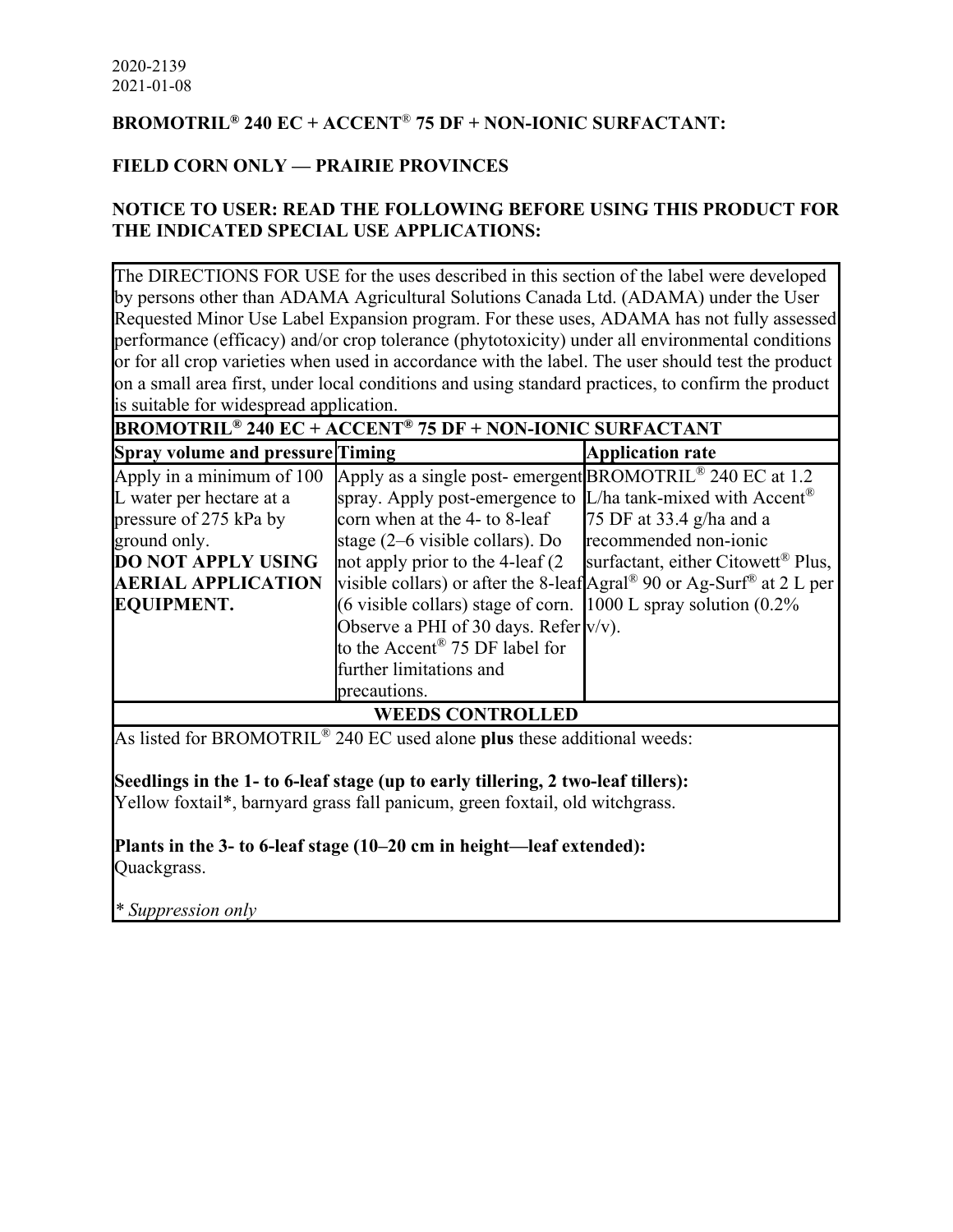# **FALL RYE (not underseeded to legumes)**

|             | Spray volume and                                     | <b>Timing</b>                                          | <b>Application rate</b>                                                          |
|-------------|------------------------------------------------------|--------------------------------------------------------|----------------------------------------------------------------------------------|
|             | pressure                                             |                                                        |                                                                                  |
|             | <b>BROMOTRIL®</b> Apply in 100 L water               | Fall rye may be                                        | $1.2 - 1.4$ L/ha. (The 9.7 L                                                     |
| 240 EC used | per hectare at a                                     | treated from the time                                  | container treats 7.1 - 8.3 ha.) If                                               |
| alone       | pressure of 275 kPa.                                 | growth begins to the                                   | weeds are beyond the leaf stages                                                 |
|             | <b>DO NOT APPLY</b>                                  |                                                        | early flag leaf stage in indicated or under adverse                              |
|             | <b>USING AERIAL</b>                                  | the spring.                                            | growing conditions, use of the                                                   |
|             | <b>APPLICATION</b>                                   |                                                        | higher recommended rate will                                                     |
|             | <b>EQUIPMENT.</b>                                    |                                                        | improve control                                                                  |
|             | <b>BROMOTRIL<sup>®</sup>Apply</b> in 50-100 L        | Fall rye may be                                        | BROMOTRIL <sup>®</sup> 240 EC at 1.2                                             |
| $240$ EC +  | water per hectare at a                               | treated from the time                                  | L/ha tank-mixed with $275$ g                                                     |
| <b>MCPA</b> | pressure of 275 kPa.                                 | growth begins to the                                   | active ingredient MCPA per                                                       |
|             | <b>DO NOT APPLY</b>                                  |                                                        | early flag leaf stage in hectare where indicated. Refer to                       |
|             | <b>USING AERIAL</b>                                  | the spring.                                            | the mixing tables at end of book                                                 |
|             | <b>APPLICATION</b>                                   |                                                        | for correct volume of MCPA.                                                      |
|             | <b>EQUIPMENT.</b>                                    |                                                        | (The 9.7 L container of                                                          |
|             |                                                      |                                                        | BROMOTRIL <sup>®</sup> 240 EC treats 8.3                                         |
|             |                                                      |                                                        | ha.)                                                                             |
|             |                                                      |                                                        | Note: MCPA ester is preferred                                                    |
|             |                                                      |                                                        | although other formulations may                                                  |
|             |                                                      |                                                        | be used. Add MCPA to the spray                                                   |
|             |                                                      |                                                        | tank first, agitate, then add                                                    |
|             |                                                      |                                                        | BROMOTRIL <sup>®</sup> 240 EC. Refer to                                          |
|             |                                                      |                                                        |                                                                                  |
|             |                                                      |                                                        | the MCPA label for precautions                                                   |
|             |                                                      |                                                        | and limitations.                                                                 |
|             |                                                      | <b>WEEDS CONTROLLED</b>                                |                                                                                  |
|             | BROMOTRIL <sup>®</sup> Seedlings up to 4-leaf stage: |                                                        |                                                                                  |
| 240 EC used |                                                      |                                                        | Green smartweed, pale smartweed, lady's-thumb, wild mustard*, kochia**,          |
| alone       |                                                      |                                                        | cow cockle*, Russian thistle**, stinkweed*, cocklebur, common ragweed,           |
|             |                                                      | pigweed*, velvetleaf***, bluebur, American nightshade. |                                                                                  |
|             | Seedlings up to 8-leaf stage:                        |                                                        |                                                                                  |
|             |                                                      |                                                        | Wild buckwheat, Tartary buckwheat, common buckwheat, common groundsel,           |
|             | lamb's-quarters.                                     |                                                        |                                                                                  |
|             |                                                      |                                                        |                                                                                  |
|             |                                                      |                                                        | * In normal conditions, will be controlled up to the 4-leaf stage. Plants beyond |
|             |                                                      |                                                        | this stage are unlikely to be controlled. The higher rate generally gives better |
|             | results.                                             |                                                        |                                                                                  |
|             | ** Spray before plants are 5 cm high.                |                                                        |                                                                                  |
|             | *** Spray before plants are 8 cm high.               |                                                        |                                                                                  |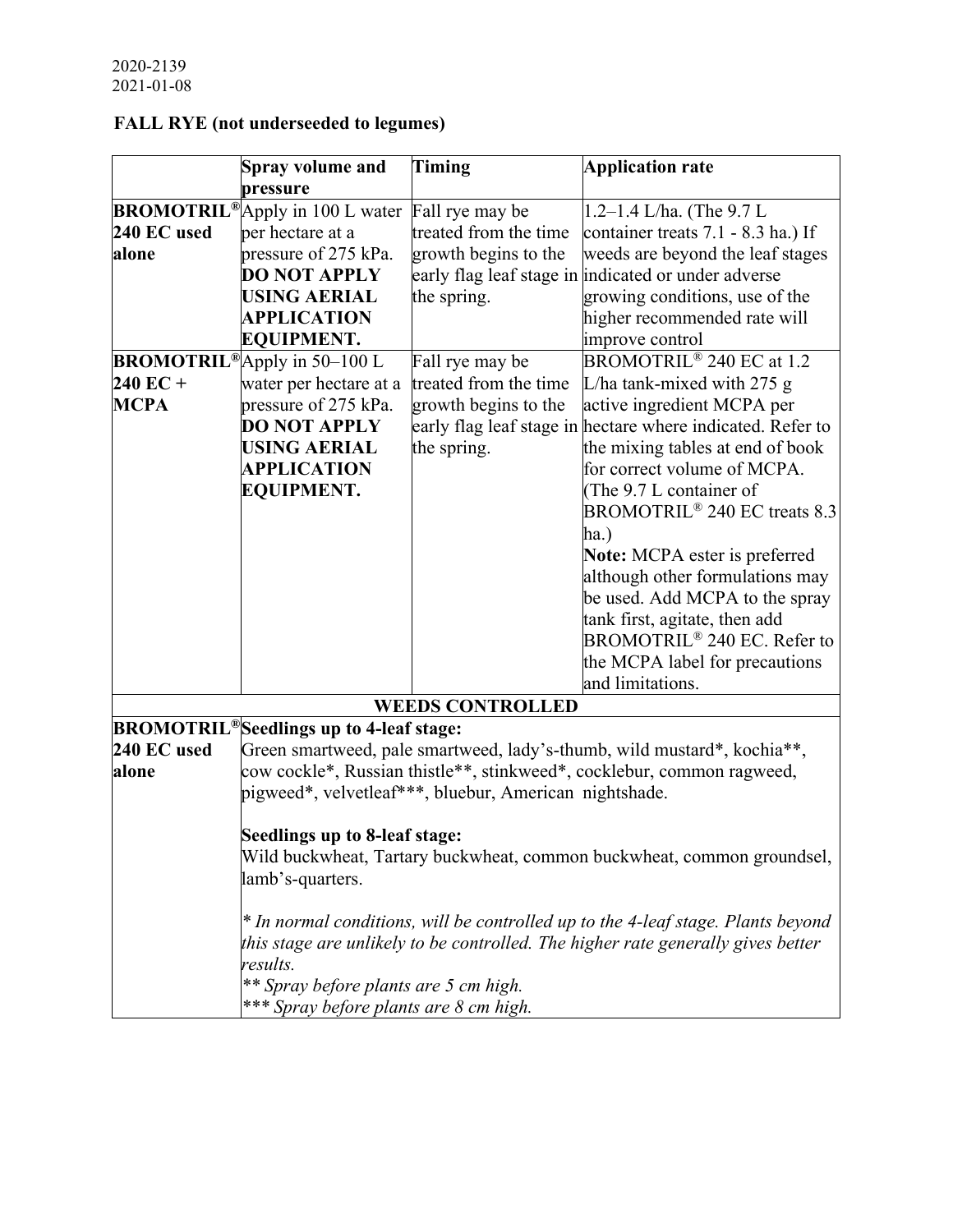|                    | <b>BROMOTRIL</b> <sup>®</sup> As listed for BROMOTRIL <sup>®</sup> 240 EC used alone plus these additional weeds: |
|--------------------|-------------------------------------------------------------------------------------------------------------------|
| $240 \text{ EC} +$ |                                                                                                                   |
| <b>MCPA</b>        | Seedlings up to 4-leaf stage:                                                                                     |
|                    | Redroot pigweed, flixweed, shepherd's purse, scentless chamomile*, volunteer                                      |
|                    | sunflower, volunteer rapeseed/canola**, night flowering catchfly, Canada                                          |
|                    | thistle**, perennial sow-thistle**, ball mustard.                                                                 |
|                    | Seedlings up to 8-leaf stage:                                                                                     |
|                    | Stinkweed, common ragweed, wild mustard, wormseed mustard.                                                        |
|                    | <sup>*</sup> Spring annuals only. Will not control overwintered weeds.                                            |
|                    |                                                                                                                   |
|                    | $*$ Top growth control only.                                                                                      |

# **FLAX (including low linolenic acid varieties)**

|                                  | Spray volume      | <b>Timing</b>                                                                   | <b>Application rate</b> |
|----------------------------------|-------------------|---------------------------------------------------------------------------------|-------------------------|
|                                  | and pressure      |                                                                                 |                         |
| <b>BROMOTRIL®</b> Apply in 100 L |                   | Flax may be treated from the time it is $5 \text{ cm}$  1.2 L/ha.               |                         |
| 240 EC used                      |                   | water per hectare high up to the early flower bud stage but for                 |                         |
| alone                            | at a pressure of  | best results apply BROMOTRIL <sup>®</sup> 240 EC                                |                         |
|                                  | 275 kPa.          | when flax is $5-10$ cm high.                                                    |                         |
|                                  | <b>DO NOT</b>     | Note: Spraying in the evening may reduce                                        |                         |
|                                  |                   | <b>APPLY USING</b> risk of flax injury. Warning: Do not spray                   |                         |
|                                  | <b>AERIAL</b>     | unthrifty crops or when plants are under                                        |                         |
|                                  |                   | APPLICATIONstress. Do not spray in periods of hot, humid                        |                         |
|                                  | <b>EQUIPMENT.</b> | weather. Do not spray flax by aircraft.                                         |                         |
|                                  |                   | Observe a minimum interval to harvest of                                        |                         |
|                                  |                   | 60 days after application of BROMOTRIL <sup>®</sup>                             |                         |
|                                  |                   | 240 EC.                                                                         |                         |
|                                  |                   | Flax is less tolerant of this product than are                                  |                         |
|                                  |                   | the cereal crops. Some leaf burn and                                            |                         |
|                                  |                   | retarded growth may delay maturity 2-3                                          |                         |
|                                  |                   | days. Avoid using BROMOTRIL® 240 EC                                             |                         |
|                                  |                   | when flax is under stress or during hot (over                                   |                         |
|                                  |                   | $29^{\circ}$ C) humid weather as severe crop injury                             |                         |
|                                  |                   | may occur.                                                                      |                         |
| <b>BROMOTRIL®</b> Apply in 100 L |                   | Flax may be treated from the time it is 5 cm BROMOTRIL <sup>®</sup>             |                         |
| $240$ EC +                       |                   | water per hectare high up to the early flower bud stage but for $240$ EC at 1.2 |                         |
| <b>MCPA</b> or                   | at a pressure of  | best results apply BROMOTRIL <sup>®</sup> 240 EC                                | L/ha tank-mixed         |
| <b>MCPA-K</b>                    | 275 kPa.          | when flax is $5-10$ cm high.                                                    | with MCPA or            |
|                                  | <b>DO NOT</b>     | Note: Spraying in the evening may reduce                                        | MCPA-K at 275           |
|                                  |                   | <b>APPLY USING</b> risk of flax injury. Warning: Do not spray                   | $g$ a.i./ha.            |
|                                  | <b>AERIAL</b>     | unthrifty crops or when plants are under                                        |                         |
|                                  |                   | APPLICATIONstress. Do not spray in periods of hot, humid Follow all             |                         |
|                                  | <b>EOUIPMENT.</b> | weather. Do not spray flax by aircraft.                                         | precautions,            |
|                                  |                   | Observe a minimum interval to harvest of                                        | limitations and         |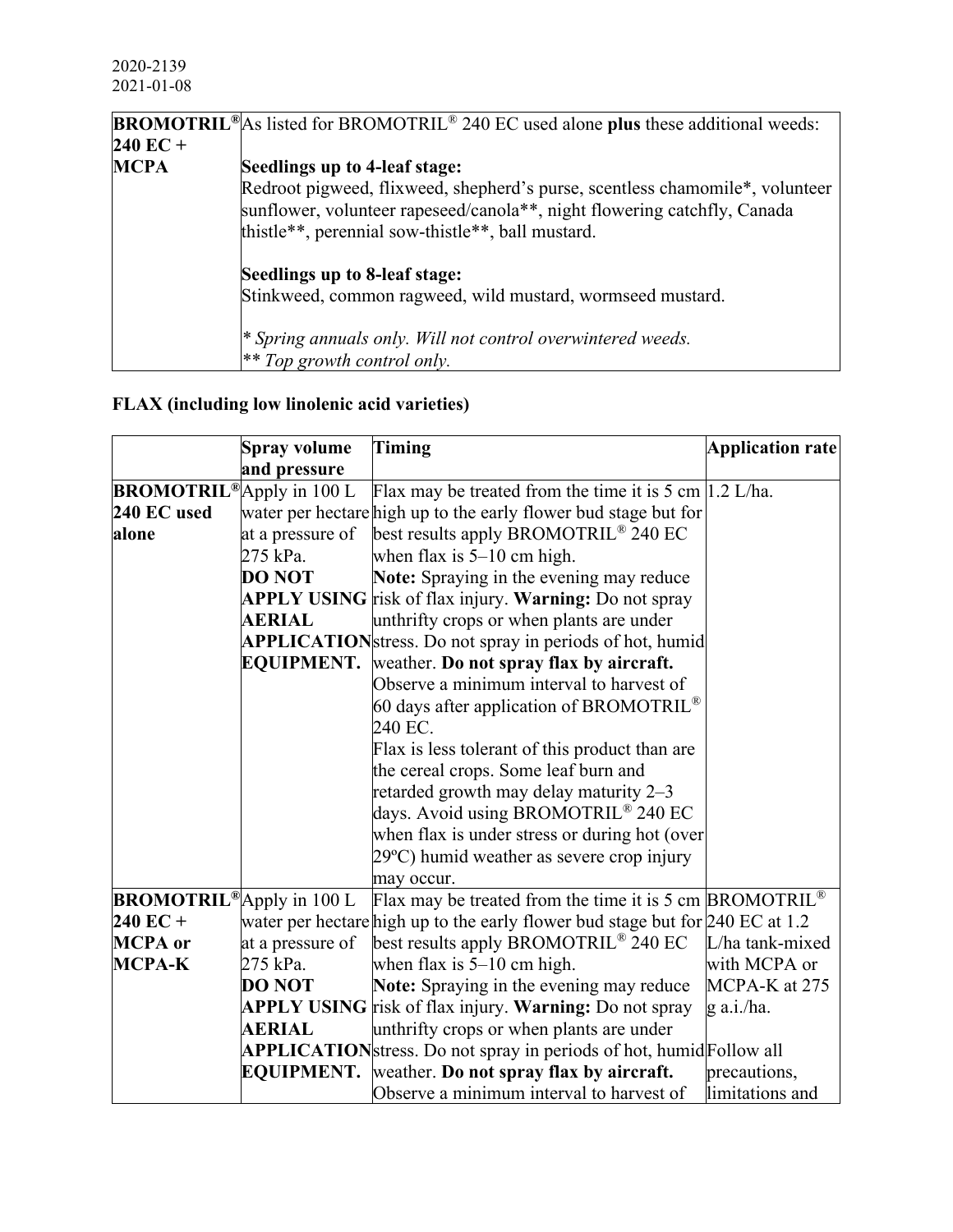|                |                                                                         | 60 days after application of BROMOTRIL®                                                                                       | timing           |  |
|----------------|-------------------------------------------------------------------------|-------------------------------------------------------------------------------------------------------------------------------|------------------|--|
|                |                                                                         | 240 EC.                                                                                                                       | recommendations  |  |
|                |                                                                         | Flax is less tolerant of this product than are                                                                                | on MCPA labels.  |  |
|                |                                                                         | the cereal crops. Some leaf burn and                                                                                          |                  |  |
|                |                                                                         | retarded growth may delay maturity 2-3                                                                                        | The amine, ester |  |
|                |                                                                         | days. Avoid using BROMOTRIL® 240 EC                                                                                           | or K-salt        |  |
|                |                                                                         | when flax is under stress or during hot (over formulations of                                                                 |                  |  |
|                |                                                                         | 29°C) humid weather as severe crop injury                                                                                     | MCPA can be      |  |
|                |                                                                         | may occur.                                                                                                                    | used in tank-    |  |
|                |                                                                         |                                                                                                                               | mixtures.        |  |
|                |                                                                         | <b>WEEDS CONTROLLED</b>                                                                                                       |                  |  |
|                | BROMOTRIL <sup>®</sup> Seedlings up to 4-leaf stage:                    |                                                                                                                               |                  |  |
| 240 EC used    |                                                                         | Green smartweed, pale smartweed, lady's-thumb, wild mustard*, kochia**,                                                       |                  |  |
| alone          |                                                                         | cow cockle*, Russian thistle**, stinkweed*, cocklebur, common ragweed,                                                        |                  |  |
|                |                                                                         | triazine-resistant pigweed*, velvetleaf***, bluebur, American nightshade.                                                     |                  |  |
|                | Seedlings up to 8-leaf stage:                                           |                                                                                                                               |                  |  |
|                | Wild buckwheat, Tartary buckwheat, common buckwheat, common groundsel,  |                                                                                                                               |                  |  |
|                | lamb's-quarters.                                                        |                                                                                                                               |                  |  |
|                |                                                                         | * In normal conditions, will be controlled up to the 4-leaf stage. Plants beyond<br>this stage are unlikely to be controlled. |                  |  |
|                |                                                                         |                                                                                                                               |                  |  |
|                |                                                                         | ** Spray before plants are 5 cm high.                                                                                         |                  |  |
|                |                                                                         | *** Spray before plants are 8 cm high.                                                                                        |                  |  |
|                |                                                                         | <b>BROMOTRIL</b> <sup>®</sup> As listed for BROMOTRIL <sup>®</sup> 240 EC used alone plus these additional weeds:             |                  |  |
| $240$ EC +     |                                                                         |                                                                                                                               |                  |  |
| <b>MCPA</b> or | Seedlings up to 4-leaf stage:                                           |                                                                                                                               |                  |  |
| <b>MCPA-K</b>  |                                                                         | Redroot pigweed, flixweed, shepherd's purse, scentless chamomile*, volunteer                                                  |                  |  |
|                | sunflower, volunteer rapeseed/canola**, hemp-nettle***, night flowering |                                                                                                                               |                  |  |
|                | catchfly, Canada thistle****, perennial sow-thistle****, ball mustard.  |                                                                                                                               |                  |  |
|                | Seedlings up to 8-leaf stage:                                           |                                                                                                                               |                  |  |
|                |                                                                         | Stinkweed, common ragweed, wild mustard, wormseed mustard.                                                                    |                  |  |
|                |                                                                         | * Spring annuals only. Will not control overwintered weeds.                                                                   |                  |  |
|                |                                                                         | ** For high infestations tank-mix 550 g active ingredient MCPA per ha.                                                        |                  |  |
|                |                                                                         | *** Tank-mix 550 g active ingredient MCPA per ha. Plants beyond the 4-leaf                                                    |                  |  |
|                |                                                                         | stage are not likely to be controlled. Plants emerging after application, which                                               |                  |  |
|                |                                                                         | is often the case on peat-type soils, will not be controlled.                                                                 |                  |  |
|                | **** Top growth control only.                                           |                                                                                                                               |                  |  |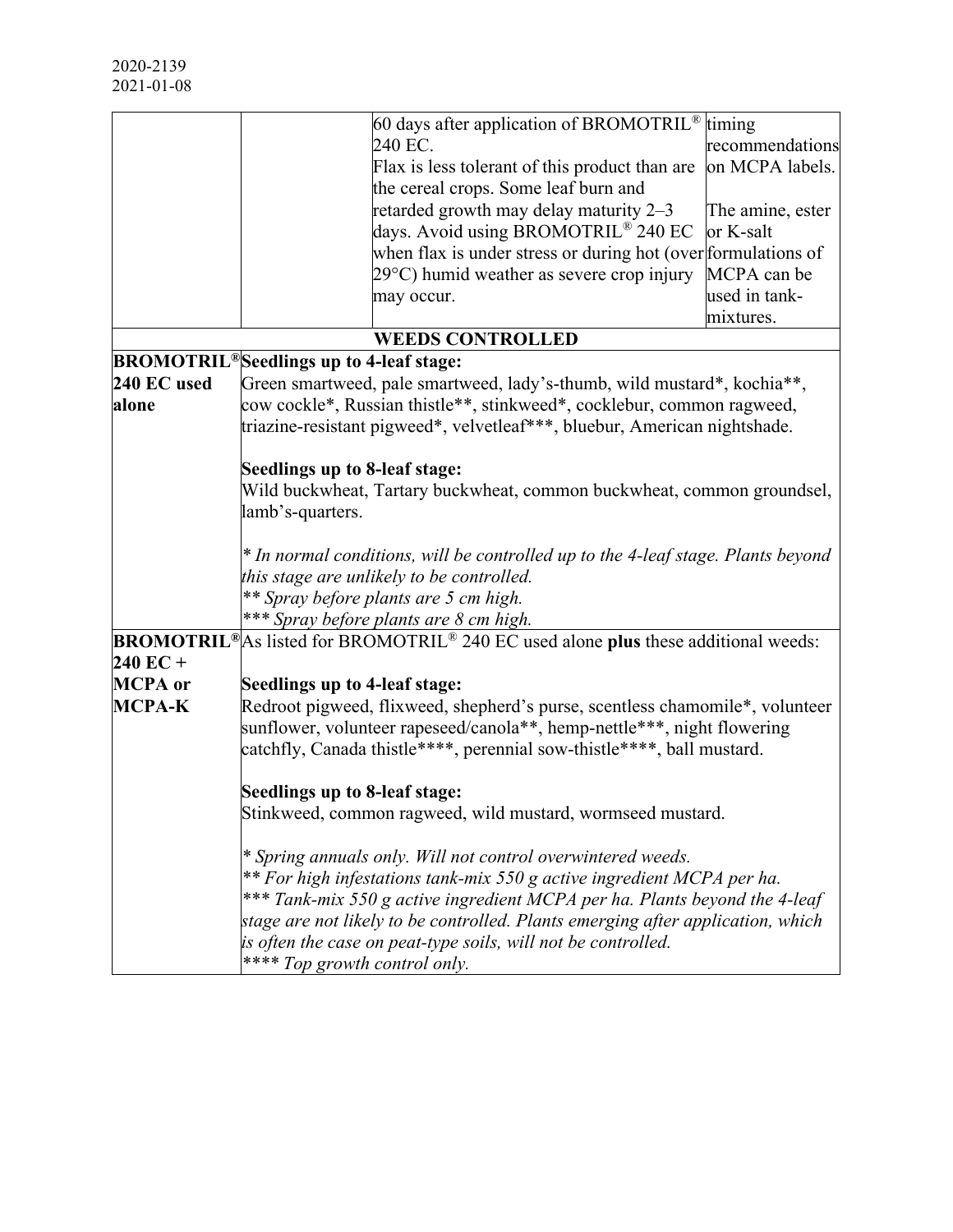# **CANARY SEED (for seed production)**

|             | <b>Spray volume and</b>                                   | <b>Timing</b>           | <b>Application rate</b>                                                                                        |
|-------------|-----------------------------------------------------------|-------------------------|----------------------------------------------------------------------------------------------------------------|
|             | pressure                                                  |                         |                                                                                                                |
|             | <b>BROMOTRIL®</b> Apply in 100 L water                    | The crop may be         | 1.2 L/ha. (The 9.7 L container                                                                                 |
| 240 EC used | per hectare at a                                          | treated from the 3- to  | treats 8.3 ha.)                                                                                                |
| alone       | pressure of 275 kPa.                                      | 5-leaf stage.           |                                                                                                                |
|             | <b>DO NOT APPLY</b>                                       |                         |                                                                                                                |
|             | <b>USING AERIAL</b>                                       |                         |                                                                                                                |
|             | <b>APPLICATION</b>                                        |                         |                                                                                                                |
|             | <b>EQUIPMENT.</b>                                         |                         |                                                                                                                |
|             | <b>BROMOTRIL<sup>®</sup>Apply</b> in 50-100 L             | The crop may be         | BROMOTRIL <sup>®</sup> 240 EC at 1.2                                                                           |
| $240$ EC +  | water per hectare at a                                    | treated from the 3- to  | L/ha tank-mixed with 275 $g$                                                                                   |
| <b>MCPA</b> | pressure of                                               | 5-leaf stage.           | active ingredient MCPA per                                                                                     |
|             | 275 kPa.                                                  |                         | hectare. Refer to the table at end                                                                             |
|             | <b>DO NOT APPLY</b>                                       |                         | of book for correct volume of                                                                                  |
|             | <b>USING AERIAL</b>                                       |                         | MCPA. (The 9.7 L container of                                                                                  |
|             | <b>APPLICATION</b>                                        |                         | BROMOTRIL <sup>®</sup> 240 EC treats 8.3                                                                       |
|             | <b>EQUIPMENT.</b>                                         |                         | ha.)                                                                                                           |
|             |                                                           |                         | <b>Note:</b> MCPA ester is preferred                                                                           |
|             |                                                           |                         | although other formulations may                                                                                |
|             |                                                           |                         | be used. Add MCPA to the spray                                                                                 |
|             |                                                           |                         | tank first, agitate, then add                                                                                  |
|             |                                                           |                         | BROMOTRIL <sup>®</sup> 240 EC. Refer to                                                                        |
|             |                                                           |                         | the MCPA label for precautions                                                                                 |
|             |                                                           |                         | and limitations.                                                                                               |
|             |                                                           | <b>WEEDS CONTROLLED</b> |                                                                                                                |
|             | <b>BROMOTRIL<sup>®</sup>Seedlings up to 4-leaf stage:</b> |                         |                                                                                                                |
| 240 EC used |                                                           |                         | Green smartweed, pale smartweed, lady's-thumb, wild mustard*, kochia**,                                        |
| alone       |                                                           |                         | cow cockle*, Russian thistle**, stinkweed*, cocklebur, common ragweed,                                         |
|             | pigweed*, velvetleaf***, bluebur, American nightshade.    |                         |                                                                                                                |
|             |                                                           |                         |                                                                                                                |
|             | Seedlings up to 8-leaf stage:                             |                         |                                                                                                                |
|             |                                                           |                         | Wild buckwheat, Tartary buckwheat, common buckwheat, common groundsel,                                         |
|             | lamb's-quarters.                                          |                         |                                                                                                                |
|             |                                                           |                         |                                                                                                                |
|             | this stage are unlikely to be controlled.                 |                         | * In normal conditions, will be controlled up to the 4-leaf stage. Plants beyond                               |
|             | ** Spray before plants are 5 cm high.                     |                         |                                                                                                                |
|             | *** Spray before plants are 8 cm high.                    |                         |                                                                                                                |
|             |                                                           |                         | <b>BROMOTRIL<sup>®</sup>As listed for BROMOTRIL<sup>®</sup> 240 EC used alone plus these additional weeds:</b> |
| $240$ EC +  |                                                           |                         |                                                                                                                |
| MCPA        |                                                           |                         |                                                                                                                |
|             | Seedlings up to 4-leaf stage:                             |                         | Redroot pigweed, flixweed, shepherd's purse, scentless chamomile*, volunteer                                   |
|             |                                                           |                         |                                                                                                                |
|             |                                                           |                         | sunflower, volunteer rapeseed/canola**, night flowering catchfly, Canada                                       |
|             | thistle**, perennial sow-thistle**, ball mustard.         |                         |                                                                                                                |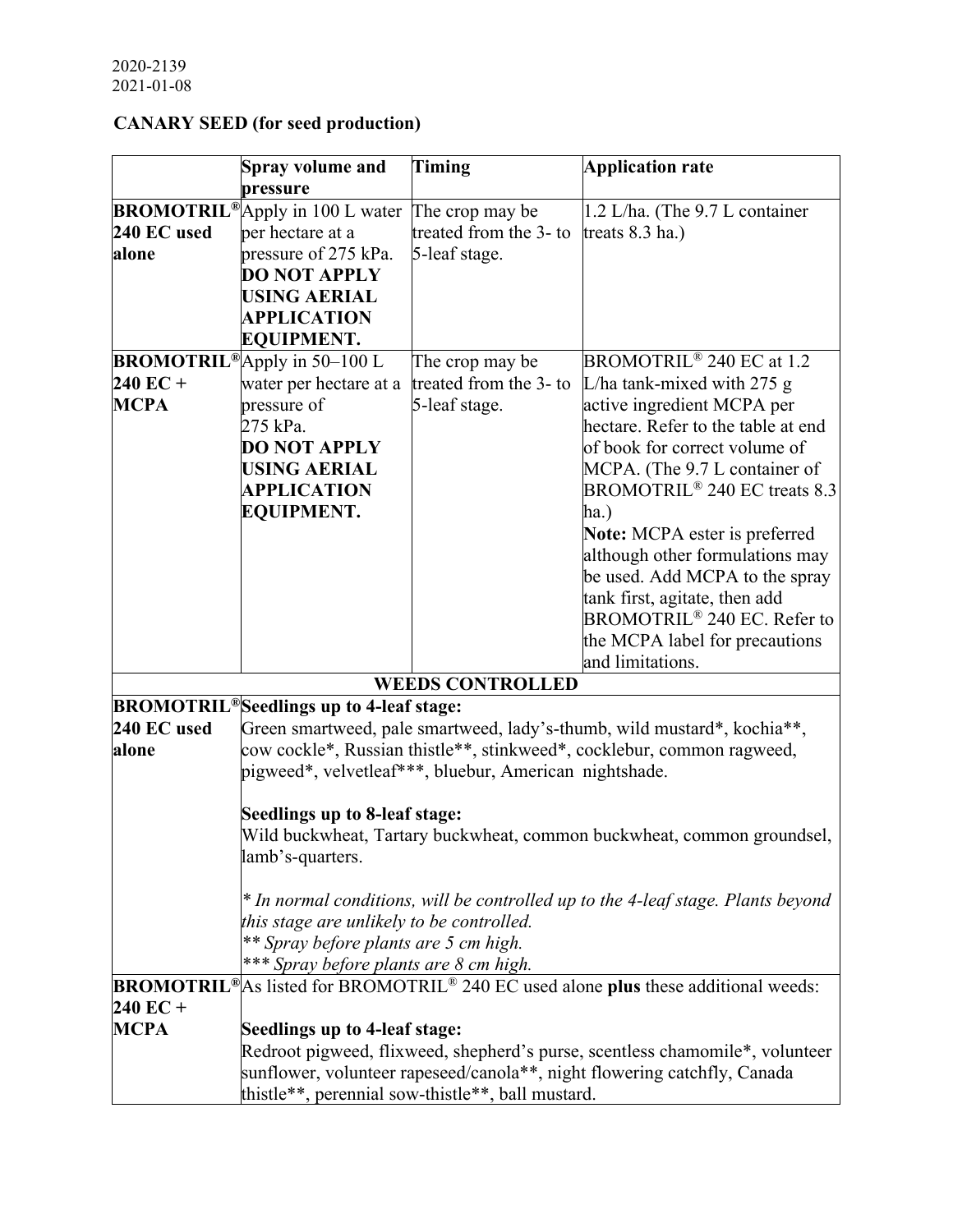| Seedlings up to 8-leaf stage:<br>Stinkweed, common ragweed, wild mustard, wormseed mustard. |
|---------------------------------------------------------------------------------------------|
| * Spring annuals only. Will not control overwintered weeds.<br>$*$ Top growth control only. |

# **TRITICALE**

| <b>Spray volume and pressure</b> | Timing               | <b>Application rate</b>                           |  |
|----------------------------------|----------------------|---------------------------------------------------|--|
| Apply in 100 L water/ha at a     | The crop may be      | $\vert$ 1.2–1.4 L/ha. (The 9.7 L container treats |  |
| pressure of 275 kPa.             | treated from the 2-  | 7.1–8.3 ha.) If weeds are beyond the leaf         |  |
| <b>DO NOT APPLY USING</b>        | leaf until the early | stage indicated or under adverse growing          |  |
| <b>AERIAL APPLICATION</b>        | flag leaf stage.     | conditions, use of the higher                     |  |
| <b>EQUIPMENT.</b>                |                      | recommended rate will improve control.            |  |
| <b>WEEDS CONTROLLED</b>          |                      |                                                   |  |

# **Seedlings up to 4-leaf stage:**

┯

Green smartweed, pale smartweed, lady's-thumb, wild mustard\*, kochia\*\*, cow cockle\*, Russian thistle\*\*, stinkweed\*, cocklebur, common ragweed, pigweed\*, velvetleaf\*\*\*, bluebur, American nightshade.

#### **Seedlings up to 8-leaf stage:**

Wild buckwheat, Tartary buckwheat, common buckwheat, common groundsel, lamb'squarters.

*\* In normal conditions, will be controlled up to the 4-leaf stage. Plants beyond this stage are unlikely to be controlled. The higher rate generally gives better results. \*\* Spray before plants are 5 cm high. \*\*\* Spray before plants are 8 cm high.*

#### **GARLIC**

**DO NOT** enter or allow worker entry into treated areas during the restricted-entry intervals (REIs) specified in the following table:

| <b>POST-APPLICATION</b><br>CROP<br><b>ACTIVITY</b> |                      | REI      |
|----------------------------------------------------|----------------------|----------|
| Garlic                                             | Irrigation, handset  | davs !   |
|                                                    | All other activities | 24 hours |

| <b>Spray volume and pressure</b>                                                   | <b>Timing</b>                       | <b>Application rate</b> |  |  |  |
|------------------------------------------------------------------------------------|-------------------------------------|-------------------------|--|--|--|
| Apply in 200–300 L water per hectare  Apply early post emergent to weeds 1.2 L/ha. |                                     |                         |  |  |  |
| at a pressure of 275 kPa. DO NOT                                                   | by ground application only. One     |                         |  |  |  |
| <b>APPLY USING AERIAL</b>                                                          | application per year. Observe a PHI |                         |  |  |  |
| <b>APPLICATION EQUIPMENT.</b>                                                      | of 58 days.                         |                         |  |  |  |
| <b>WEEDS CONTROLLED</b>                                                            |                                     |                         |  |  |  |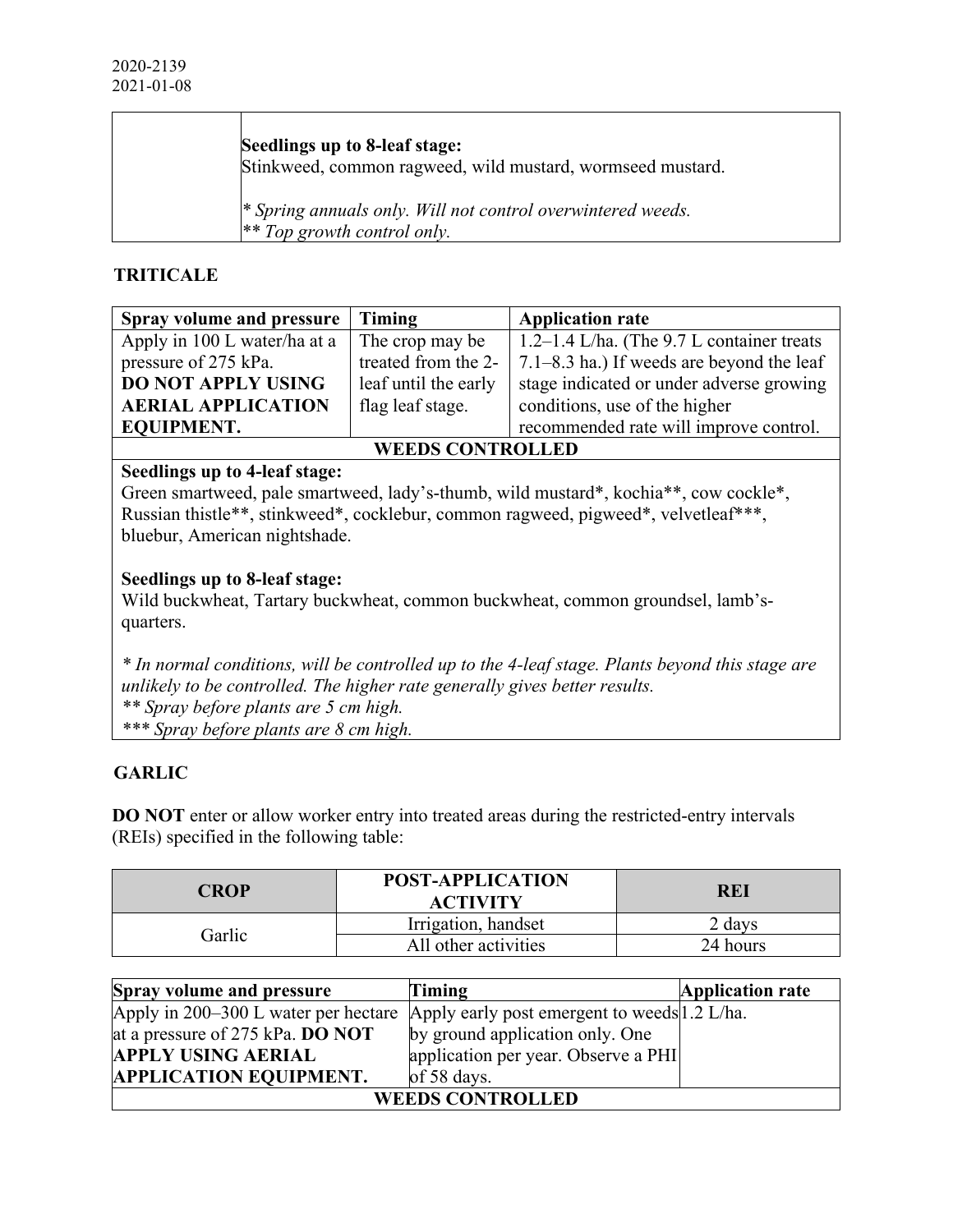#### **Seedlings up to 4-leaf stage:**

Green smartweed, pale smartweed, lady's-thumb, wild mustard\*, kochia\*\*, cow cockle\*, Russian thistle\*\*, stinkweed\*, cocklebur, common ragweed, pigweed\*, velvetleaf\*\*\*, bluebur, American nightshade.

#### **Seedlings up to 8-leaf stage:**

Wild buckwheat, Tartary buckwheat, common buckwheat, common groundsel, lamb's-quarters.

*\* In normal conditions, will be controlled up to the 4-leaf stage. Plants beyond this stage are unlikely to be controlled. The higher rate generally gives better results. \*\* Spray before plants are 5 cm high. \*\*\* Spray before plants are 8 cm high.*

#### **ONION (Dry Bulb Only)**

#### **NOTICE TO USER: READ THE FOLLOWING BEFORE USING THIS PRODUCT FOR THE INDICATED SPECIAL USE APPLICATIONS:**

The DIRECTIONS FOR USE for the uses described in this section of the label were developed by persons other than ADAMA Agricultural Solutions Canada Ltd. (ADAMA) under the User Requested Minor Use Label Expansion program. For these uses, ADAMA has not fully assessed performance (efficacy) and/or crop tolerance (phytotoxicity) under all environmental conditions or for all crop varieties when used in accordance with the label. The user should test the product on a small area first, under local conditions and using standard practices, to confirm the product is suitable for widespread application.

| <b>Spray Volume and</b>                                             | Timing                                                                                                                                                                                                                                   | <b>Application Rate</b>                                                                                                                                                                                                                            |  |  |  |
|---------------------------------------------------------------------|------------------------------------------------------------------------------------------------------------------------------------------------------------------------------------------------------------------------------------------|----------------------------------------------------------------------------------------------------------------------------------------------------------------------------------------------------------------------------------------------------|--|--|--|
| <b>Pressure</b>                                                     |                                                                                                                                                                                                                                          |                                                                                                                                                                                                                                                    |  |  |  |
| Apply in 200 L<br>water per hectare at<br>a pressure of 170<br>kPa. | Make two applications per<br>season, at an interval of 10 to 18<br>days. The first application<br>should be made when onions are<br>at the 2- to 3-leaf stage, and the<br>second application made when<br>onions are at the 4- to 5-leaf | Apply BROMOTRIL <sup>®</sup> 240 EC<br>twice per season, each time at a<br>rate of 0.6 L/ha Application<br><b>Precaution: BROMOTRIL® 240</b><br>EC may cause severe leaf burn in<br>onions if weather conditions have<br>not been conducive to the |  |  |  |
|                                                                     | stage. DO NOT harvest within                                                                                                                                                                                                             | development of the outer waxy                                                                                                                                                                                                                      |  |  |  |
|                                                                     | 75 days of application.                                                                                                                                                                                                                  | layer of the onion leaf.                                                                                                                                                                                                                           |  |  |  |
| <b>WEEDS CONTROLLED</b>                                             |                                                                                                                                                                                                                                          |                                                                                                                                                                                                                                                    |  |  |  |
| Seedlings up to 4-leaf stage:                                       |                                                                                                                                                                                                                                          |                                                                                                                                                                                                                                                    |  |  |  |
| Redroot pigweed, common groundsel.                                  |                                                                                                                                                                                                                                          |                                                                                                                                                                                                                                                    |  |  |  |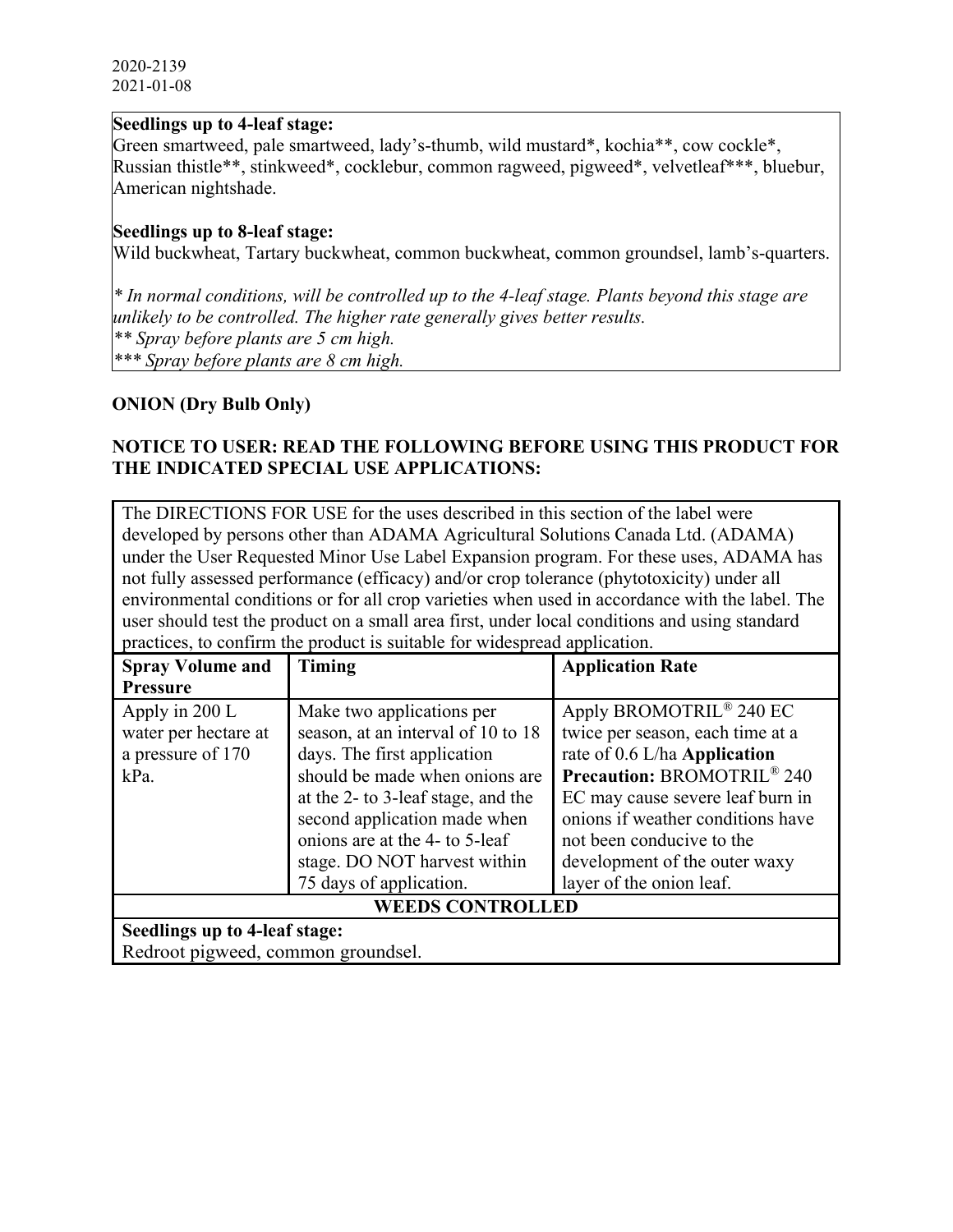# **SEEDLING ALFALFA - PROVINCES OF ALBERTA, SASKATCHEWAN, MANITOBA ONLY**

| Spray volume and                                   | Timing                                  | <b>Application rate</b>                      |  |  |  |  |
|----------------------------------------------------|-----------------------------------------|----------------------------------------------|--|--|--|--|
| pressure                                           |                                         |                                              |  |  |  |  |
| Apply in 100 L water/ha at Seedling alfalfa may be |                                         | $1.2$ L/ha. (The 9.7 L container treats 8.3) |  |  |  |  |
| a pressure of 275 kPa.                             | treated at the 2 to 6                   | ha.) Note: Use of this product may cause     |  |  |  |  |
| Ground application only.                           | trifoliate leaf stage.                  | temporary leaf scorch or foliar burn in      |  |  |  |  |
| <b>DO NOT APPLY USING</b>                          |                                         | adverse growing conditions, especially if    |  |  |  |  |
| <b>AERIAL</b>                                      | applied during or after periods of cool |                                              |  |  |  |  |
| <b>APPLICATION</b>                                 | and wet, or hot and humid weather       |                                              |  |  |  |  |
| <b>EQUIPMENT.</b>                                  |                                         | conditions. Do not apply if crop is under    |  |  |  |  |
|                                                    |                                         | stress. Do not apply to alfalfa seedlings    |  |  |  |  |
|                                                    |                                         | in the unifoliate or 1st trifoliate leaf     |  |  |  |  |
|                                                    |                                         | stage. Avoid overlapping as severe crop      |  |  |  |  |
|                                                    |                                         | injury may                                   |  |  |  |  |
|                                                    |                                         | occur.                                       |  |  |  |  |
| <b>EEDS CONTROLLED</b>                             |                                         |                                              |  |  |  |  |

#### **Seedlings up to 4-leaf stage:**

Green smartweed, pale smartweed, lady's-thumb, wild mustard\*, kochia\*\*, cow cockle\*, Russian thistle\*\*, stinkweed\*, cocklebur, common ragweed, pigweed\*, velvetleaf\*\*\*, bluebur, American nightshade.

#### **Seedlings up to 8-leaf stage:**

Wild buckwheat, Tartary buckwheat, common buckwheat, common groundsel, lamb's-quarters.

*\* In normal conditions, will be controlled up to the 4-leaf stage. Plants beyond this stage are unlikely to be controlled. The higher rate generally gives better results. \*\* Spray before plants are 5 cm high. \*\*\* Spray before plants are 8 cm high.*

#### **ESTABLISHED ALFALFA (for seed production only)**

# **PROVINCES OF ALBERTA, SASKATCHEWAN, MANITOBA ONLY**

| Timing<br>Spray volume and |                        | <b>Application rate</b>                             |  |  |  |  |
|----------------------------|------------------------|-----------------------------------------------------|--|--|--|--|
| pressure                   |                        |                                                     |  |  |  |  |
| Apply in 100 L             | Established alfalfa    | 1.2–1.4 L/ha. (The $9.7$ L container treats $7.1$ – |  |  |  |  |
| water/ha at a              | may be treated until   | 8.3 ha.) If weeds are beyond the leaf stage         |  |  |  |  |
| pressure of 275 kPa.       | alfalfa is 25 cm tall. | indicated or under adverse growing conditions,      |  |  |  |  |
| Ground application         | Maximum of 2           | use of the higher recommended rate will             |  |  |  |  |
| only.                      | applications per year. | improve control.                                    |  |  |  |  |
| <b>DO NOT APPLY</b>        | Minimum re-            | Note: Use of this product may cause                 |  |  |  |  |
| <b>USING AERIAL</b>        | treatment interval for | temporary leaf scorch or foliar burn in adverse     |  |  |  |  |
| <b>APPLICATION</b>         | the second             | growing conditions, especially if applied           |  |  |  |  |
| <b>EQUIPMENT.</b>          |                        | during or after periods of cool and wet, or hot     |  |  |  |  |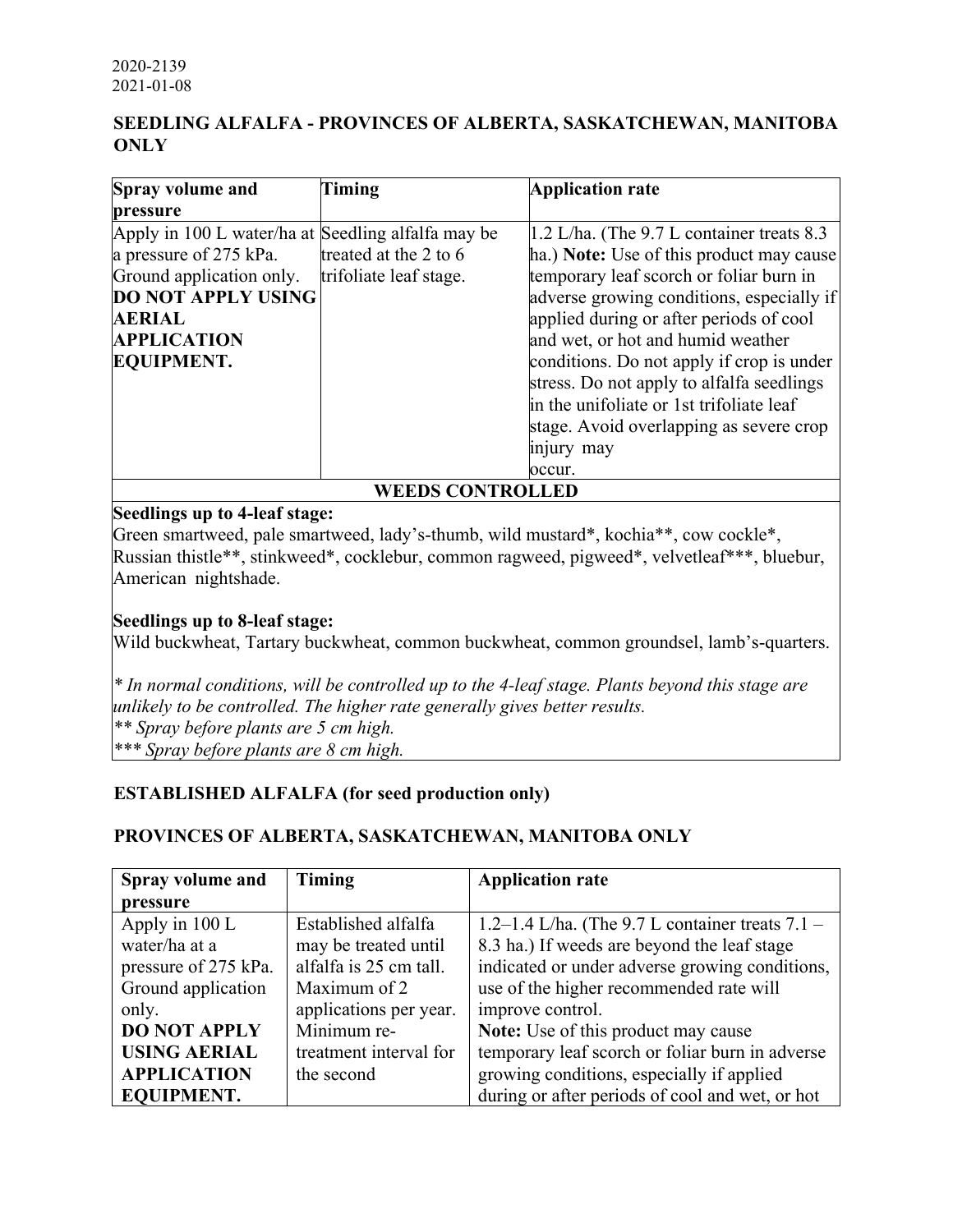|                               | application is 21<br>davs. | and humid weather conditions. Crop will<br>recover and yield will not be affected. |  |  |  |  |
|-------------------------------|----------------------------|------------------------------------------------------------------------------------|--|--|--|--|
| <b>WEEDS CONTROLLED</b>       |                            |                                                                                    |  |  |  |  |
| Seedlings up to 4-leaf stage: |                            |                                                                                    |  |  |  |  |
|                               |                            |                                                                                    |  |  |  |  |

Green smartweed, pale smartweed, lady's-thumb, wild mustard\*, kochia\*\*, cow cockle\*, Russian thistle\*\*, stinkweed\*, cocklebur, common ragweed, pigweed\*, velvetleaf\*\*\*, bluebur, American nightshade.

#### **Seedlings up to 8-leaf stage:**

Wild buckwheat, Tartary buckwheat, common buckwheat, common groundsel, lamb'squarters.

*\* In normal conditions, will be controlled up to the 4-leaf stage. Plants beyond this stage are unlikely to be controlled. The higher rate generally gives better results. \*\* Spray before plants are 5 cm high. \*\*\* Spray before plants are 8 cm high.*

#### **MINIMUM OR ZERO TILL**

| <b>BROMOTRIL<sup>®</sup> 240 EC + GLYPHOSATE (PRESENT AS POTASSIUM,</b> |                                                              |                                          |  |  |  |  |
|-------------------------------------------------------------------------|--------------------------------------------------------------|------------------------------------------|--|--|--|--|
| <b>ISOPROPYLAMINE, DIMETHYLAMINE OR DIAMMONIUM SALT)</b>                |                                                              |                                          |  |  |  |  |
| <b>Spray volume and Timing</b>                                          |                                                              | <b>Application rate</b>                  |  |  |  |  |
| pressure                                                                |                                                              |                                          |  |  |  |  |
| Apply in $100$ L of                                                     | This recommendation applies only to                          | BROMOTRIL <sup>®</sup> 240 EC at $1.2$ – |  |  |  |  |
| clean water per                                                         | minimum or zero till situations before                       | $1.46$ L/ha tank-mixed with              |  |  |  |  |
|                                                                         | hectare at a pressure emergence of the crop. Application can | GLYPHOSATE at 396 g a.e./ha.             |  |  |  |  |
| of 275 kPa.<br>be made just prior to or immediately                     |                                                              | BROMOTRIL <sup>®</sup> 240 EC should be  |  |  |  |  |
| after seeding. Under no circumstances<br><b>DO NOT APPLY</b>            |                                                              | added to the spray tank first, with      |  |  |  |  |
| <b>USING AERIAL</b>                                                     | should application be made after crop                        | agitation then GLYPHOSATE.               |  |  |  |  |
| <b>APPLICATION</b>                                                      | emergence. Weeds in the seedling stage                       | Refer to the GLYPHOSATE label            |  |  |  |  |
| <b>EQUIPMENT.</b>                                                       | are most susceptible.                                        | for the appropriate glyphosate use       |  |  |  |  |
|                                                                         | This treatment should only be used for                       | rate, precautions, mixing                |  |  |  |  |
|                                                                         | minimum or zero-tillage cropping                             | instructions and other use               |  |  |  |  |
|                                                                         | systems in wheat, barley and oats.                           | instructions.                            |  |  |  |  |
| <b>WEEDS CONTROLLED</b>                                                 |                                                              |                                          |  |  |  |  |

#### **Seedlings up to 4-leaf stage:**

Green smartweed, pale smartweed, lady's-thumb, wild mustard\*, kochia\*\*, cow cockle\*, Russian thistle\*\*, stinkweed\*, cocklebur, common ragweed, pigweed\*, velvetleaf\*\*\*, bluebur, American nightshade.

#### **Seedlings up to 8-leaf stage:**

Wild buckwheat, Tartary buckwheat, common buckwheat, common groundsel, lamb's-quarters.

#### **Grassy weeds up to 15 cm:**

Wild oats, volunteer cereals, green foxtail.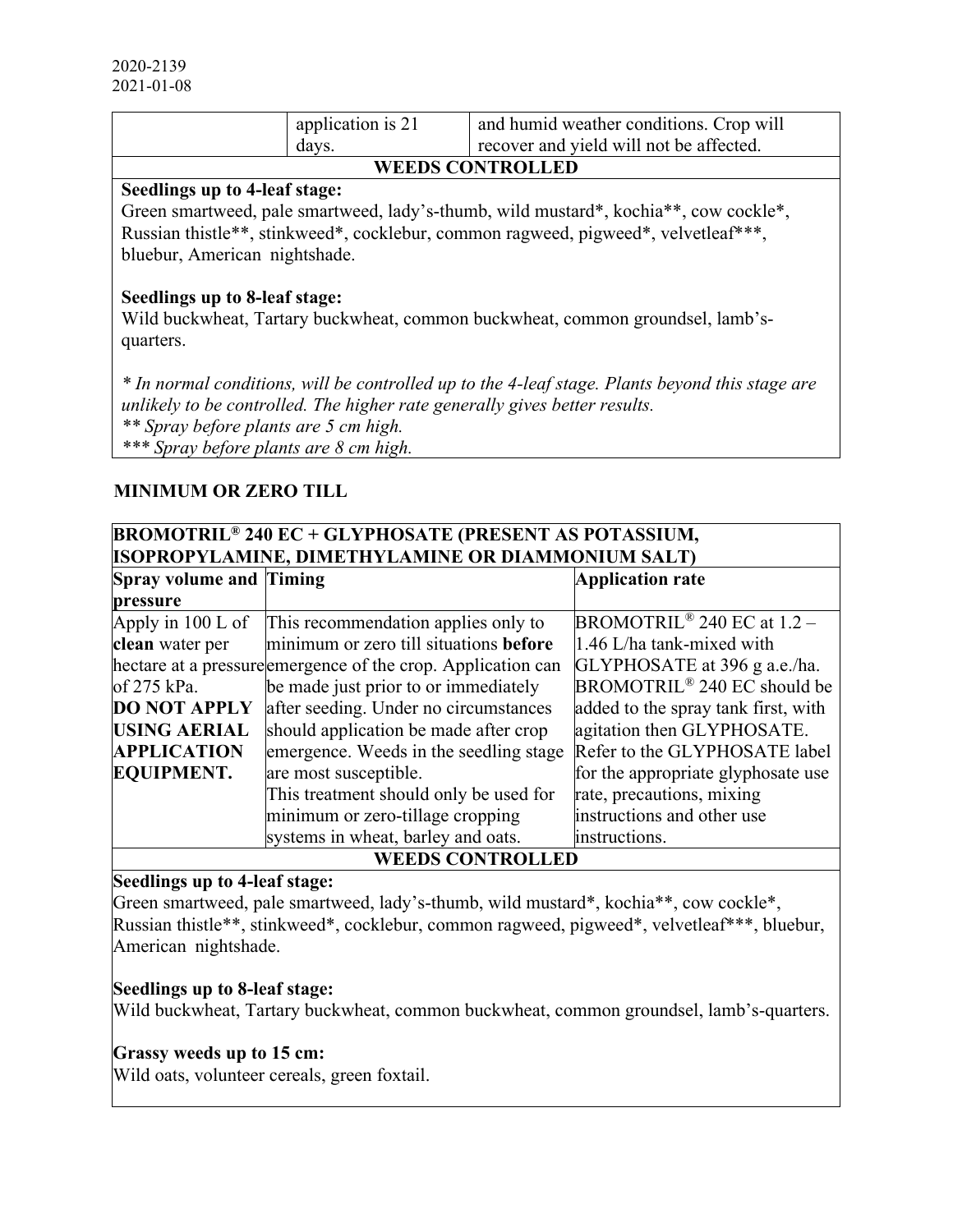*\* In normal conditions, will be controlled up to the 4-leaf stage. Plants beyond this stage are unlikely to be controlled. \*\* Spray before plants are 5 cm high. \*\*\* Spray before plants are 8 cm high.*

# **SEEDLING GRASSES (not underseeded to legumes)**

|             | <b>Spray volume and</b>                                   | Timing                  | <b>Application rate</b>                                                 |  |  |  |
|-------------|-----------------------------------------------------------|-------------------------|-------------------------------------------------------------------------|--|--|--|
|             | pressure<br><b>BROMOTRIL®</b> Apply in 150 L water        | Seedling grasses        | $1.2-1.4$ L/ha. (The 9.7 L container                                    |  |  |  |
| 240 EC used | per hectare at a                                          | may be treated from     | treats $7.1 - 8.3$ ha.) If weeds are                                    |  |  |  |
| alone       | pressure of 275 kPa.                                      |                         | the 2- to 4-leaf stage. beyond the leaf stage indicated or              |  |  |  |
|             | <b>DO NOT APPLY</b>                                       |                         | under adverse growing conditions,                                       |  |  |  |
|             | <b>USING AERIAL</b>                                       |                         | use of the higher recommended                                           |  |  |  |
|             | <b>APPLICATION</b>                                        |                         | rate will improve control.                                              |  |  |  |
|             | <b>EQUIPMENT.</b>                                         |                         | Note: Grasses grown for seed                                            |  |  |  |
|             |                                                           |                         | production in the year of                                               |  |  |  |
|             |                                                           |                         | establishment only.                                                     |  |  |  |
|             |                                                           |                         | Crops: Brome grass, crested wheat                                       |  |  |  |
|             |                                                           |                         | grass, intermediate wheat grass,                                        |  |  |  |
|             |                                                           |                         | slender wheat grass, tall wheat                                         |  |  |  |
|             |                                                           |                         | grass, Russian wild rye, timothy,                                       |  |  |  |
|             |                                                           |                         | orchard grass, creeping red fescue,                                     |  |  |  |
|             |                                                           |                         | meadow fescue, reed canary grass.                                       |  |  |  |
|             | <b>BROMOTRIL®</b> Apply in 150 L water                    | Seedling grasses        | BROMOTRIL <sup>®</sup> 240 EC at 1.2 L/ha                               |  |  |  |
| $240$ EC +  | per hectare at a                                          | may be treated from     | tank-mixed with 275 g active                                            |  |  |  |
| <b>MCPA</b> | pressure of 275 kPa.                                      |                         | the 2- to 4-leaf stage. ingredient MCPA per hectare.                    |  |  |  |
|             | <b>DO NOT APPLY</b>                                       |                         | Refer to the table at end of book                                       |  |  |  |
|             | <b>USING AERIAL</b>                                       |                         | for correct volume of MCPA. (The                                        |  |  |  |
|             | <b>APPLICATION</b>                                        |                         | 9.7 L container of BROMOTRIL <sup>®</sup>                               |  |  |  |
|             | <b>EQUIPMENT.</b>                                         |                         | 240 EC treats 8.3 ha.)                                                  |  |  |  |
|             |                                                           |                         | Note: MCPA ester is preferred                                           |  |  |  |
|             |                                                           |                         | although other formulations may                                         |  |  |  |
|             |                                                           |                         | be used. Add MCPA to the spray                                          |  |  |  |
|             |                                                           |                         | tank first, agitate, then add                                           |  |  |  |
|             |                                                           |                         | BROMOTRIL <sup>®</sup> 240 EC. Refer to                                 |  |  |  |
|             |                                                           |                         | the MCPA label for precautions                                          |  |  |  |
|             |                                                           |                         | and limitations.                                                        |  |  |  |
|             |                                                           | <b>WEEDS CONTROLLED</b> |                                                                         |  |  |  |
|             | <b>BROMOTRIL<sup>®</sup>Seedlings up to 4-leaf stage:</b> |                         |                                                                         |  |  |  |
| 240 EC used |                                                           |                         | Green smartweed, pale smartweed, lady's-thumb, wild mustard*, kochia**, |  |  |  |
| alone       |                                                           |                         | cow cockle*, Russian thistle**, stinkweed*, cocklebur, common ragweed,  |  |  |  |
|             | pigweed*, velvetleaf***, bluebur, American nightshade.    |                         |                                                                         |  |  |  |
|             | Seedlings up to 8-leaf stage:                             |                         |                                                                         |  |  |  |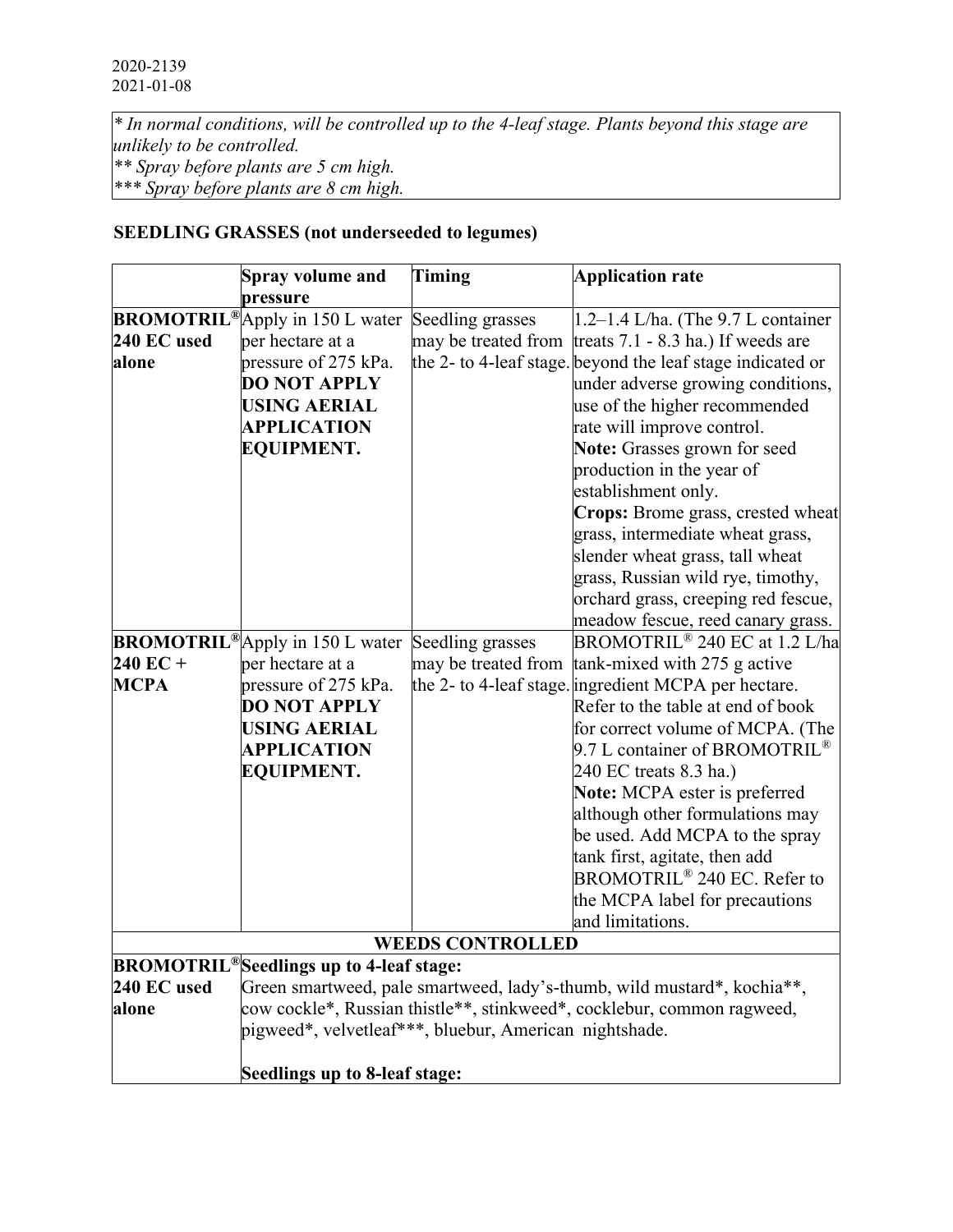|                    | Wild buckwheat, Tartary buckwheat, common buckwheat, common groundsel,                                            |  |  |  |  |  |
|--------------------|-------------------------------------------------------------------------------------------------------------------|--|--|--|--|--|
|                    | lamb's-quarters.                                                                                                  |  |  |  |  |  |
|                    |                                                                                                                   |  |  |  |  |  |
|                    | <sup>*</sup> In normal conditions, will be controlled up to the 4-leaf stage. Plants beyond                       |  |  |  |  |  |
|                    | this stage are unlikely to be controlled. The higher rate generally gives better                                  |  |  |  |  |  |
|                    | results.                                                                                                          |  |  |  |  |  |
|                    | ** Spray before plants are 5 cm high.                                                                             |  |  |  |  |  |
|                    | *** Spray before plants are 8 cm high.                                                                            |  |  |  |  |  |
|                    | <b>BROMOTRIL</b> <sup>®</sup> As listed for BROMOTRIL <sup>®</sup> 240 EC used alone plus these additional weeds: |  |  |  |  |  |
| $240 \text{ EC} +$ |                                                                                                                   |  |  |  |  |  |
| <b>MCPA</b>        | Seedlings up to 4-leaf stage:                                                                                     |  |  |  |  |  |
|                    | Redroot pigweed, flixweed, shepherd's purse, scentless chamomile*, volunteer                                      |  |  |  |  |  |
|                    | rapeseed/canola**, volunteer sunflower, night flowering catchfly, Canada                                          |  |  |  |  |  |
|                    | thistle**, perennial sow-thistle**, ball mustard.                                                                 |  |  |  |  |  |
|                    |                                                                                                                   |  |  |  |  |  |
|                    | Seedlings up to 8-leaf stage:                                                                                     |  |  |  |  |  |
|                    | Stinkweed, common ragweed, wild mustard, wormseed mustard.                                                        |  |  |  |  |  |
|                    |                                                                                                                   |  |  |  |  |  |
|                    | <sup>*</sup> Spring annuals only. Will not control overwintered weeds.                                            |  |  |  |  |  |
|                    | $*$ Top growth control only.                                                                                      |  |  |  |  |  |

# **FORAGE SORGHUM AND FORAGE MILLET**

| Spray volume and pressure         | <b>Timing</b>                           | <b>Application rate</b> |  |  |
|-----------------------------------|-----------------------------------------|-------------------------|--|--|
| Apply in 200–300 L water per      | Apply when the crop is at or beyond     | $1.2$ L/ha.             |  |  |
| hectare at a pressure of 275 kPa. | the 4-leaf stage and less than 20 cm in |                         |  |  |
| <b>DO NOT APPLY USING</b>         | height by ground application only.      |                         |  |  |
| <b>AERIAL APPLICATION</b>         | One application per year. Observe a     |                         |  |  |
| <b>EQUIPMENT.</b>                 | PHI of 30 days.                         |                         |  |  |
| <b>WEEDS CONTROLLED</b>           |                                         |                         |  |  |

# **Seedlings up to 4-leaf stage:**

Green smartweed, pale smartweed, lady's-thumb, wild mustard\*, kochia\*\*, cow cockle\*, Russian thistle\*\*, stinkweed\*, cocklebur, common ragweed, pigweed\*, velvetleaf\*\*\*, bluebur, American nightshade.

#### **Seedlings up to 8-leaf stage:**

Wild buckwheat, Tartary buckwheat, common buckwheat, common groundsel, lamb'squarters.

*\* In normal conditions, will be controlled up to the 4-leaf stage. Plants beyond this stage are unlikely to be controlled. The higher rate generally gives better results. \*\* Spray before plants are 5 cm high. \*\*\* Spray before plants are 8 cm high.*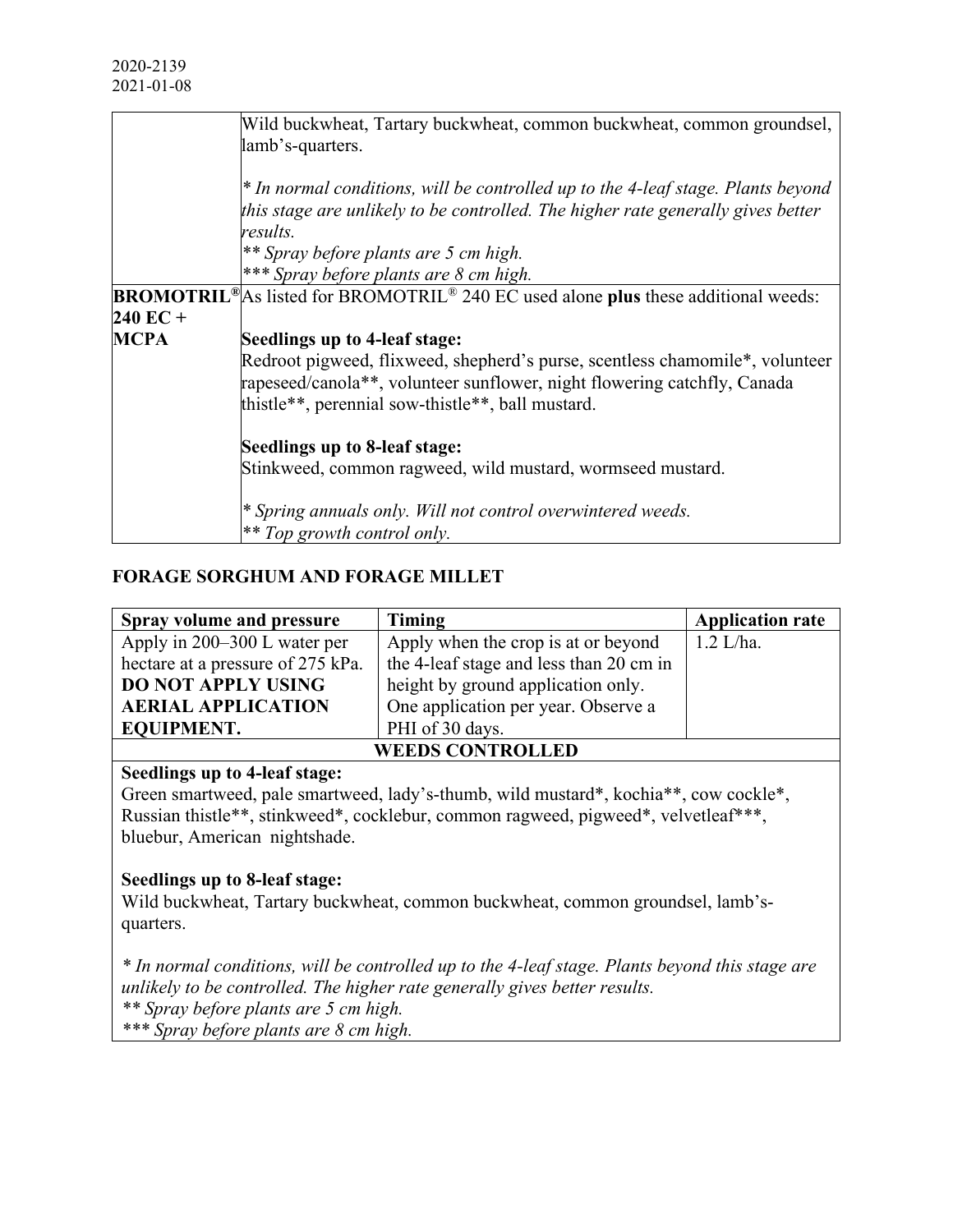# **GRAIN SORGHUM and GRAIN PEARL MILLET**

# **NOTICE TO USER: READ THE FOLLOWING BEFORE USING THIS PRODUCT FOR THE INDICATED SPECIAL USE APPLICATIONS:**

The DIRECTIONS FOR USE for the uses described in this section of the label were developed by persons other than ADAMA Agricultural Solutions Canada Ltd. (ADAMA) under the User Requested Minor Use Label Expansion program. For these uses, ADAMA has not fully assessed performance (efficacy) and/or crop tolerance (phytotoxicity) under all environmental conditions or for all crop varieties when used in accordance with the label. The user should test the product on a small area first, under local conditions and using standard practices, to confirm the product is suitable for widespread application.

| <b>Spray Volume and Pressure</b> | Timing                            | <b>Application Rate</b> |  |  |  |
|----------------------------------|-----------------------------------|-------------------------|--|--|--|
| Apply in 200-300 L water/ha      | Apply when the crop is at or      | $1.2$ L/ha.             |  |  |  |
| at a pressure of 275 kPa.        | beyond the 4-leaf stage and less  |                         |  |  |  |
|                                  | than 20 cm in height by ground    |                         |  |  |  |
|                                  | application only. One application |                         |  |  |  |
|                                  | per year. Observe a PHI of 100    |                         |  |  |  |
|                                  | days.                             |                         |  |  |  |
| <b>WEEDS CONTROLLED</b>          |                                   |                         |  |  |  |

#### **Seedlings up to 4-leaf stage:**

Green smartweed, pale smartweed, lady's-thumb, wild mustard\*, kochia\*\*, cow cockle\*, Russian thistle\*\*, stinkweed\*, cocklebur, common ragweed, pigweed\*, velvetleaf\*\*\*, bluebur, American nightshade.

#### **Seedlings up to 8-leaf stage:**

Wild buckwheat, Tartary buckwheat, common buckwheat, common groundsel, lamb'squarters.

*\* In normal conditions will be controlled up to the 4-leaf stage. Plants beyond this stage are unlikely to be controlled. The higher rate generally gives better results.*

*\*\* Spray before plants are 5 cm high.*

*\*\*\* Spray before plants are 8 cm high.*

®

Bromotril is a registered trademark of ADAMA Agan Ltd.

Accent and Ultim are registered trademarks of E.I. du Pont de Nemours and Company.

Achieve is a registered trademark of Dow AgroSciences LLC.

Agral, Horizon, Score and Turbocharge are registered trademarks of a Syngenta Group Company.

Ag-Surf is a registered trademark of Interprovincial Cooperative Ltd.

Banvel is a registered trademark of BASF Corporation.

Oracle is a registered trademark of Gharda Chemicals Ltd.

RoundUp is a registered trademark of Monsanto Technology LLC.